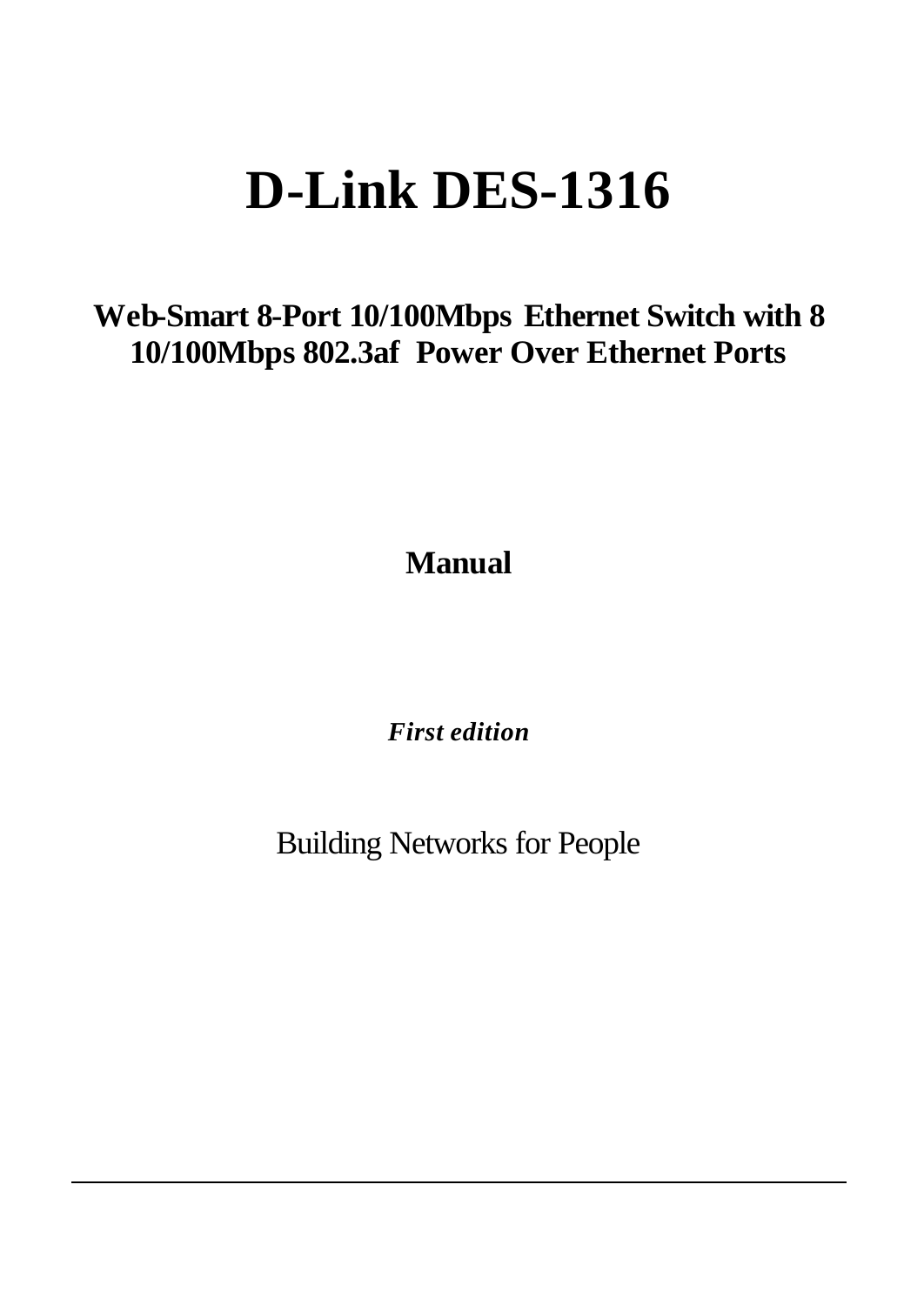#### **FCC Warning**

This equipment has been tested and found to comply with the limits for a Class A digital device, pursuant to Part 15 of the FCC Rules. These limits are designed to provide reasonable protection against harmful interference when the equipment is operated in a commercial environment. This equipment generates, uses, and can radiate radio frequency energy and, if not installed and used in accordance with this manual, may cause harmful interference to radio communications. Operation of this equipment in a residential area is likely to cause harmful interference in which case the user will be required to correct the interference at his own expense.

#### **CE Mark Warning**

This is a Class A product. In a domestic environment, this product may cause radio interference in which case the user may be required to take adequate measures.

### **Warnung!**

Dies ist ein Produkt der Klasse A. Im Wohnbereich kann dieses Produkt Funkstoerungen verursachen. In diesem Fall kann vom Benutzer verlangt werden, angemessene Massnahmen zu ergreifen.

### **Precaución!**

Este es un producto de Clase A. En un entorno doméstico, puede causar interferencias de radio, en cuyo case, puede requerirse al usuario para que adopte las medidas adecuadas.

#### **Attention!**

Ceci est un produit de classe A. Dans un environnement domestique, ce produit pourrait causer des interférences radio, auquel cas l`utilisateur devrait prendre les mesures adéquates.

### **Attenzione!**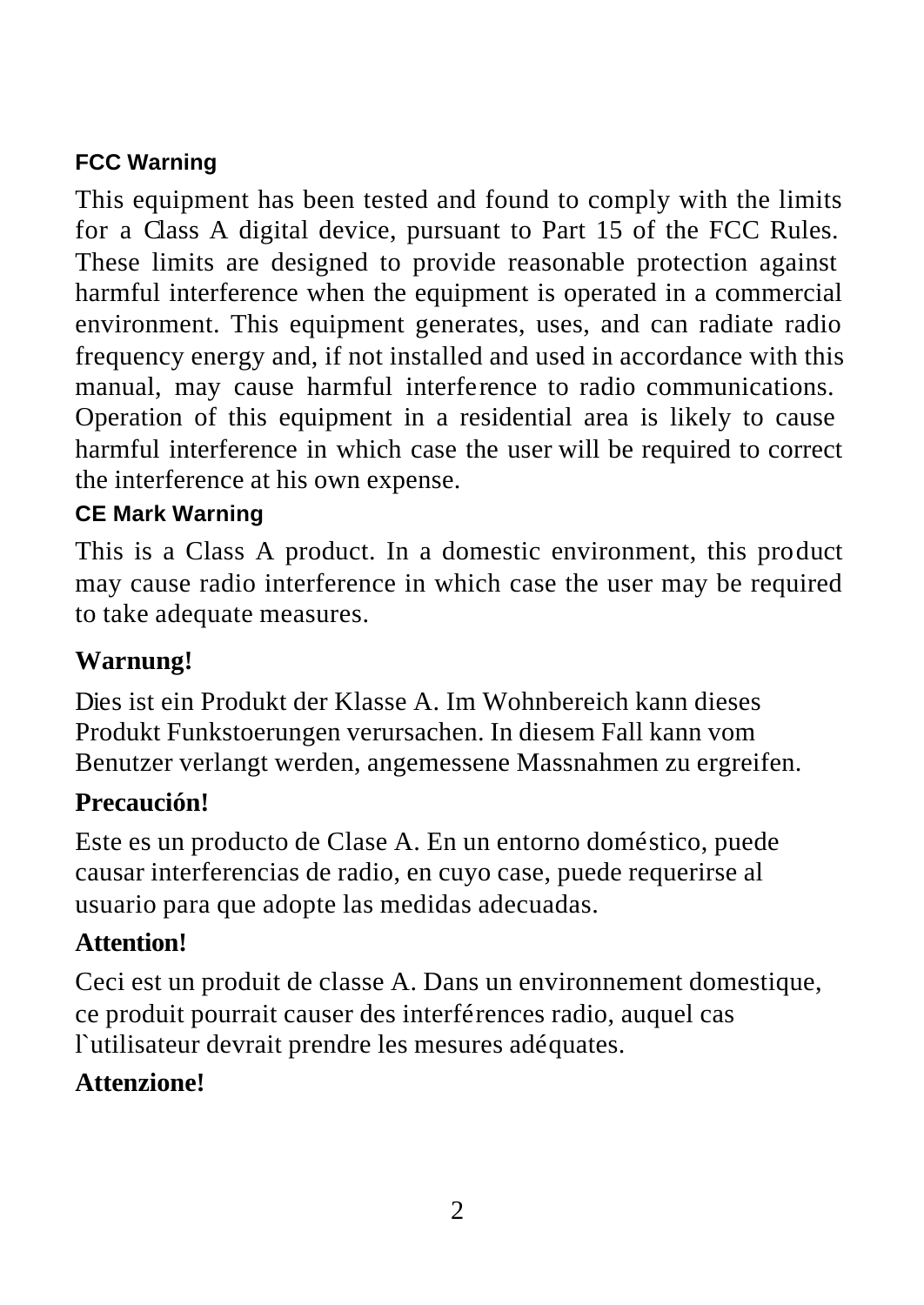Il presente prodotto appartiene alla classe A. Se utilizzato in ambiente domestico il prodotto può causare interferenze radio, nel cui caso è possibile che l`utente debba assumere provvedimenti adeguati.

#### **VCCI Warning**

この装置は、クラスA情報技術装置です。この装置を家庭環境で使用<br>すると電波妨害を引き起こすことがあります。この場合には使用者が適切 な対策を講ずるよう要求されることがあります。

#### **BSMI Warning**

#### 警告使用者

這是甲類的資訊產品,在居住的環境中使用時,可能會造成射頻干擾, 在這種情況下使用者會被要求採取某些適當的對策。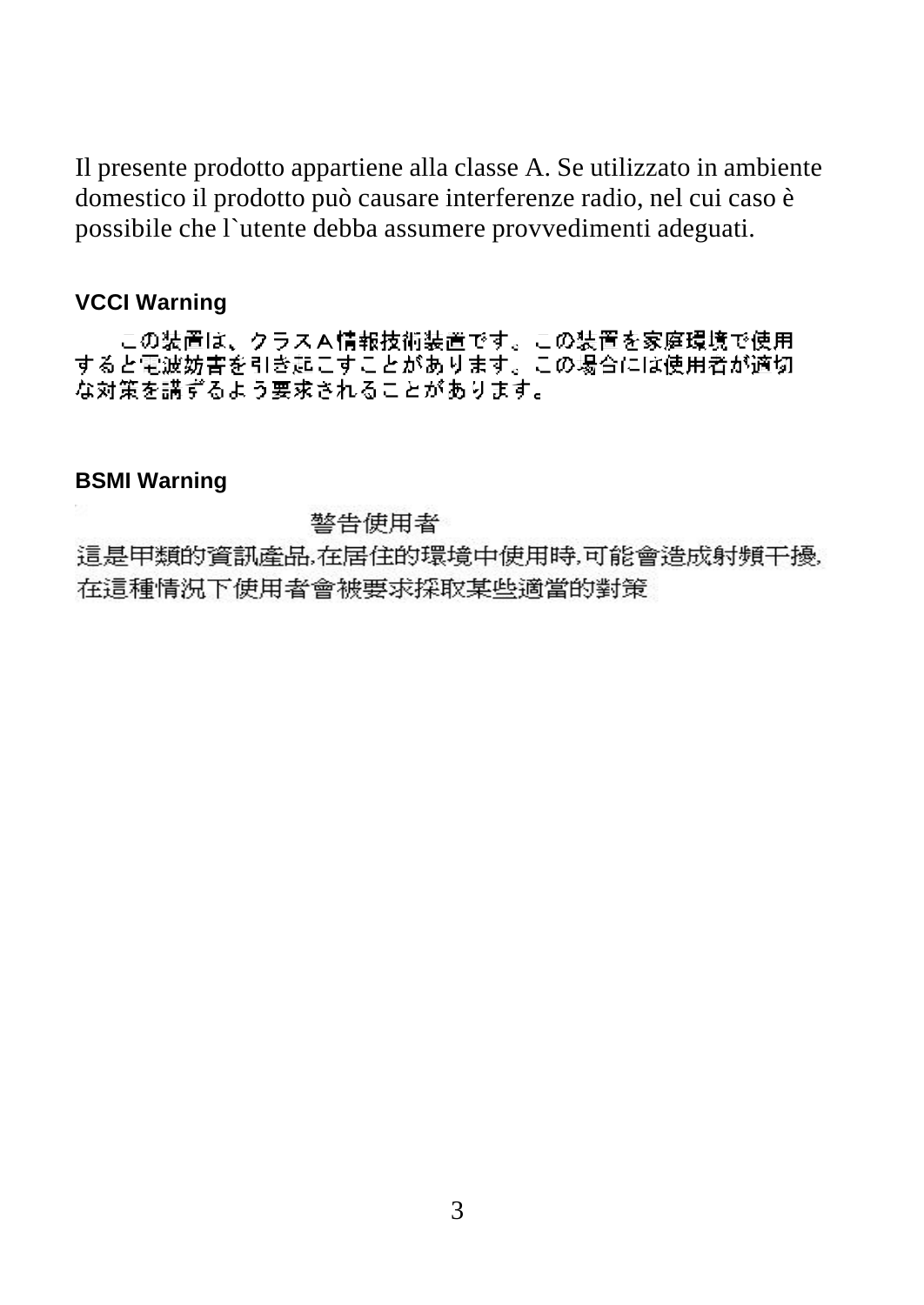# **TABLE OF CONTENTS**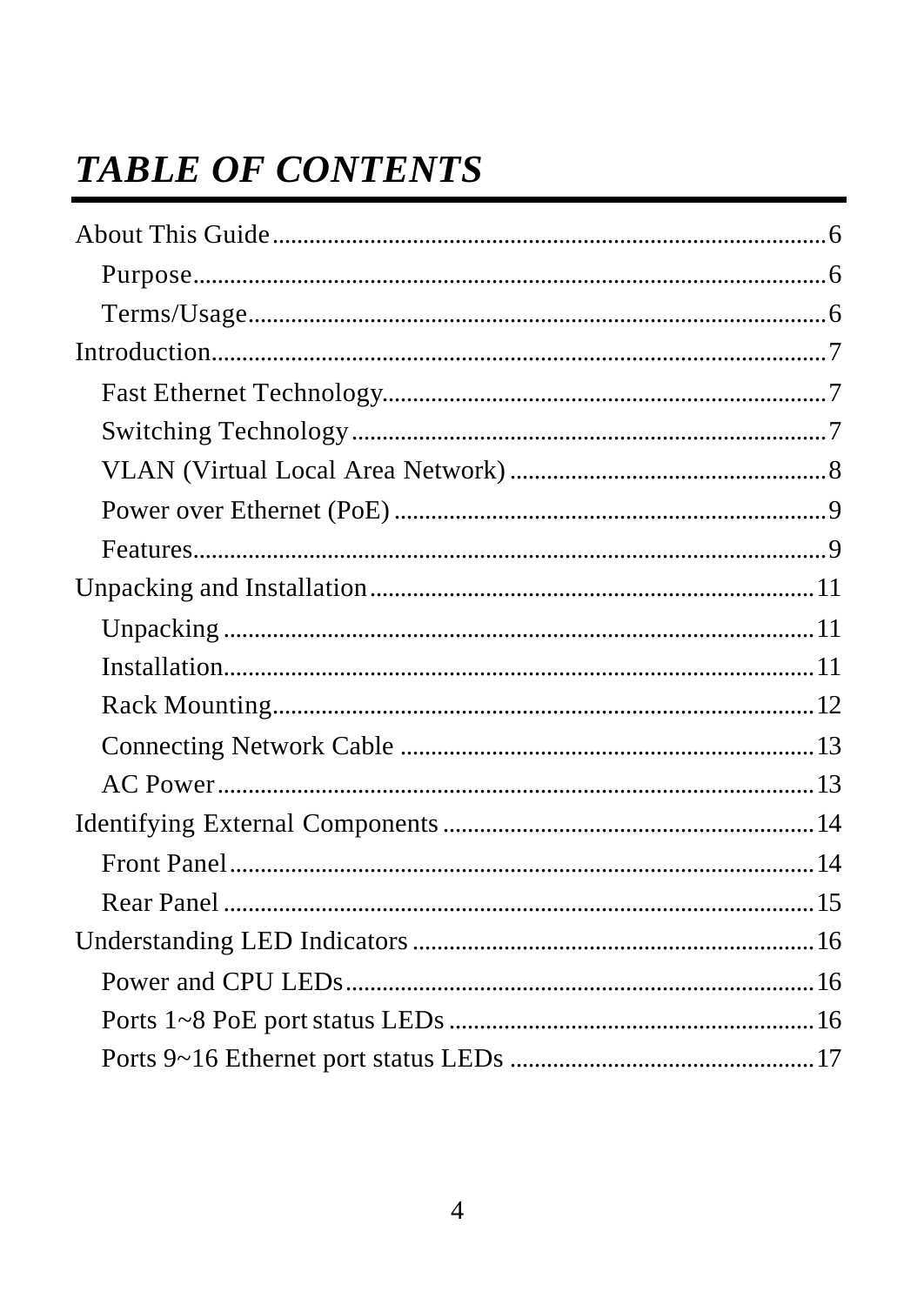| VLAN Settings (Virtual Local Area Network) 32 |  |
|-----------------------------------------------|--|
|                                               |  |
|                                               |  |
|                                               |  |
|                                               |  |
|                                               |  |
|                                               |  |
|                                               |  |
|                                               |  |
|                                               |  |
|                                               |  |
|                                               |  |
|                                               |  |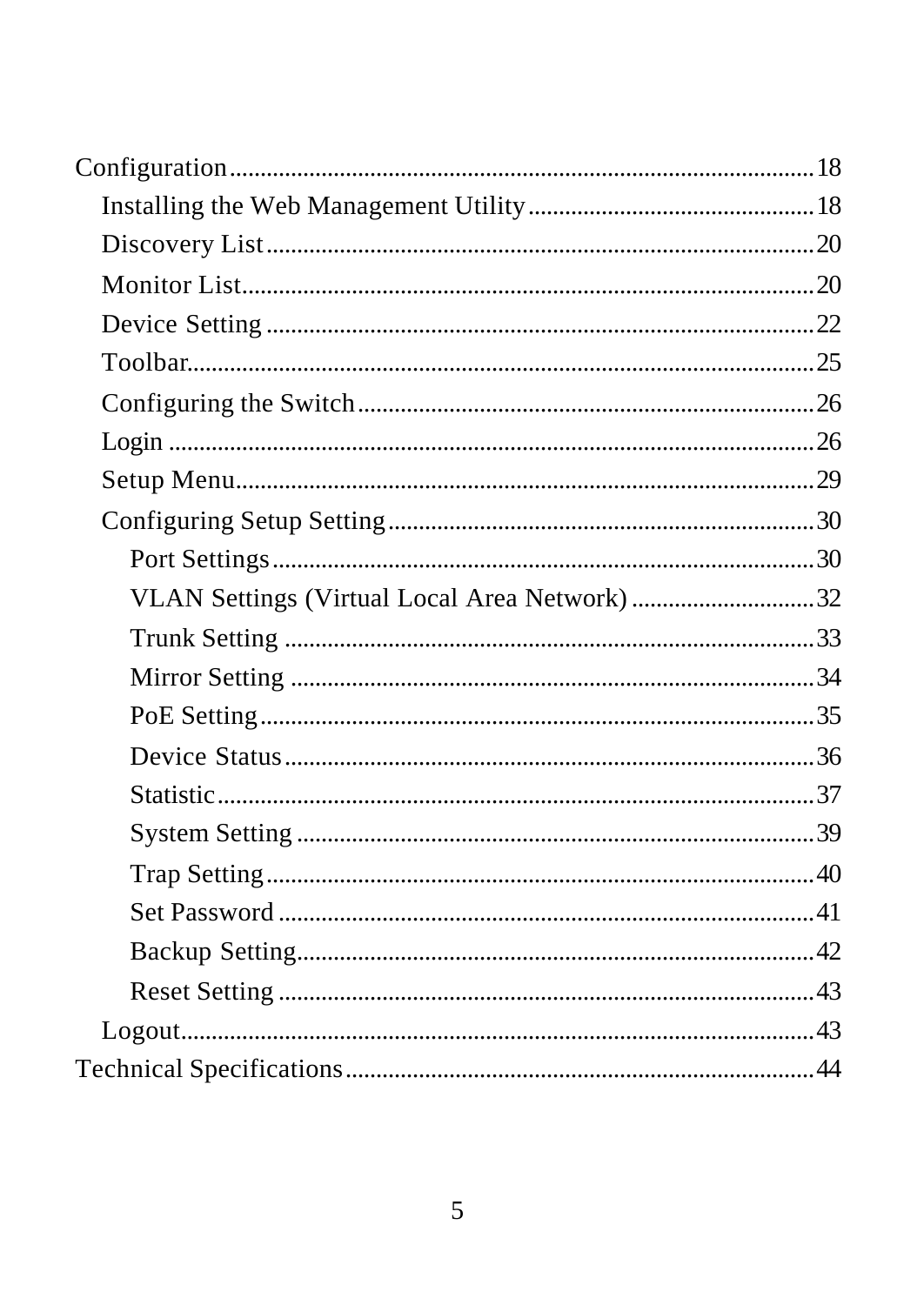# *ABOUT THIS GUIDE*

Congratulations on your purchase of the 8-Port 10/100Mbps Ethernet Web Smart Switch with 8-Port PoE. This Switch integrates 100Mbps Fast Ethernet and 10Mbps Ethernet network capabilities in a highly flexible package. Since this Switch's Port-1 to Port-8 are Power over Ethernet (PoE) ports, it will automatically detect the presence of IEEE 802.3af-compliant devices and will provide power through Port-1 to Port-8. The Switch provides 15.4Watts per port and can be connected to WLAN access point, IP phone, video camera, and other PD devices. The Switch will automatically detect the network appliance's requirements, and the Switch will supply the required power current to each appliance.

### Purpose

This guide discusses how to install your Web-Smart16-Port 10/100Mbps Ethernet Switch.

# Terms/Usage

In this guide, the term "Switch" (first letter upper case) refers to your Web-Smart 8-Port 10/100Mbps Ethernet Web-Smart Switch with 8 10/100Mbps PoE ports and "switch" (first letter lower case) refers to other Ethernet switches.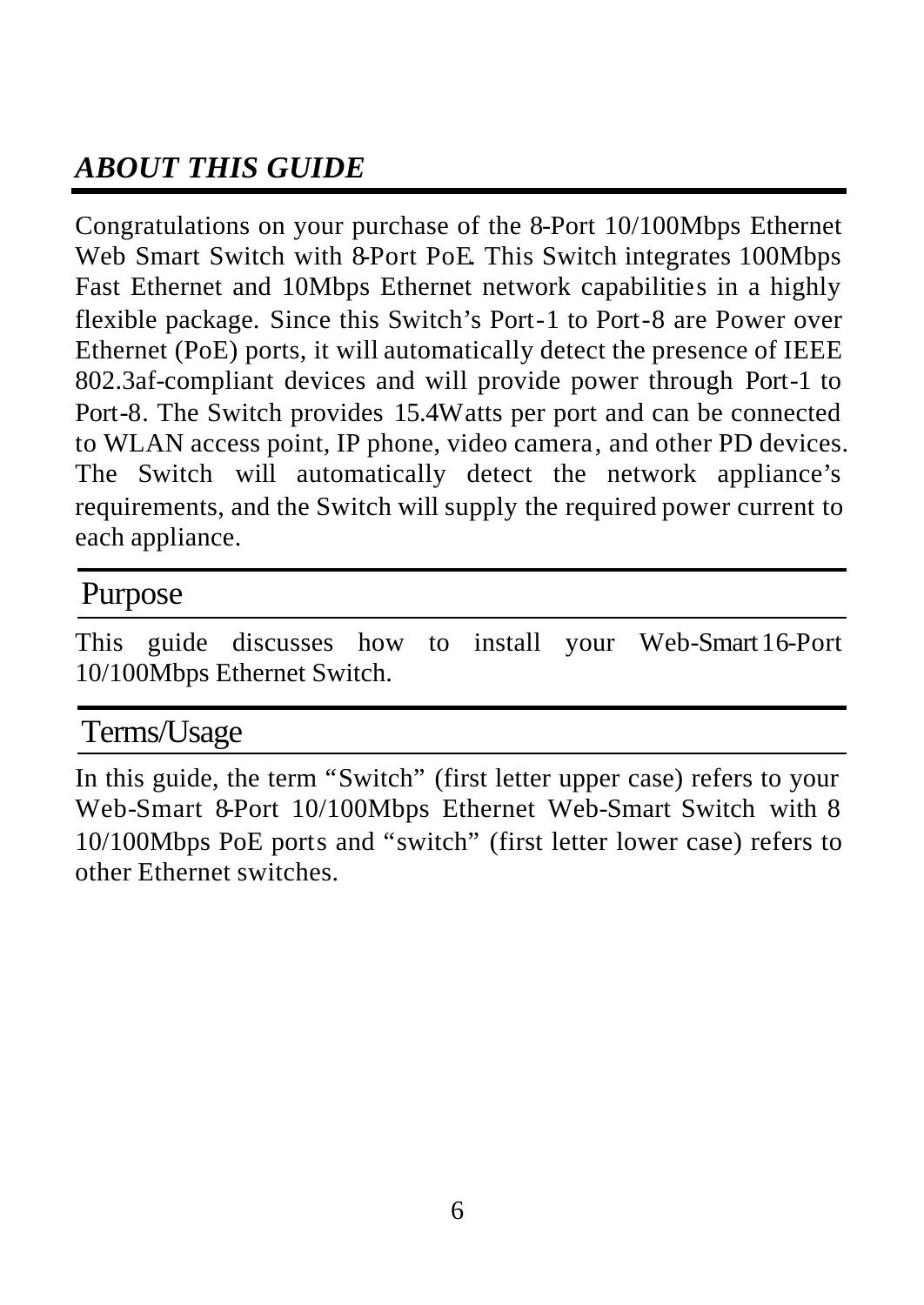# *INTRODUCTION*

This chapter describes the features of the Web Smart Switch and some background information about Ethernet/Fast Ethernet switching technology.

# Fast Ethernet Technology

The growing importance of LANs and the increasing complexity of desktop computing applications are fueling the need for high performance networks. A number of high-speed LAN technologies have been proposed to provide greater bandwidth and improve client/server response times. Among them, 100BASE-T (Fast Ethernet) provides a non-disruptive, smooth evolution from the current 10BASE-T technology. The non-disruptive and smooth evolution nature, and the dominating potential market base, virtually guarantees cost-effective and high performance Fast Ethernet solutions.

100Mbps Fast Ethernet is a standard specified by the IEEE 802.3 LAN committee. It is an extension of the 10Mbps Ethernet standard with the ability to transmit and receive data at 100Mbps, while maintaining the CSMA/CD Ethernet protocol. Since the 100Mbps Fast Ethernet is compatible with all other 10Mbps Ethernet environments, it provides a straightforward upgrade and takes advantage of the existing investment in hardware, software, and personnel training.

### Switching Technology

Another approach to pushing beyond the limits of Ethernet technology is the development of switching technology. A switch bridges Ethernet packets at the MAC address level of the Ethernet protocol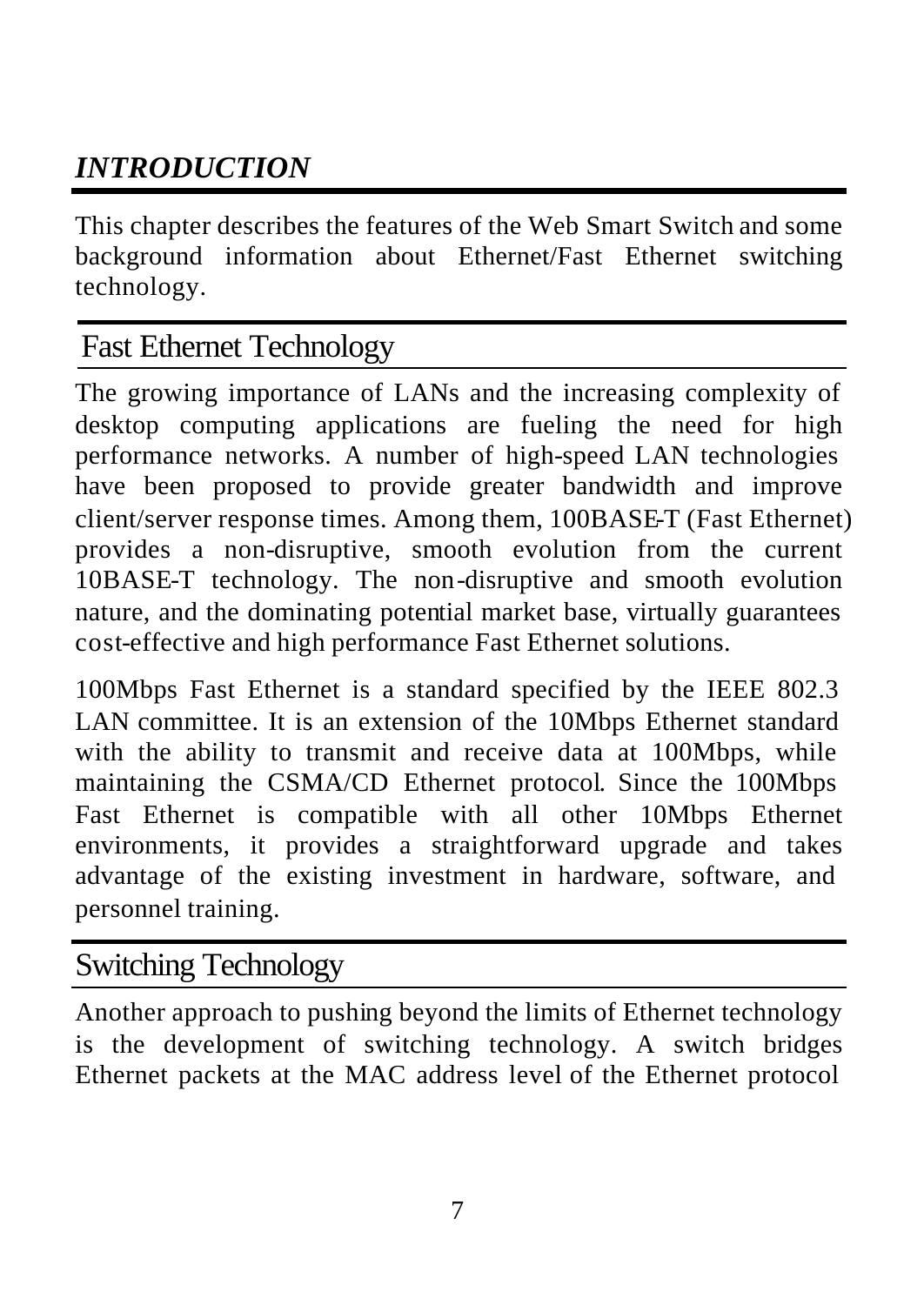transmitting among connected Ethernet or Fast Ethernet LAN segments.

Switching is a cost-effective way of increasing the total network capacity available to users on a local area network. A switch increases capacity and decreases network loading by dividing a local area network into different segments, which do not compete with each other for network transmission capacity.

The switch acts as a high-speed selective bridge between the individual segments. The switch, without interfering with any other segments, automatically forwards traffic that needs to go from one segment to another. By doing this the total network capacity is multiplied, while still maintaining the same network cabling and adapter cards.

Switching LAN technology is a marked improvement over the previous generation of network bridges, which were characterized by higher latencies. Routers have also been used to segment local area networks, but the cost of a router, the setup and maintenance required make routers relatively impractical. Today switches are an ideal solution to most kinds of local area network congestion problems.

# VLAN (Virtual Local Area Network)

A VLAN is a group of end-stations that are not constrained by their physical location and can communicate as if a common broadcast domain, a LAN. The primary utility of using VLAN is to reduce latency and the need for routers, using faster switching instead. Other VLAN utilities include:

**Security:** Security is increased with the reduction of opportunity in eavesdropping on a broadcast network because data will be switched to only those confidential users within the VLAN.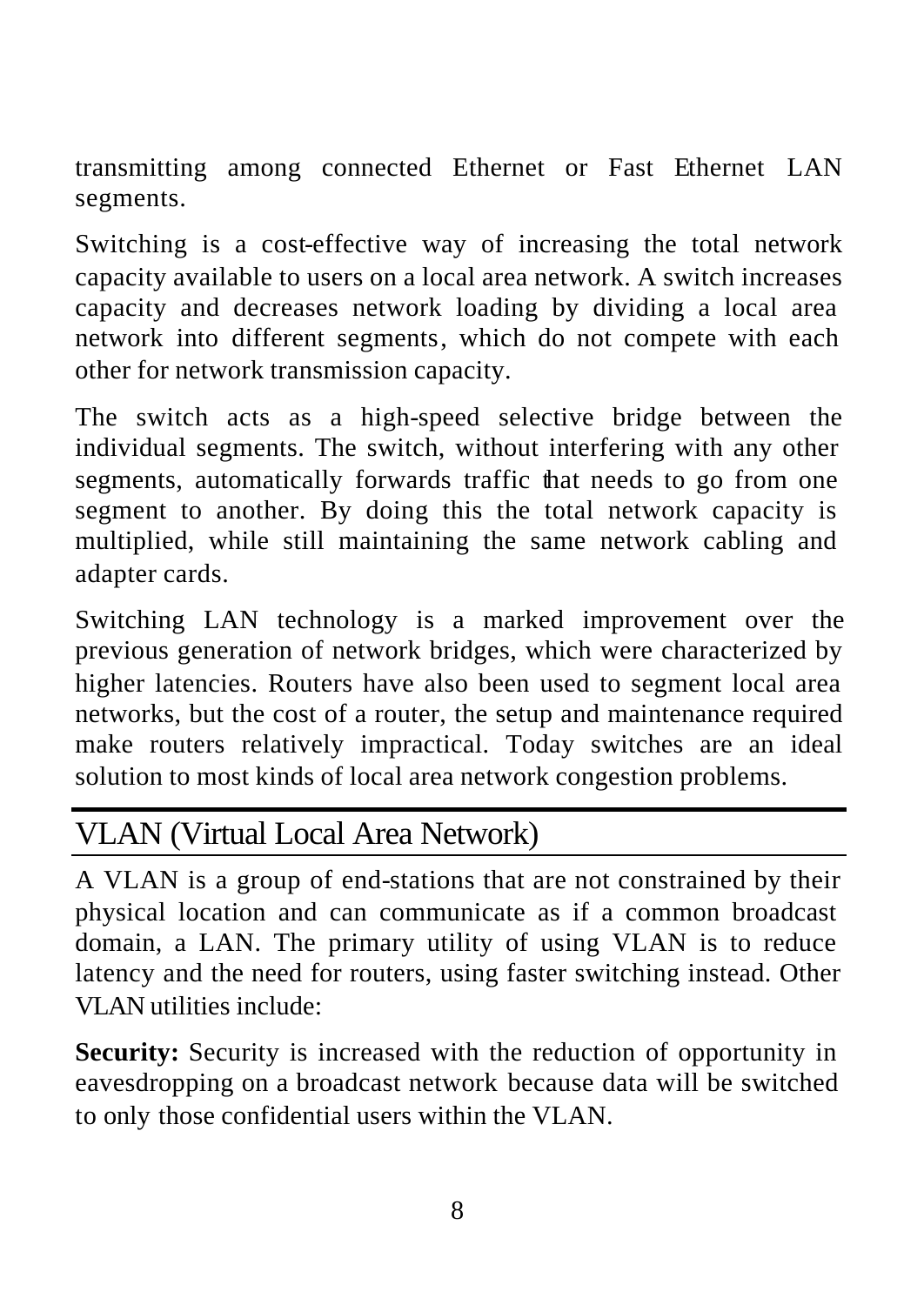**Cost Reduction:** A VLAN can be used to create multiple broadcast domains, thus eliminating the need of expensive routers.

**802.1Q VLAN:** The VLAN tagging option is a standard set by the IEEE to facilitate the spanning of VLANs across multiple switches. (Reference: IEEE Std 802.1Q-1998 Virtual Bridged Local Area Networks.)

### Power over Ethernet (PoE)

Power over Ethernet (PoE) integrates power and data onto one single cabling infrastructure, eliminating the need to have AC power available at all locations.

Power and Data are integrated onto the same cable. Supporting category 5/5e up to 100 Meters, PoE will provide power to PoE compatible device, such as IP telephones, wireless LAN access points, and IP security cameras.

PoE is already widely adopted in the market, saving up to 50% of overall installation costs by eliminating the need to install separate electrical wiring and power outlets.

### Features

- $\blacktriangleright$  8×10/100Mbps Auto-negotiation Fast Ethernet RJ45 ports with 8port PoE function (port-1  $\sim$  port-8)
- Compliant with 802.3af specification
- Supports PoE power maximum 15.4W for each PoE port
- Supports PoE Powered Device (PD) classification identify
- $\blacklozenge$  Each port supports auto MDI/MDIX, so there is no need to use cross-over cables or an up-link port
- Full-/half- duplex transfer mode for each port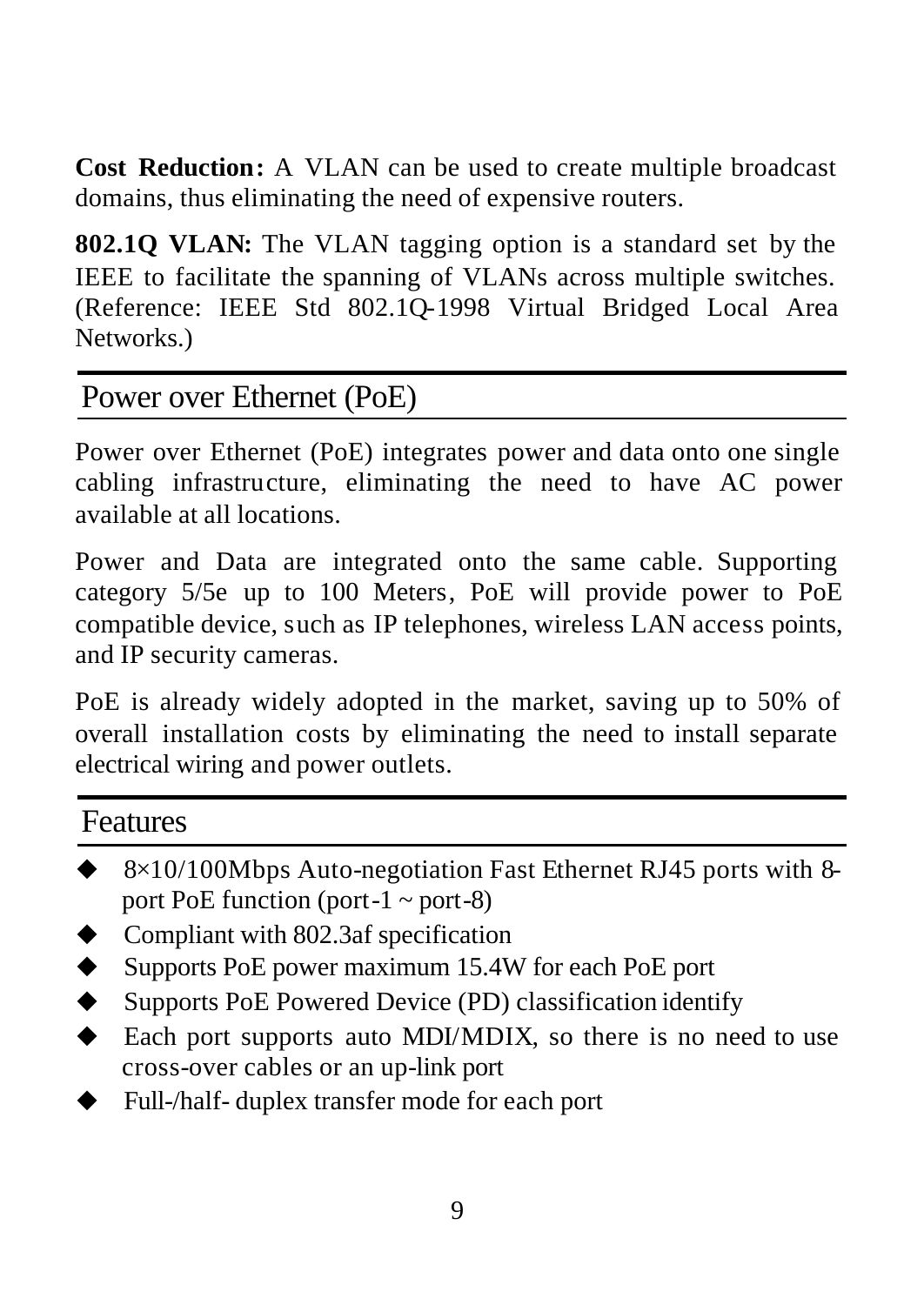- $\blacktriangleright$  Wire speed reception and transmission
- Store-and-Forward switching scheme capability to support rate adaptation and ensure data integrity
- Up to 4K unicast addresses entities per device, self-learning, and table aging
- $\triangleleft$  512KBytes packet buffer
- $\blacklozenge$  Supports IEEE 802.3x flow control for full-duplex mode ports
- ◆ Supports Back-pressure flow control for half-duplex mode ports
- $\blacklozenge$  Supports 802.1Q VLAN
- ♦ Supports Port based Trunking
- $\blacklozenge$  Supports Port-mirroring
- ◆ Supports Port-settings for Speed/Duplex, Flow control and Port based QoS (Quality of Service)
- $\triangle$  Easy configuration via Web Browser
- $\triangle$  Easy setting via Web Management Utility
- $\bullet$  Standard 19" Rack-mount size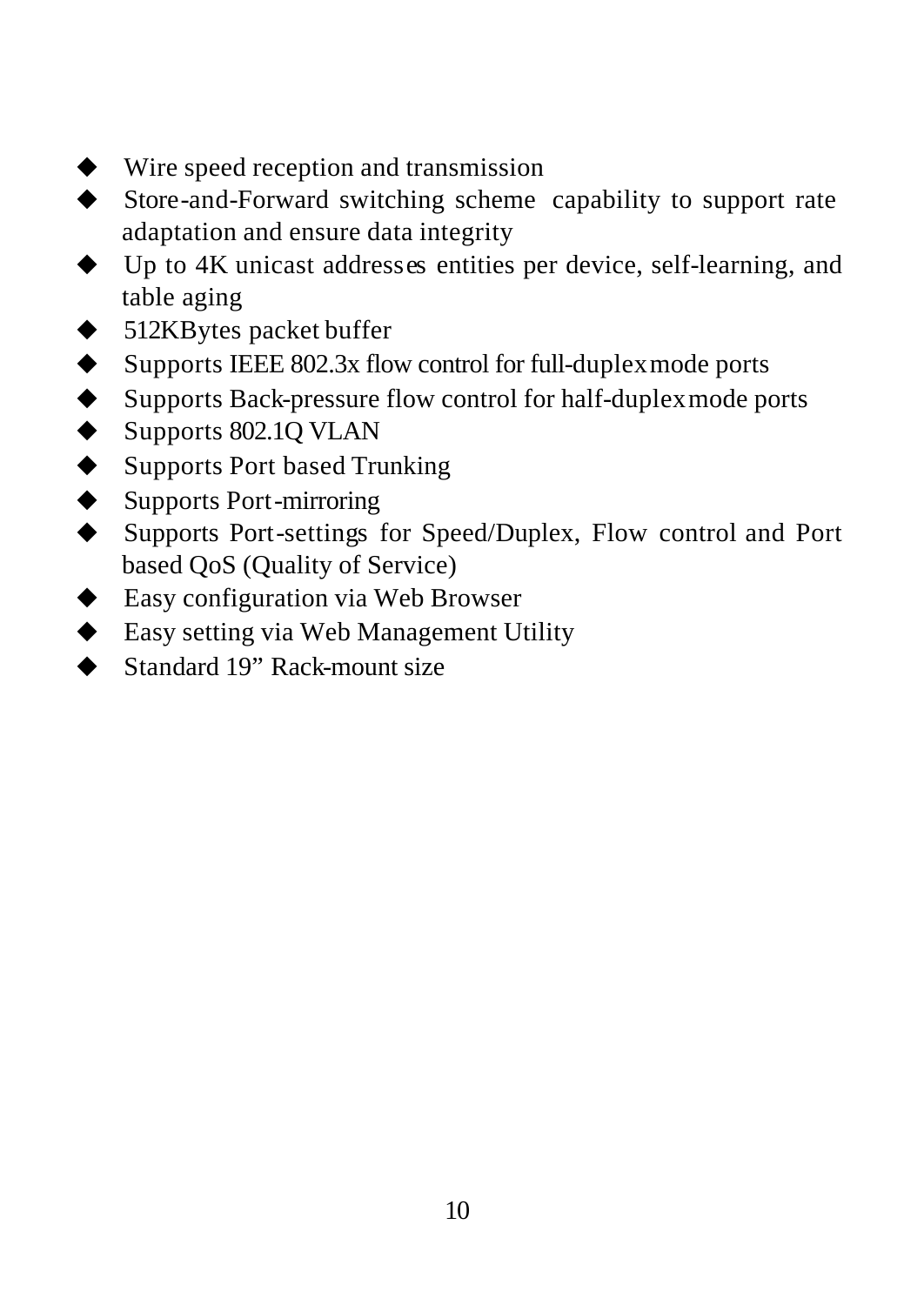# *UNPACKING AND INSTALLATION*

This chapter provides unpacking and installation information for the Switch.

# Unpacking

Open the shipping cartons of the Switch and carefully unpacks its contents. The carton should contain the following items:

One 8-Port 10/100Mbps Ethernet Web Smart Switch with 8-Port PoE

One AC power cord, suitable for your area's electrical power connections

Four rubber feet to be used for shock cushioning

Screws and two mounting brackets

CD-ROM with Web Management Utility and Manual

If any item is found missing or damaged, please contact your local reseller for replacement.

### Installation

The site where you install the Switch may greatly affect its performance. When installing, consider the following pointers:

Install the Switch in a fairly cool and dry place. See *Technical Specifications* for the acceptable temperature and humidity operating ranges.

Install the Switch in a site free from strong electromagnetic field generators (such as motors), vibration, dust, and direct exposure to sunlight.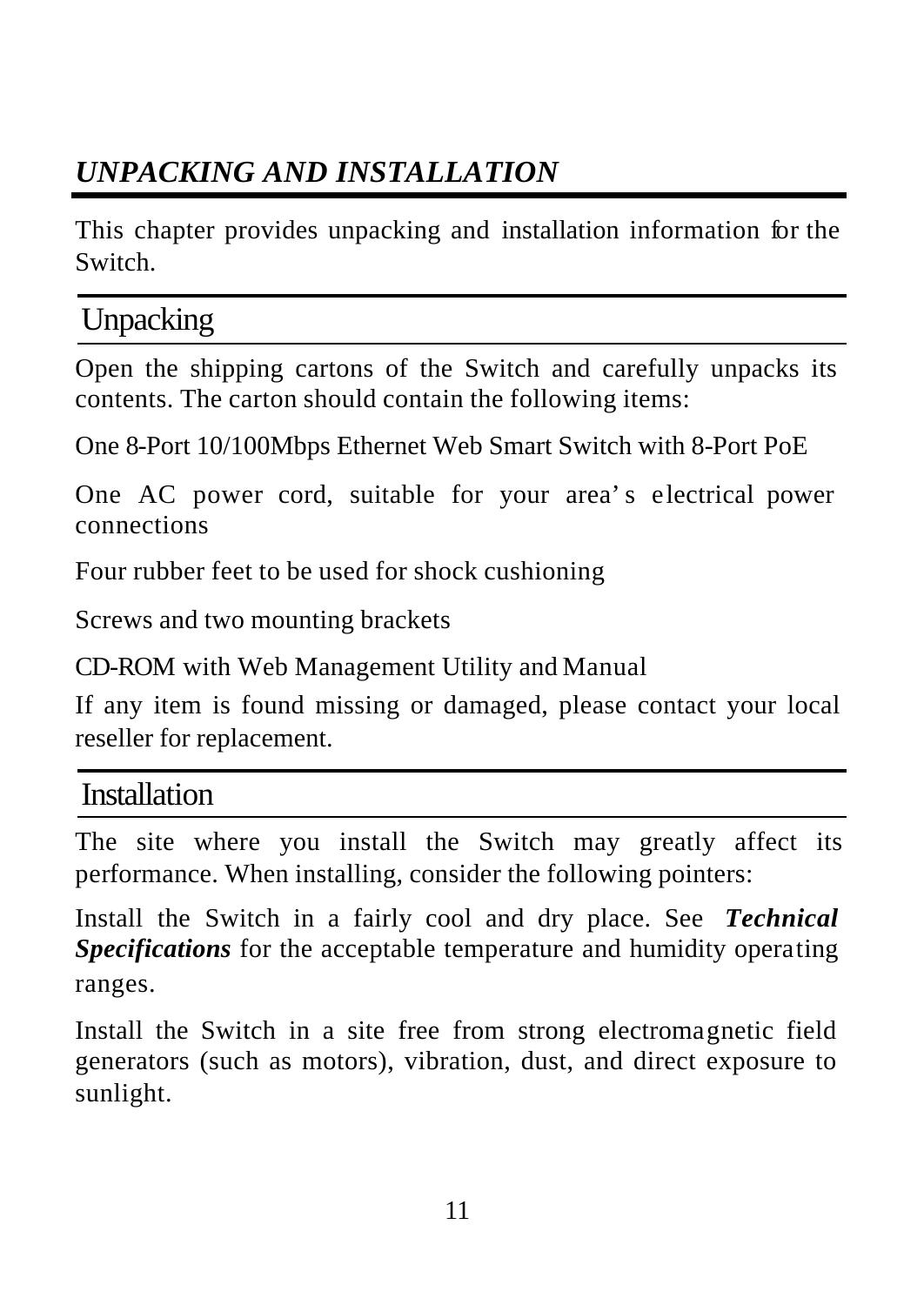Leave at least 10cm of space at the front and rear of the Switch for ventilation.

Install the Switch on a sturdy, level surface that can support its weight, or in an EIA standard-size equipment rack. For information on rack installation, see the next section, titled Rack Mounting*.*

When installing the Switch on a level surface, attach the rubber feet to the bottom of each device. The rubber feet cushion the Switch and protect the case from scratching.

# Rack Mounting

The Switch can be mounted in an EIA standard-size, 19-inch rack, which can be placed in a wiring closet with other equipment. Attach the mounting brackets at the Switch's front panel (one on each side), and secure them with the provided screws.



Figure 1. Combine the Switch with the provided screws.

Then, use screws provided with the equipment rack to mount each switch in the rack.



Figure 2. Mount the Switch in the rack.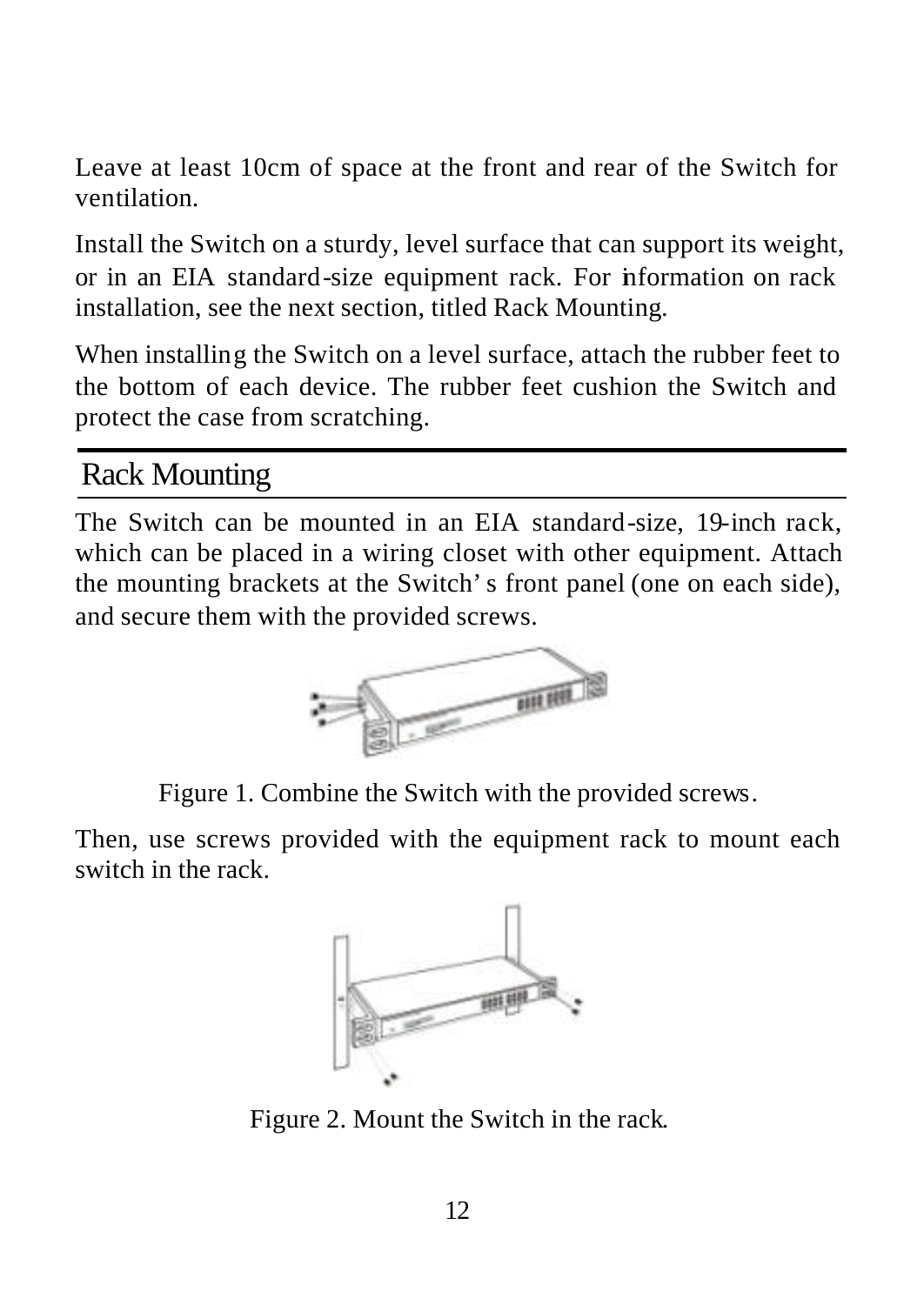# Connecting Network Cables

The Switch supports 16 10/100Mbps Ethernet ports and Ports  $1 \sim 8$ are PoE Enabled ports. These PoE ports will be automatically activated when a compatible terminal is identified. The Switch will supply power through the Ethernet port to the connected PoE device.

For Legacy devices that are not yet compatible, the PoE port will not offer the power to these devices. This feature allows users to freely and safely mix legacy and Power over LAN compatible devices on their network.

The Switch supports 10Mbps Ethernet or 100Mbps Fast Ethernet and it runs both in half- and full- duplex mode using two pairs of Category 5 cables.

These RJ45 ports are Auto-MDI type port. The Switch can auto transform to MDI-II or MDI-X type, so you can just make an easy connection without worrying if you are using a standard or crossover RI45 cable.

# AC Power

The Switch uses the AC power supply 100-240V AC, 50-60 Hz. The power switch is located at the rear of the unit adjacent to the AC power connector and the system fan. The Switch's power supply will adjust to the local power source automatically and may be turned on without having any or all LAN segment cables connected.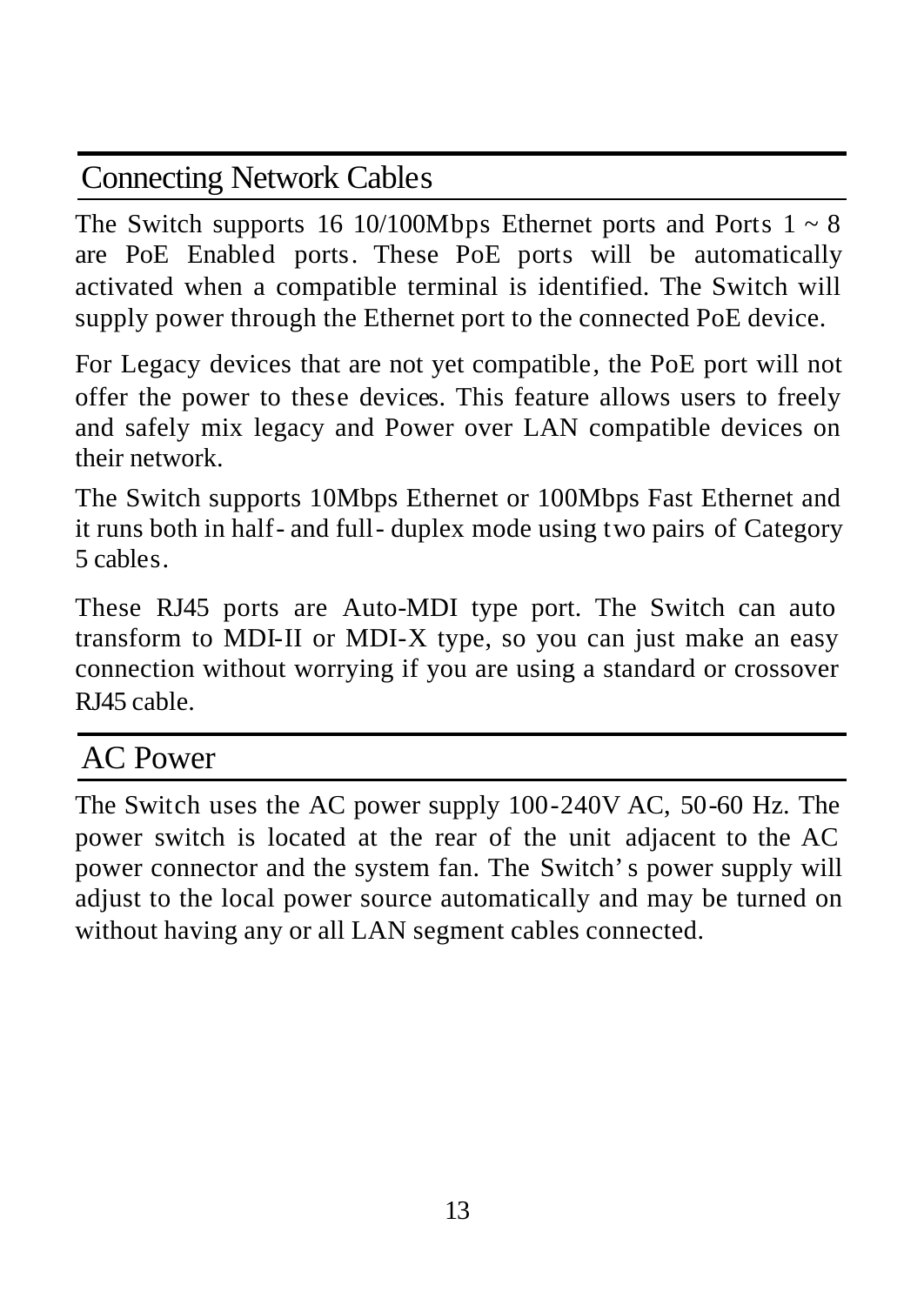# *IDENTIFYING EXTERNAL COMPONENTS*

This chapter describes the front panel, rear panel, and LED indicators of the Switch.

## Front Panel

The figure below shows the front panels of the Switch.



Figure 3. Front panel of 8-port 10/100 Ethernet Switch with 8-port PoE.

#### **LED Indicator:**

Comprehensive LED indicators display the status of the Switch and the network (see the LED Indicators chapter below).

#### **PoE Ports (Port 1~8):**

These ports are PoE Enabled ports. The PoE port will be automatically activated when a compatible terminal is identified, and the Switch will supply power through the Ethernet port to the connected PoE device.

For Legacy devices that are not yet compatible, the PoE port will not offer the power to these devices. This feature allows users to freely and safely mix legacy and Power over LAN compatible devices on their network.

These ports support network speeds of either 10Mbps or 100Mbps, and can operate in half- and full- duplex transfer modes. These ports also support the automatic MDI/MDIX crossover detection function, providing true "plug and play" capability. Just plug-in the network cable to the Switch directly regardless if the end node is a NIC (Network Interface Card) or switch and hub.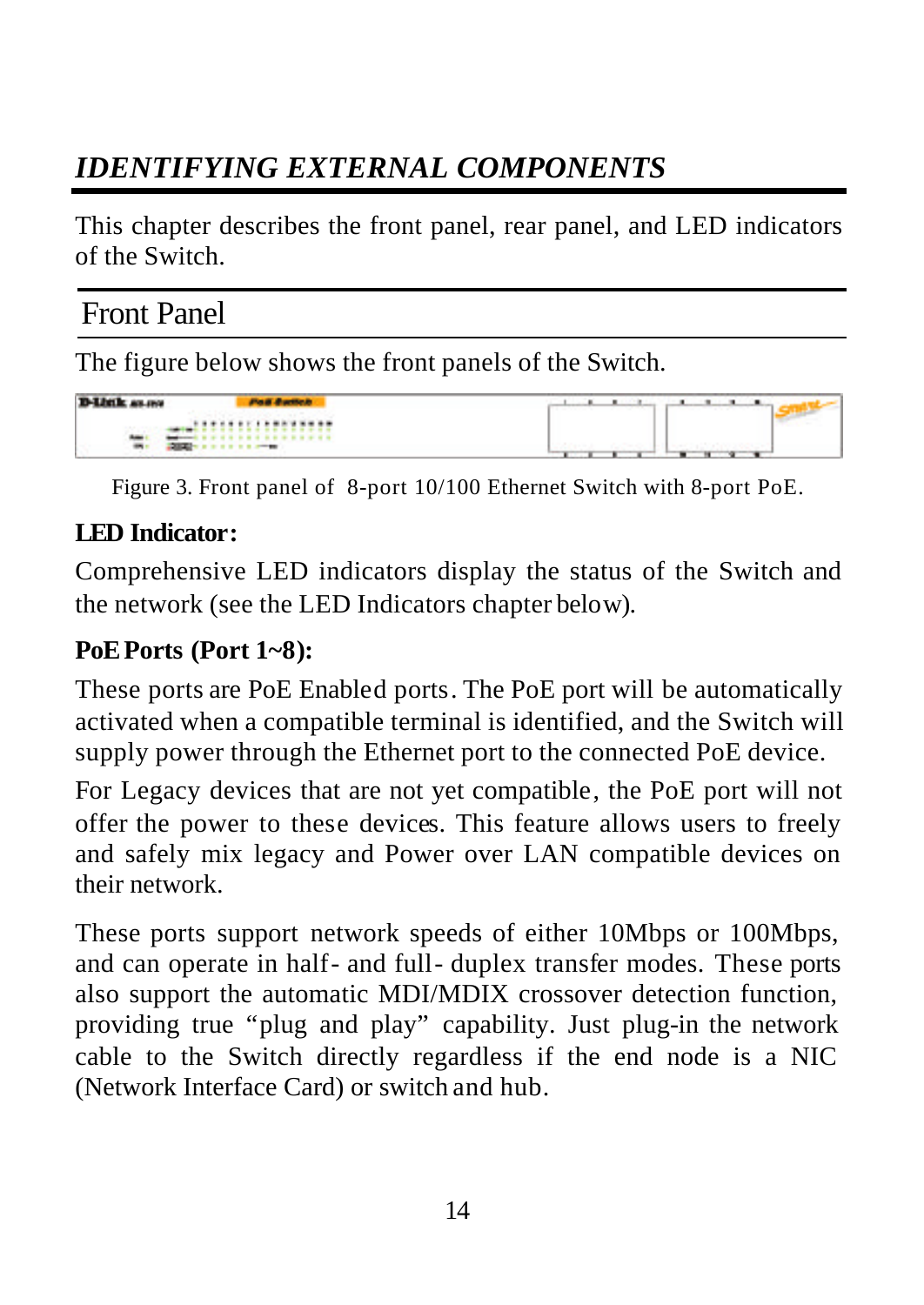Ethernet Ports (Port 9~16):

These ports support network speeds of either 10Mbps or 100Mbps, and can operate in half- and full- duplex transfer modes. These ports also support the automatic MDI/MDIX crossover detection function, providing true "plug and play" capability. Just plug-in the network cable to the Switch directly regardless if the end node is a NIC (Network Interface Card) or switch and hub.

*Note: When the port is set to "Forced Mode", Auto MDI/MDIX will be disabled.*



Figure 4. Rear panel of the Switch

AC Power Connector:

This is a three-pronged connector that supports the power cord. Plug in the female connector of the provided power cord into this connector, and the male into a power outlet. Supported input voltages range from 100-240VAC at 50-60Hz.

Reset:

The Reset button is to reset all settings back to the factory defaults.

Note: Be sure that you recorded the settings of your device, as all settings will be erased when pressing the "Reset" button.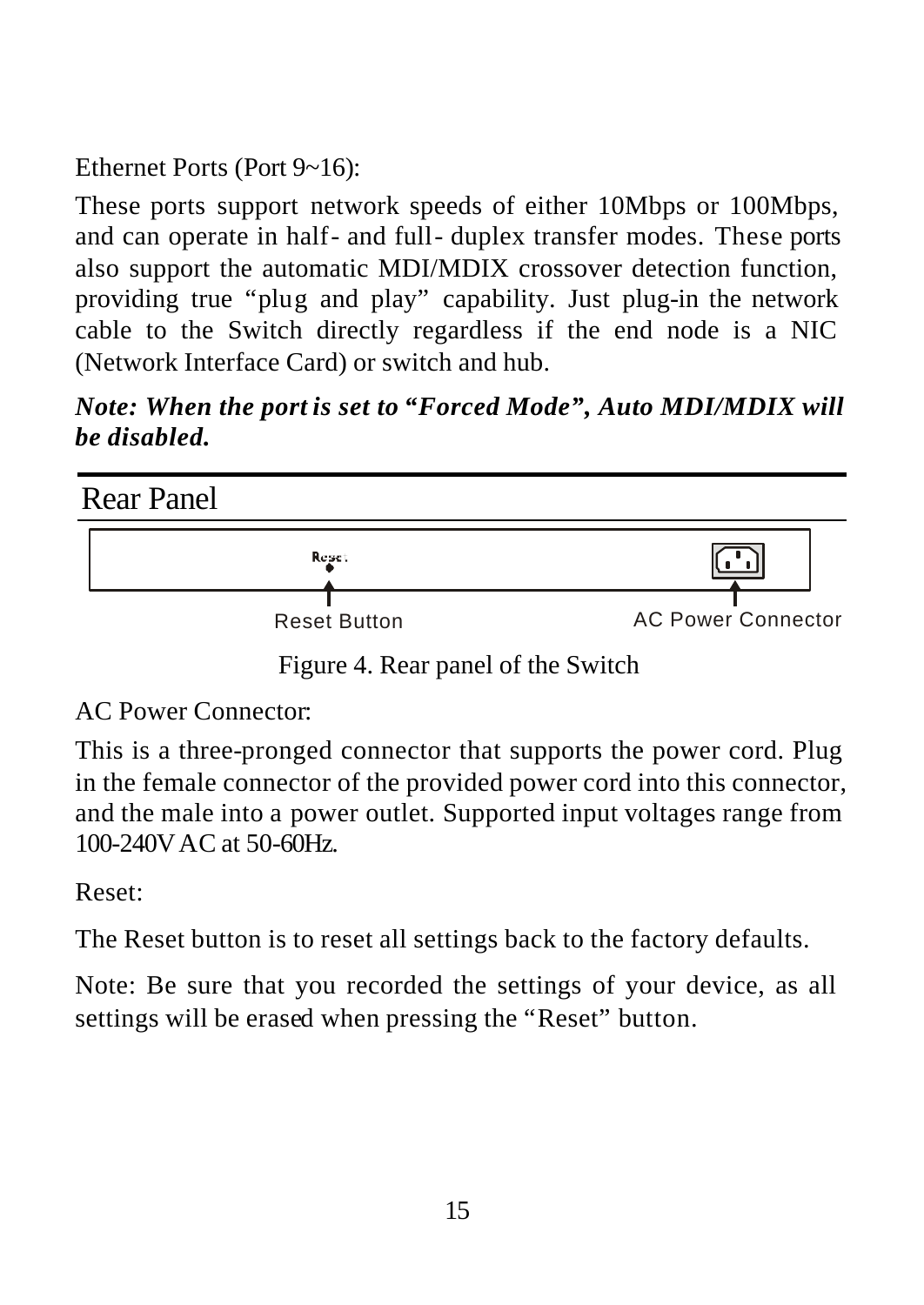# *UNDERSTANDING LED INDICATORS*

The front panel LEDs provide instant status feedback, and helps monitor and troubleshoot when needed.

| $16$ DES-1316 |  |  |  |  | <b>PoE Switch</b> |  |  |  |
|---------------|--|--|--|--|-------------------|--|--|--|
|               |  |  |  |  |                   |  |  |  |
| CPU =         |  |  |  |  |                   |  |  |  |

Figure 5. LED indicators of the Switch

# Power and CPU LEDs

POWER: Power Indicator

| On  | : When the Power LED lights on, the Switch is receiving power.        |
|-----|-----------------------------------------------------------------------|
| Off | : When the Power turns off or the power cord has improper connection. |

CPU: Management Indicator

| Blinking | : When the CPU is working, the CPU LED is blinking. |
|----------|-----------------------------------------------------|
| On/Off   | : The CPU is not working.                           |

# Ports 1~8 PoE port status LEDs

#### Link/ACT: Link/Activity

| On       | When the Link/ACT LED lights on, the respective port is successfully connected to an Ethernet network.    |
|----------|-----------------------------------------------------------------------------------------------------------|
| Blinking | When the Link/ACT LED is blinking, the port is transmitting or<br>receiving data on the Ethernet network. |
| Off      | : There is no link.                                                                                       |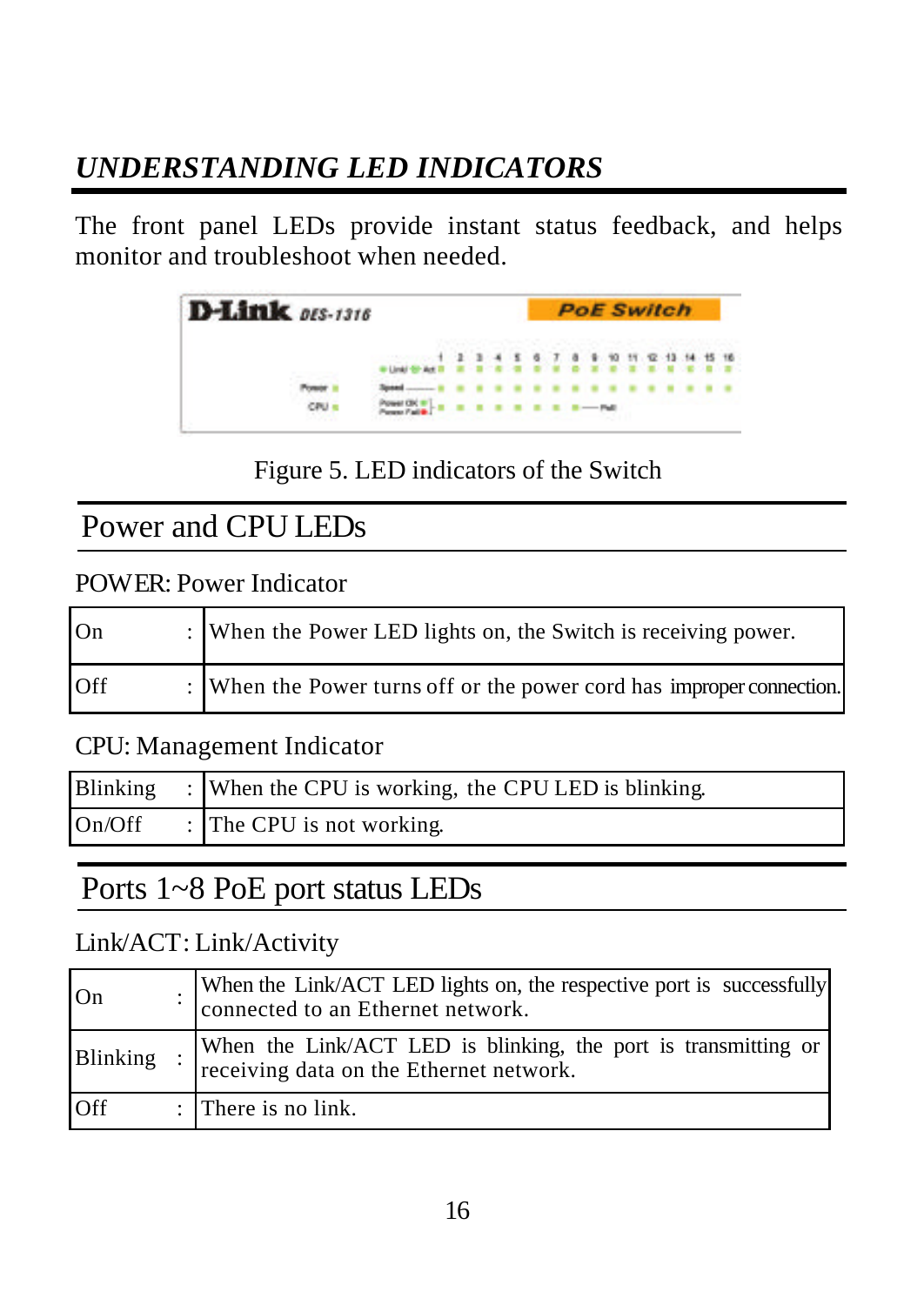# 100Mbps

| On         | When the 100Mbps LED lights on, the respective port is connected to a<br>100Mbps Fast Ethernet network. |
|------------|---------------------------------------------------------------------------------------------------------|
| <b>Off</b> | : When the respective port is connected to a 10Mbps Ethernet network.                                   |

### PoE Status

| Green | When the PoE device is connected and the port supplies power<br>successfully.                                         |
|-------|-----------------------------------------------------------------------------------------------------------------------|
| Red   | When the PoE port has the following failures:<br>PoE power short circuit<br>PoE Power over current<br>PoE Power fault |
| Off   | : No Powered Device is detected.                                                                                      |

# Ports 9~16 Ethernet port status LEDs

### Link/ACT: Link/Activity

| On       | When the Link/ACT LED lights on, the respective port is successfully connected to an Ethernet network. |
|----------|--------------------------------------------------------------------------------------------------------|
| Blinking | When the Link/ACT LED is blinking, the port is transmitting or receiving data on the Ethernet network. |
| Off      | $\therefore$ There is no link.                                                                         |

### 100Mbps

| On  | When the 100Mbps LED lights on, the respective port is connected to a<br>100Mbps Fast Ethernet network. |
|-----|---------------------------------------------------------------------------------------------------------|
| Off | : When the respective port is connected to a 10Mbps Ethernet network.                                   |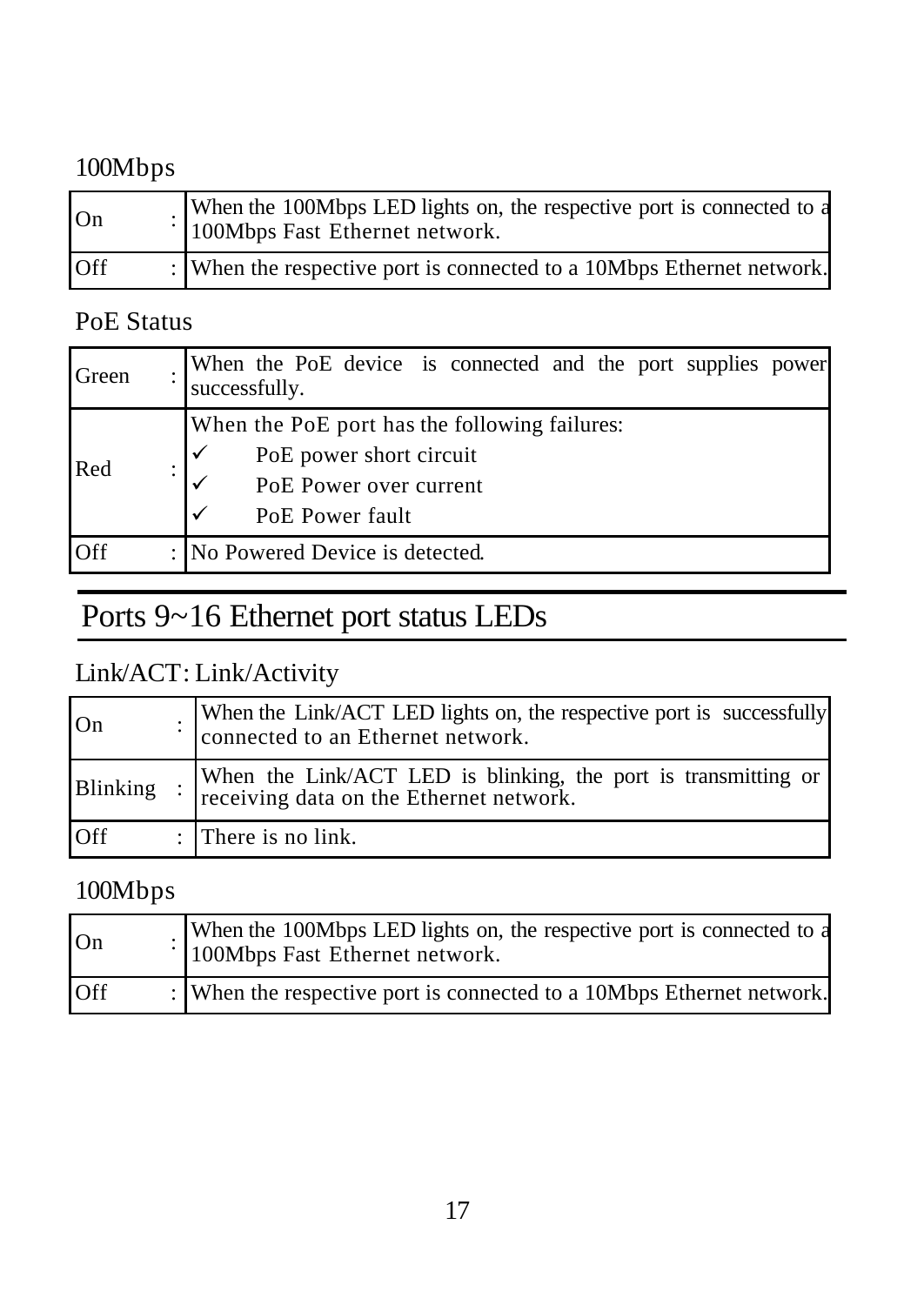# *CONFIGURATION*

Through the Web browser you can configure Switch functions such as VLAN, Trunking, and QoS… etc.

With the attached Web Management Utility, you can easily discover all the Web Managed Switches, assign IP Addresses, change the passwords, and upgrade new firmware.

### Installing the Web Management Utility

The following instructions guide you through the installation of the Web Management utility.

- 1. Insert the Utility CD in the CD-ROM Drive.
- 2. From the **Start** menu on the Windows desktop, choose **Run**.
- 3. In the **Run** dialog box, type D:\Web Management Utility\setup.exe (D:\ depends where your CD-ROM drive is located) and click **OK**.
- 4. Follow the on-screen instructions to install the utility.
- 5. Upon completion, go to **Program Files ->**  web management utility and execute the Web Management utility. (Figure 6.)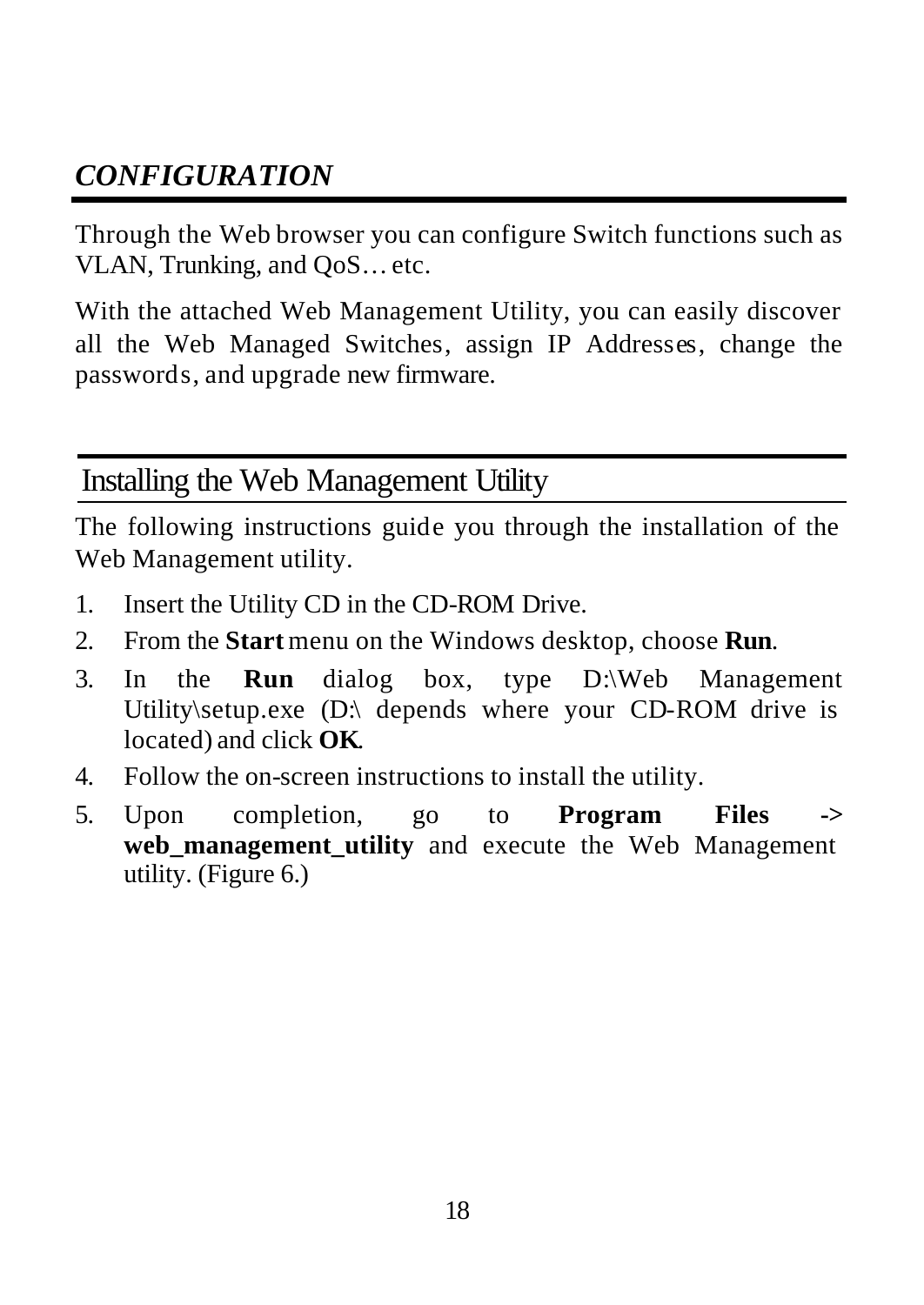| MAC Address           | P Address   | Protocol Version  | <b>Product Name</b> | System Name        | DHC  |
|-----------------------|-------------|-------------------|---------------------|--------------------|------|
|                       |             |                   |                     |                    |      |
|                       |             |                   |                     |                    |      |
|                       |             |                   |                     |                    |      |
| 31                    |             |                   |                     |                    |      |
|                       |             |                   |                     | <b>Discovery</b>   |      |
| <b>Monitor List</b>   |             | Additionante: Ed. | Φ                   |                    |      |
| S   P Address         | MAC Address | Protecol Version  | Product Name        | <b>System Name</b> | DHOF |
|                       |             |                   |                     |                    |      |
|                       |             |                   |                     |                    |      |
| ⊣<br>View trop.       |             |                   | Add bem             | Delete tem         |      |
| <b>Discovery List</b> |             |                   |                     |                    |      |

Figure 6. Web Management Utility

The Web Management Utility is divided into four parts, *Discovery List*, *Monitor List*, *Device Setting*, and *Toolbar function*, for detailed instructions, follow the section below.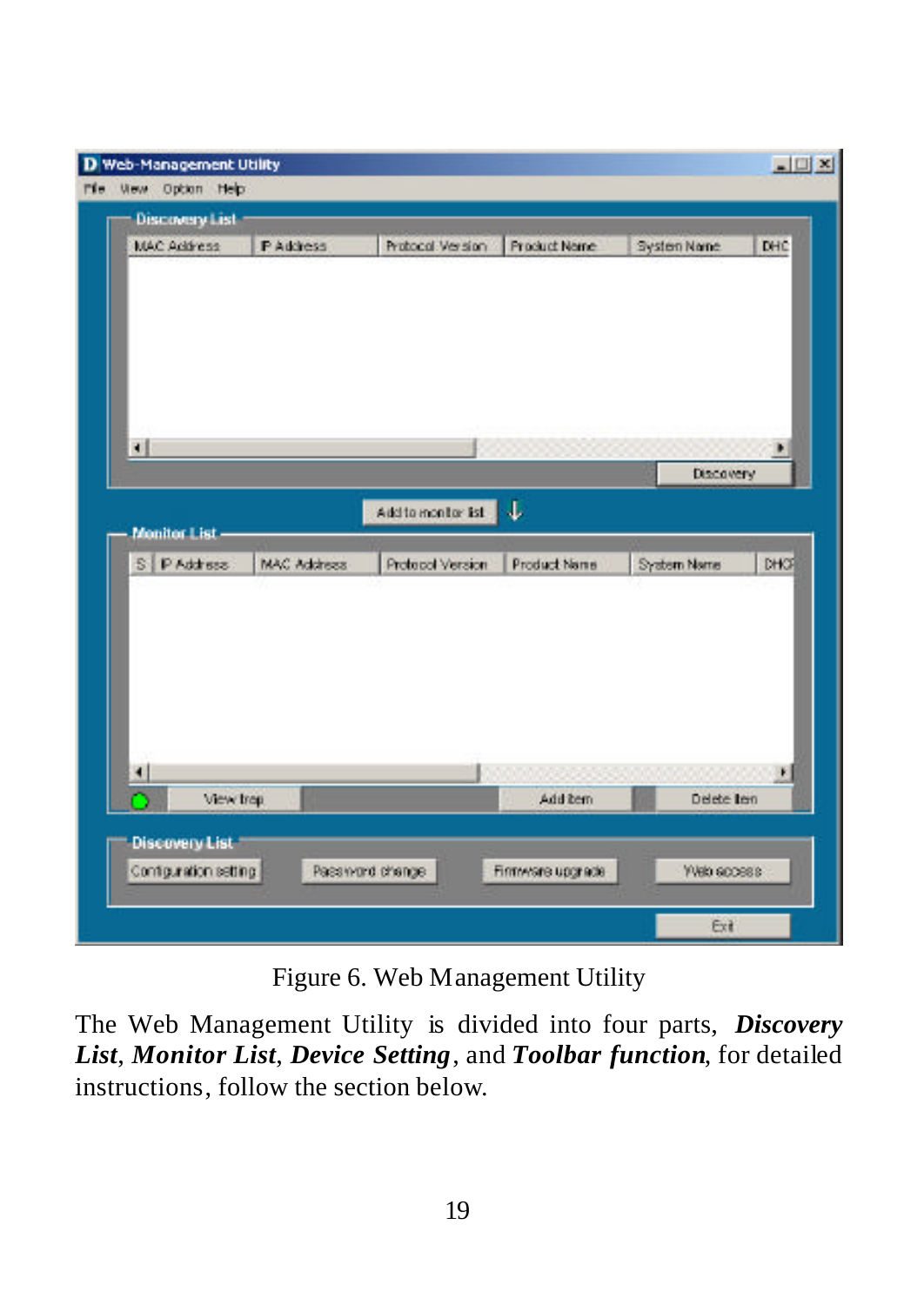Discovery List

This is the list where you can discover all the Web managed devices in the entire network.

By pressing the *"Discovery"* button, you can list all the Web Managed devices in the discovery list.

Double click or press the *"Add to monitor list"* button to select a device from the Discovery List to the Monitor List.

### **System word definitions in the Discovery List:**

- MAC Address: Shows the device MAC Address.
- *IP Address:* Shows the current IP address of the device.
- *Protocol version:* Shows the version of the Utility protocol.
- **Product Name:** Shows the device product name.
- **System Name:** Shows the appointed device system name.
- *Location:* Shows where the device is located.
- **Trap IP:** Shows the IP where the Trap is to be sent.
- **Subnet Mask:** Shows the Subnet Mask of the device.
- Gateway: Shows the Gateway of the device.

# Monitor List

All the Web Smart Devices in the Monitor List can be monitored; you can also receive the trap and show the status of the devices.

# **System word definitions in the Monitor List:**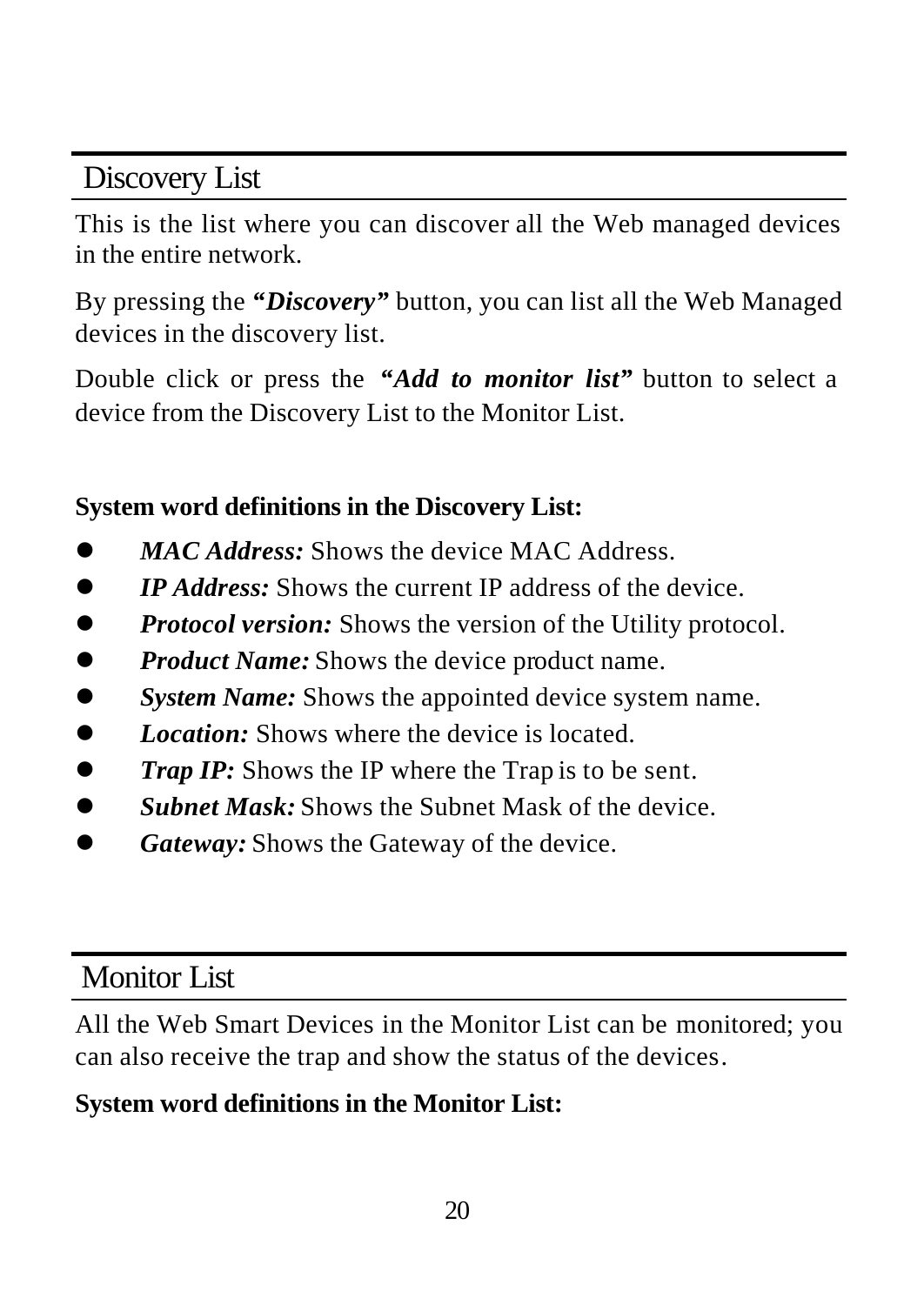- **S:** Shows the system symbol of the Web-Smart device,  $\blacksquare$ represents a device system that is not alive.
- **IP Address:** Shows the current IP address of the device.
- **•** *MAC Address:* Shows the device MAC Address.
- **•** *Protocol version:* Shows the version of the Utility protocol.
- **•** *Product Name:* Shows the device product name.
- **System Name:** Shows the appointed device system name.
- *Location:* Shows where the device is located
- **Trap IP:** Shows the IP where the Trap is to be sent.
- **Example 3 Subnet Mask:** Shows the Subnet Mask set of the device.
- Gateway: Shows the Gateway set of the device.

**View Trap:** The Trap function can receive the events that happen on the Web Management Switch in the Monitor List.

There is a light indicator behind the *"View Trap"* button. When the light is green, it means that there is no trap transmitted, and when it is red, it means that a new trap has been transmitted, reminding us to view the trap. (Figure 7)



### Figure 7.

When the *"View Trap"* button is clicked, a Trap Information window will pop up. It will display the trap information including the Symbol, Time, Device IP, and the Event occurred. (Figure 8)

The symbol " $\cdot$ " represents the trap signal, this symbol will disappear after you review and click on the event record.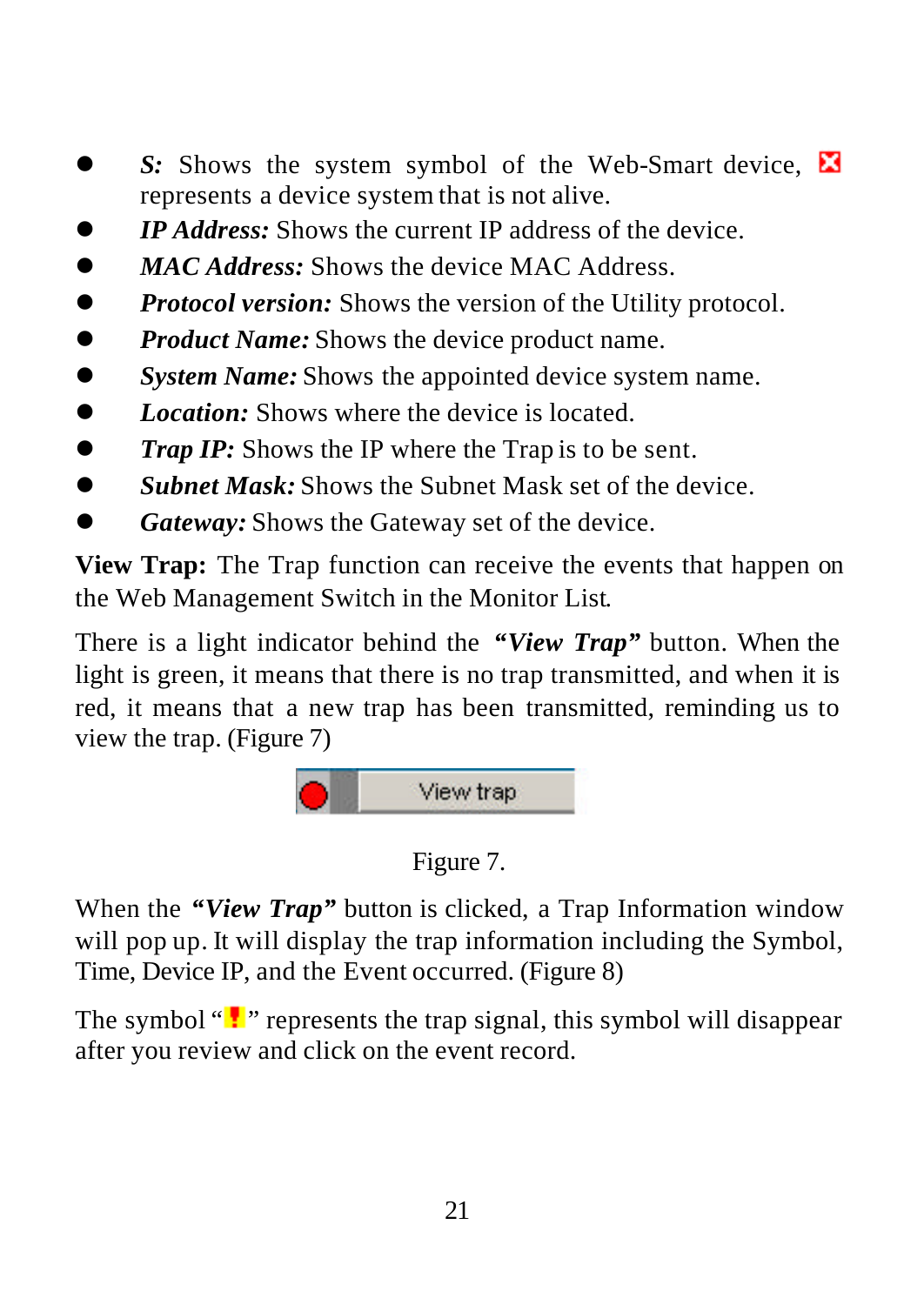|   | Trap information                                 |             |                      |                                                               |
|---|--------------------------------------------------|-------------|----------------------|---------------------------------------------------------------|
| s | Times                                            | P           | Event                |                                                               |
|   | 11/02/2004 09:5.<br>11/02/2004 09:5. 192.166.0.1 | 192.168.0.1 | DES-1316<br>DES-1318 | (1001)System bootup<br>(1002) Login invalid password from 19. |
|   |                                                  |             |                      |                                                               |
|   | Clear all                                        |             |                      | CIC                                                           |

Figure 8.

*Note: In order to receive Trap information, the Switch has to be configured with Trap IP and Trap Events in the Web browser. These settings are available in the Trap Setting Menu (see Page 40 for detail).*

**Add Item:** To add a device to the Monitor List manually, enter the IP Address of the device that you want to monitor.

**Delete Item:** To delete the device in the Monitor List.

### Device Settings

You can set the device by using the function key in the Device Setting Dialog box.

**Configuration Setting:** In this Configuration Setting, you can set the IP Address, Subnet Mask, Gateway, Set Trap to (Trap IP Address), System name, and Location.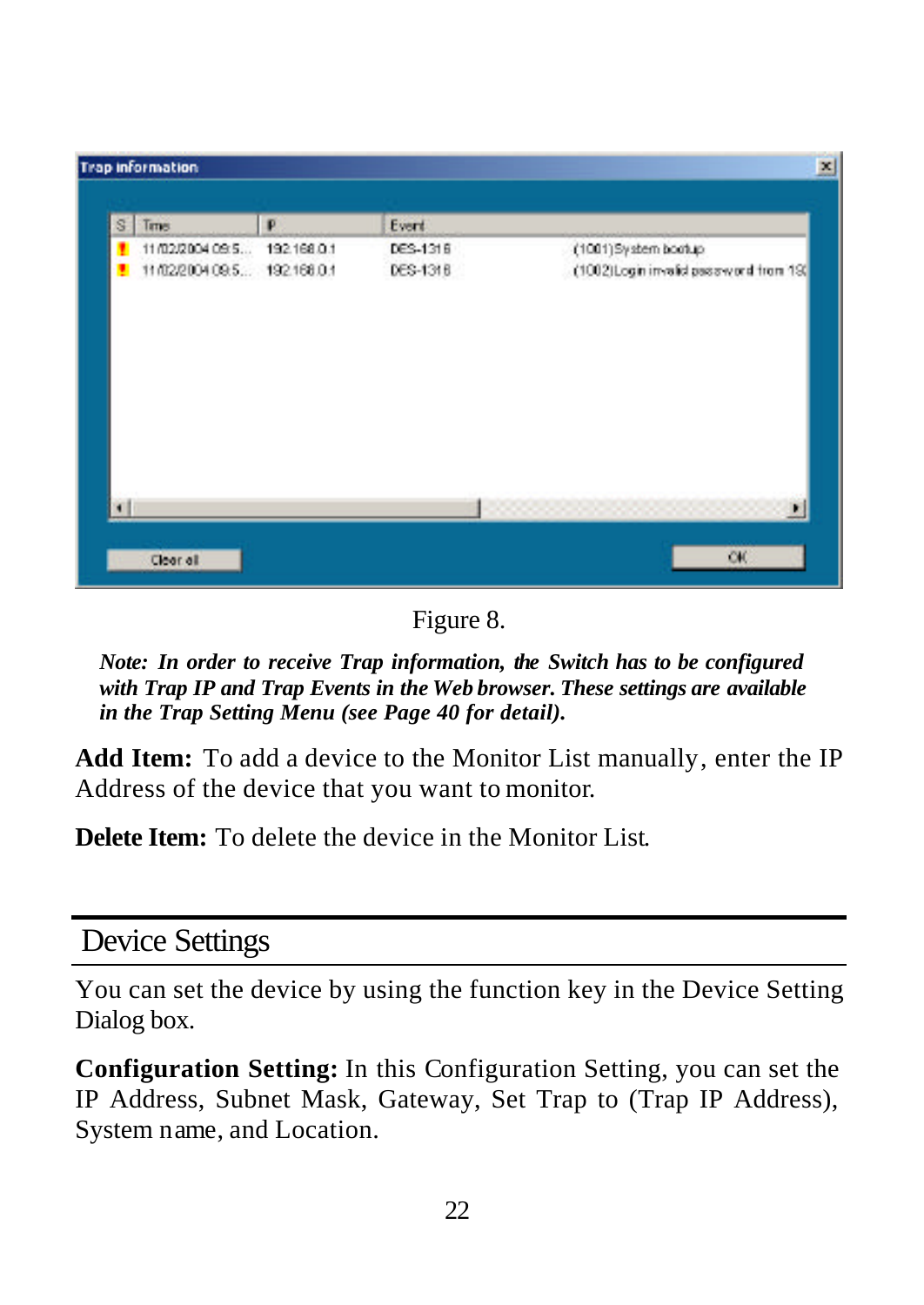Select the device in the Discovery list or Monitor List and press this button, then the Configuration Setting window will pop up (Figure 9). After filling in the data that you want to change, you must fill in the password and press the "Set" button to process the data change immediately.

| Product name | DES-1316 |         |    |     | MAC Adolrece |      | 001122134455    |              |            |
|--------------|----------|---------|----|-----|--------------|------|-----------------|--------------|------------|
| P Address    | 192      | .168    | D. |     | Subnet mask  |      | 255 . 255 . 255 |              | $^{\circ}$ |
| Gateway      |          | 192 168 | O. | 254 | Settrapto    | 192  | 168             | $\mathbf{0}$ | .10        |
| System name  | DES-1315 |         |    |     | Location     | TSD. |                 |              |            |
| Password.    |          |         |    |     |              |      |                 |              |            |

Figure 9. Configuration Setting

**Password Change:** You can use this when you need to change the password. Fill in the required passwords in the dialog boxes and press the *"Set"* button to process the password change immediately.

| <b>Password_change</b> |                  |  |
|------------------------|------------------|--|
| New password           | Confirm password |  |
| Original password      |                  |  |

Figure 10. Password Change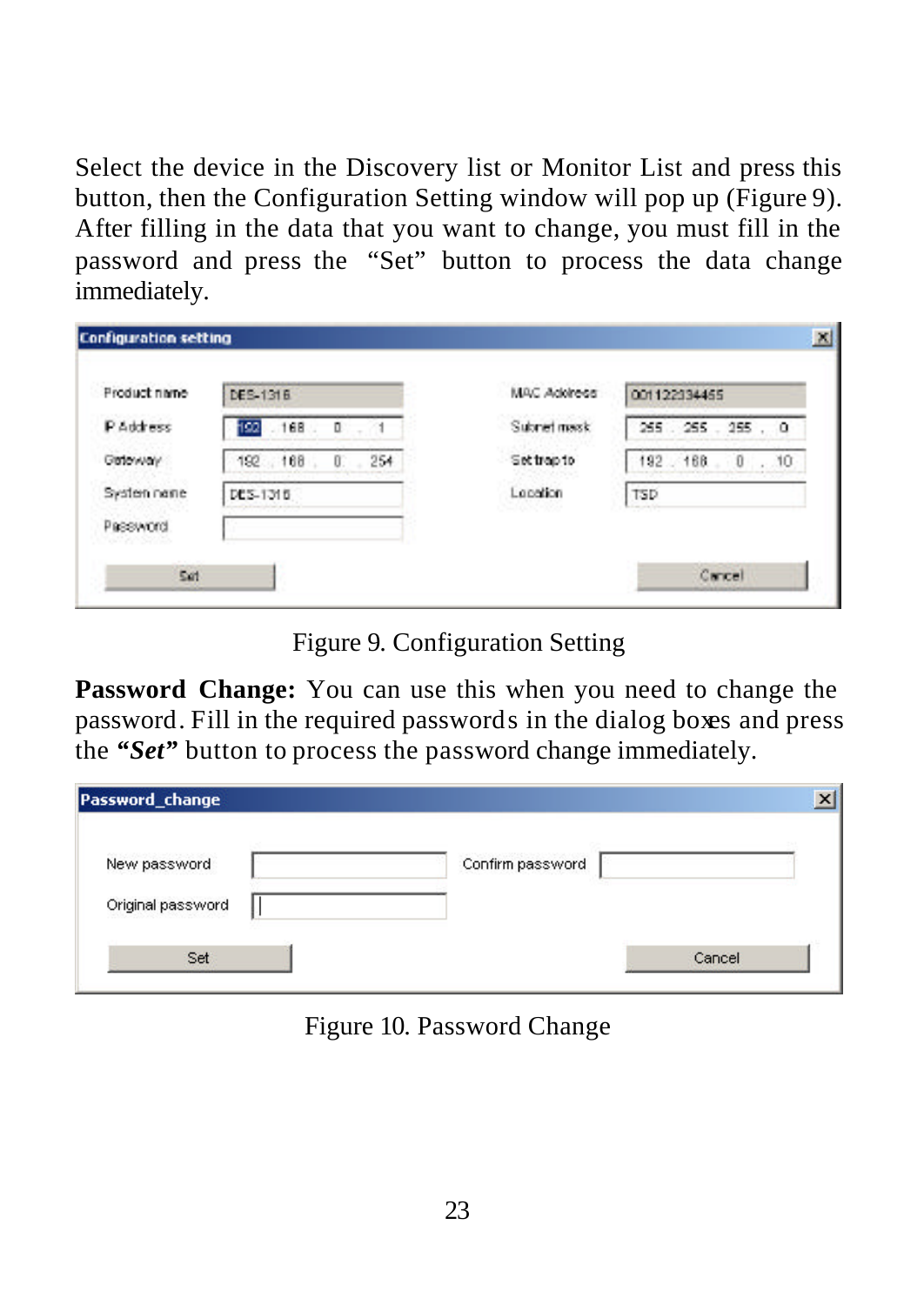**Firmware Upgrade:** When the device has a new function, there will be a new firmware to update the device; use this function to upgrade the firmware.

| <b>Firmware Upgrade</b> |              |               |
|-------------------------|--------------|---------------|
| -Device Information-    |              |               |
| Device IP               | 192.168.0.1  |               |
| Device Mac              | 001122334455 |               |
| Upgrade Setting         |              |               |
| Firmware Path           |              | <b>Browse</b> |
| Password                |              |               |
|                         |              |               |
| Upgrade State           |              |               |

Figure 11.

**Web Access:** Double click the device in the Monitor List or select a device in the Monitor List and press the *"Web Access"* button to access the device in Web browser.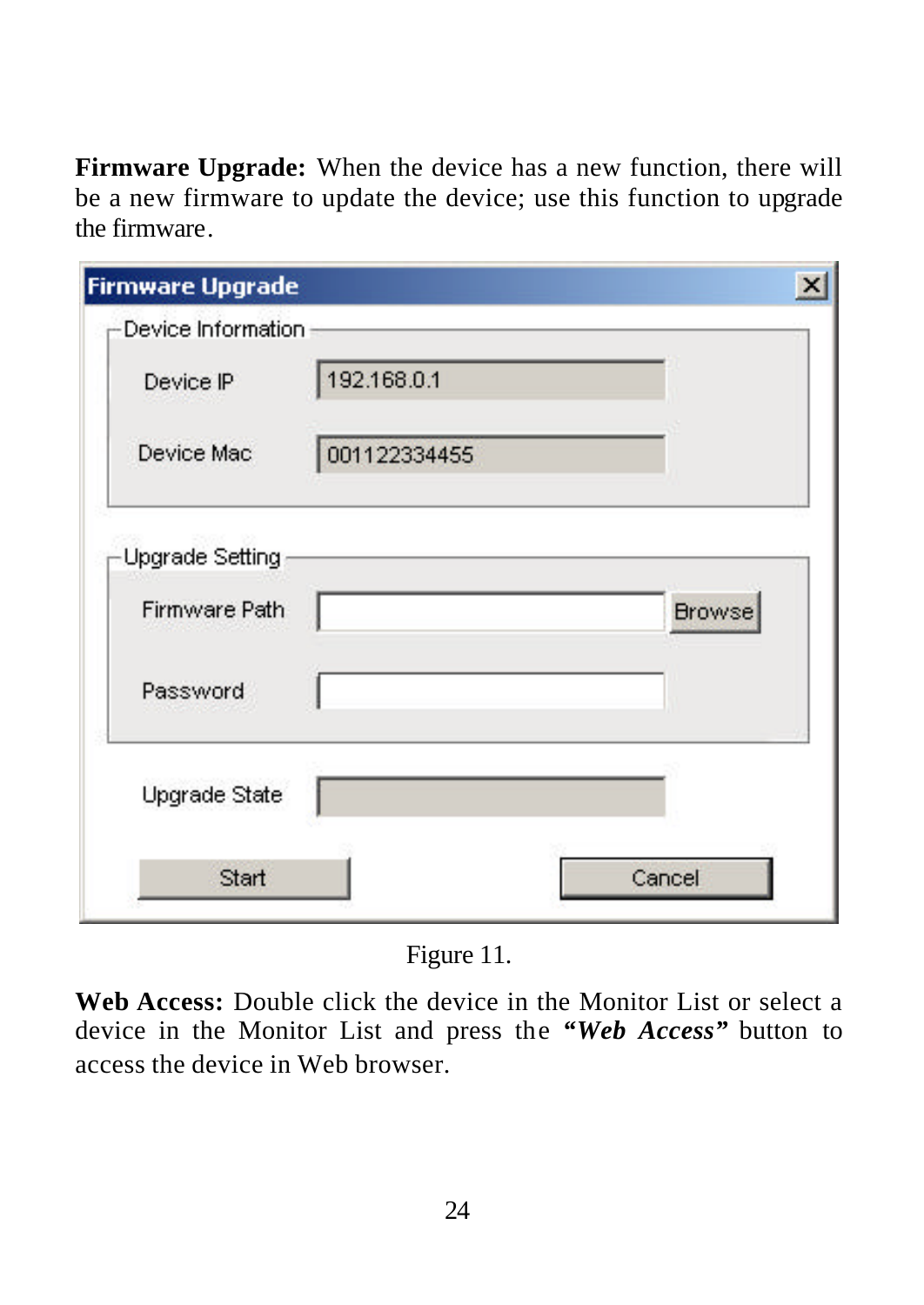### Toolbar

The toolbar in the Web Management Utility has four main tabs: File, View, Options, and Help.

In the *"File TAB"*, there is Monitor Save, Monitor Save As, Monitor Load, and Exit.

*Monitor Save:* To record the settings of the Monitor List to the default settings so that when you open the Web Management Utility the next time, it will automatically load the default recorded setting.

*Monitor Save As:* To record the settings of the Monitor List to an appointed filename and file path.

*Monitor Load:* To manually load the settings file of the Monitor List.

*Exit:* To exit the Web Management Utility.

In the *"View TAB"*, there are the view log and clear log functions, the view log function will help you display trap settings.

*View Log:* To display the event of the Web Management Utility and the device.

*Clear Log:* To clear the log.

In the *"Option TAB"*, there is the Refresh Time function. This function helps you to refresh the time for monitoring the device. Choose *15 secs*, *30 secs*, *1 min*, *2 min*, *and 5 min* to select the time for monitoring.

In the *"Help TAB"*, there is About function, it will show the version of the Web Management Utility.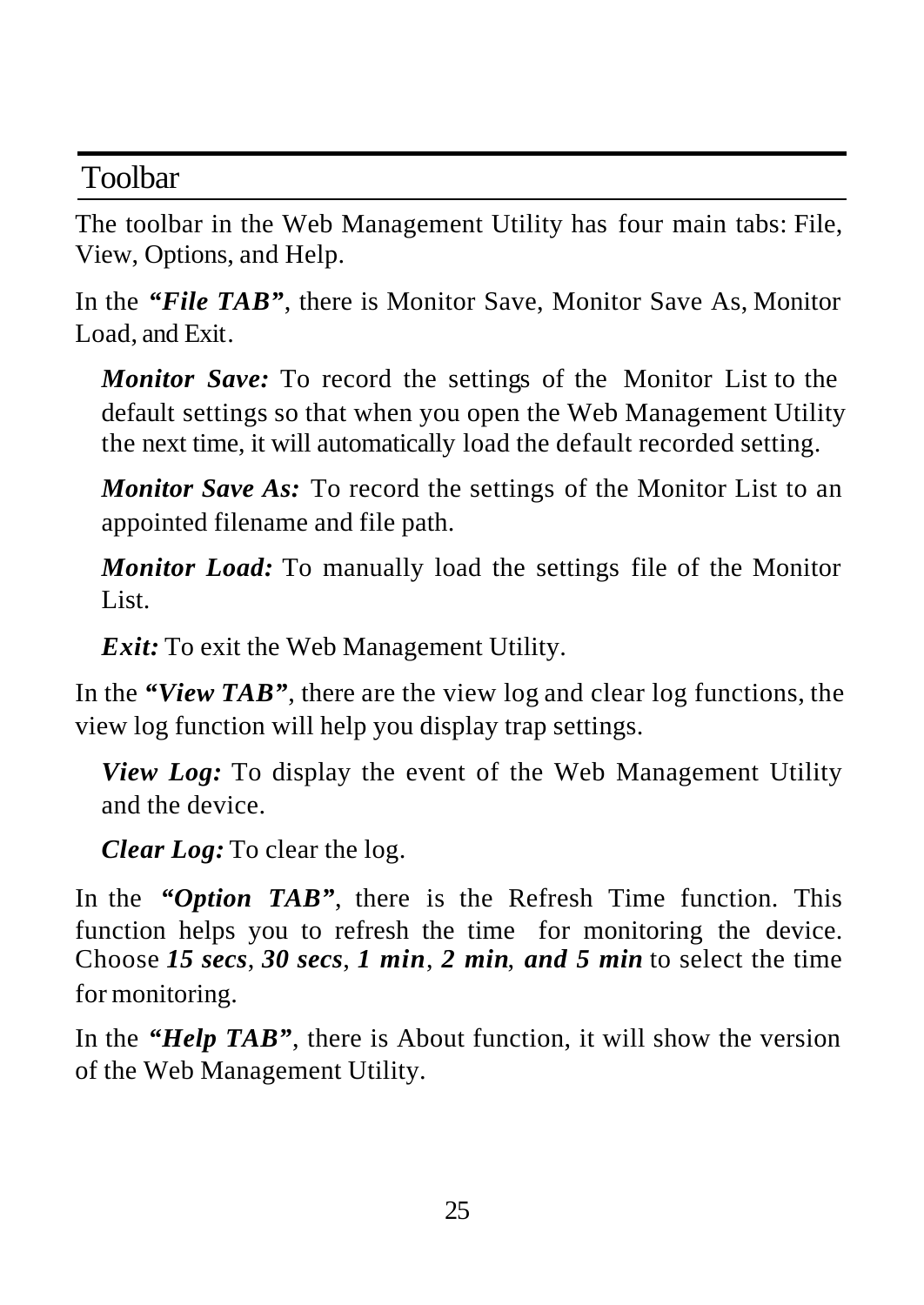# Configuring the Switch

The 8-Port 10/100Mbps Ethernet Web Smart Switch with 8-Port PoE has a Web GUI interface for smart switch configuration. The Switch can be configured through the Web Browser. A network administrator can manage, control, and monitor the Switch from the local LAN. This section indicates how to configure the Switch to enable its smart functions including:

- Port Settings (Speed/Duplex, and Flow Control)
- $\blacklozenge$  VLAN Settings (802.1Q VLAN)
- $\blacklozenge$  Trunking
- ◆ Port Mirroring
- $\blacklozenge$  PoE Settings
- $\blacklozenge$  System Settings
- Device status and Statistics

# Login

Before you configure this device, note that when the Web Smart Switch is configured through an Ethernet connection, make sure the manager PC is set on the same **IP network**. For example, when the default IP address of the Web Smart Switch is *192.168.0.1*, then the manager PC should be set at 192.168.0.x (where x is a number between 2 and 254), and the default subnet mask is 255.255.255.0.

Open Internet Explorer 5.0 or above Web browser.

Enter the IP address *http://192.168.0.1* (the factory-default IP address setting) into the address location.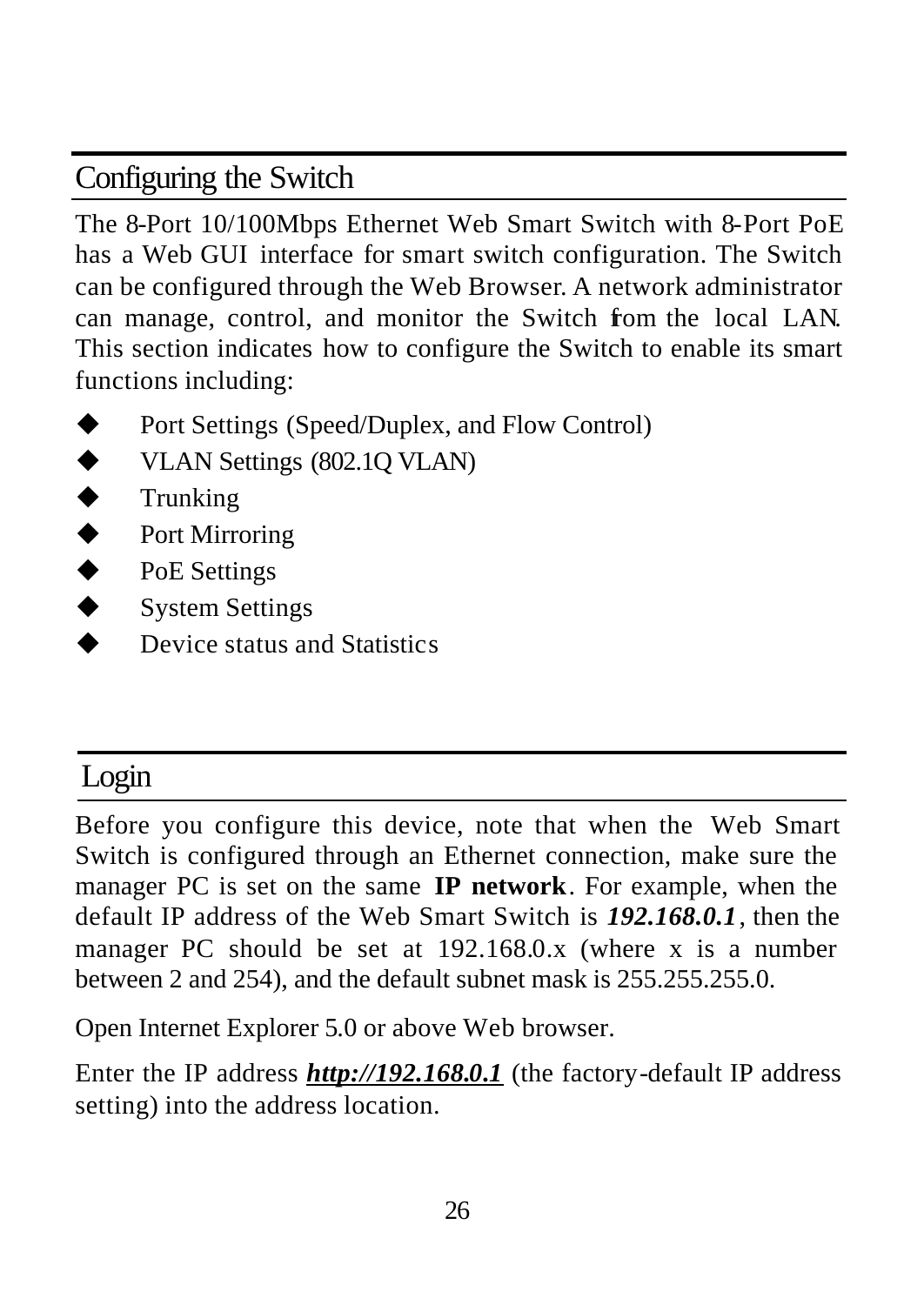| File | Fdit | View                                                    | Favorites |  |
|------|------|---------------------------------------------------------|-----------|--|
|      |      | $\leftarrow$ Back $\rightarrow$ $\rightarrow$ $\otimes$ |           |  |
|      |      | Address <b>the http://192.168.0.1/</b>                  |           |  |

Figure 12.

Or through the Web Management Utility, you do not need to remember the IP Address. Select the device shown in the Monitor List of the Web Management Utility to settle the device on the Web **Browser** 

When the following dialog page appears, enter the default password *"admin"* and press Login to enter the main configuration window.

| Login                                                                                                       |
|-------------------------------------------------------------------------------------------------------------|
| System Name : DES-1316<br>Location Name: TSD<br>IP Address : 192.168.0.1<br>MAC Address : 00-11-22-33-44-55 |
| Login<br>Password                                                                                           |

Figure 13.

After entering the password, the main page appears, and the screen will display the device status.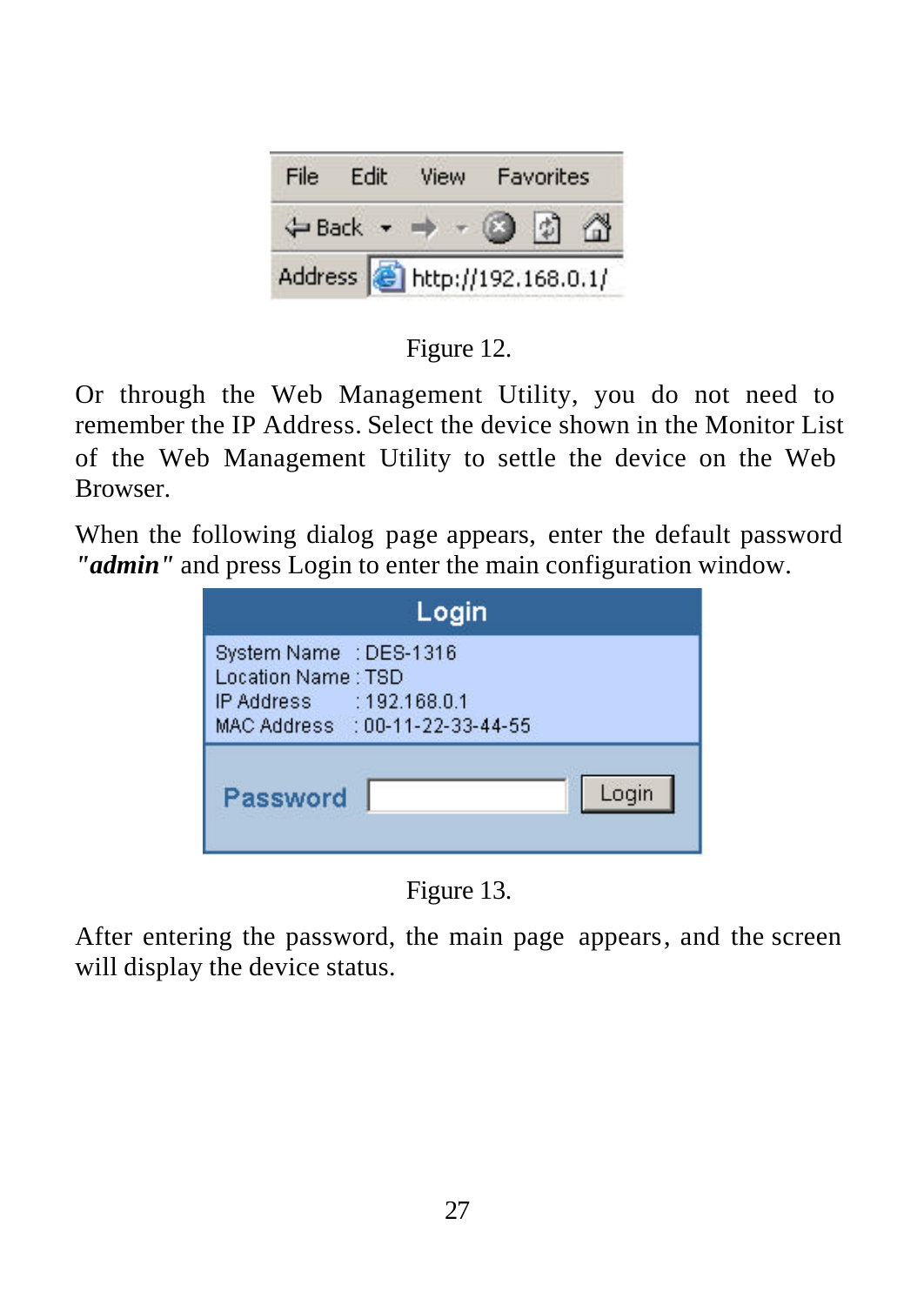| <b>D-Link</b><br><b>Building Instructs for Parger</b> |           |                                 |                         |                  |                                       |    |                 |                       |                |                       | <b>Express EtherNetwork</b> |  |
|-------------------------------------------------------|-----------|---------------------------------|-------------------------|------------------|---------------------------------------|----|-----------------|-----------------------|----------------|-----------------------|-----------------------------|--|
| <b>HAIRS</b>                                          |           | <b>Switch Status</b>            |                         |                  |                                       |    | Patunt          |                       |                |                       |                             |  |
| Setup                                                 |           | <b>Product Narse</b>            |                         | 069426           |                                       |    |                 |                       |                |                       |                             |  |
| #Fin                                                  |           | <b>Fernandez Version</b>        |                         | <b>ROD</b>       |                                       |    |                 |                       |                |                       |                             |  |
| $ \frac{1}{2}$ $\frac{1}{2}$                          |           | <b>Professor Mercales</b>       |                         | 2005.001         |                                       |    |                 |                       |                |                       |                             |  |
| · Trucking                                            |           | <b>PARKet</b>                   |                         | 108116801        |                                       |    |                 |                       |                |                       |                             |  |
|                                                       |           | Satisfact trustek               |                         | 350 356 356.0    |                                       |    |                 |                       |                |                       |                             |  |
| * Marx                                                |           | Default salation/               |                         | VST 168 (1754)   |                                       |    |                 |                       |                |                       |                             |  |
| $\bullet$ FaX                                         | Trip Et.  |                                 |                         | 1932 7 88 0.18   |                                       |    |                 |                       |                |                       |                             |  |
| Maintenance                                           |           | <b>BMC</b> address              |                         | 8011-22-23-44-66 |                                       |    |                 |                       |                |                       |                             |  |
| 4.2384                                                |           | <b>Sentenn Harris</b>           |                         | DES-1316         |                                       |    |                 |                       |                |                       |                             |  |
| $-3$ details at                                       |           | Location Nome                   |                         | <b>TSO</b>       |                                       |    |                 |                       |                |                       |                             |  |
| $\blacksquare$                                        |           | I make the sensor designations. |                         |                  |                                       |    |                 |                       |                |                       |                             |  |
| $\bullet$ Tags                                        |           | Sacremiglion                    |                         |                  | il clays 0 box to 34 minir 45 seconds |    |                 |                       |                |                       |                             |  |
| · Farmer!<br>· Barkon Setten<br>· Experiment          |           | <b>PORT Status</b>              |                         |                  |                                       |    |                 |                       |                |                       |                             |  |
|                                                       |           | 10/100 Mbps                     |                         |                  |                                       |    |                 |                       |                |                       |                             |  |
| <b>Тария</b>                                          | $\bullet$ | Soveri                          | <b>Hare</b><br>Candred  | 005              | 1,890<br><b>Stokes</b>                | K) | Special         | <b>How</b><br>Control | <b>OOS</b>     | Link<br><b>Status</b> |                             |  |
|                                                       | TT        | 5N(Te                           | Printer                 | Noinsai          | 1004 FLB                              |    | <b>MY IAVS</b>  | Proble                | <b>344 WVM</b> | <b>Parise's</b>       |                             |  |
|                                                       | $\omega$  | Auto                            | <b>Grate</b>            | Normal           | Owen                                  |    | 10 Acts         | Enable                | Member         | Down                  |                             |  |
|                                                       | $\omega$  | Arts                            | Cratle                  | Norwal           | Deve                                  |    | <b>HI Mitte</b> | Enable                | <b>Memma</b>   | Down                  |                             |  |
|                                                       | $^{74}$   | <b>My</b> for                   | <b>Pro Mo</b>           | Norwal           | Ceve                                  |    | 42 Jack         | Frable                | Ma'nessi       | Down                  |                             |  |
|                                                       |           | <b>DR</b> Mula                  | <b>Illining S&amp;d</b> | 10000108         | <b>Covs</b>                           |    | <b>TI SNOW</b>  | <b>Stripping</b>      | 344 to uld     | <b>DOM</b>            |                             |  |

Figure 14. Device Status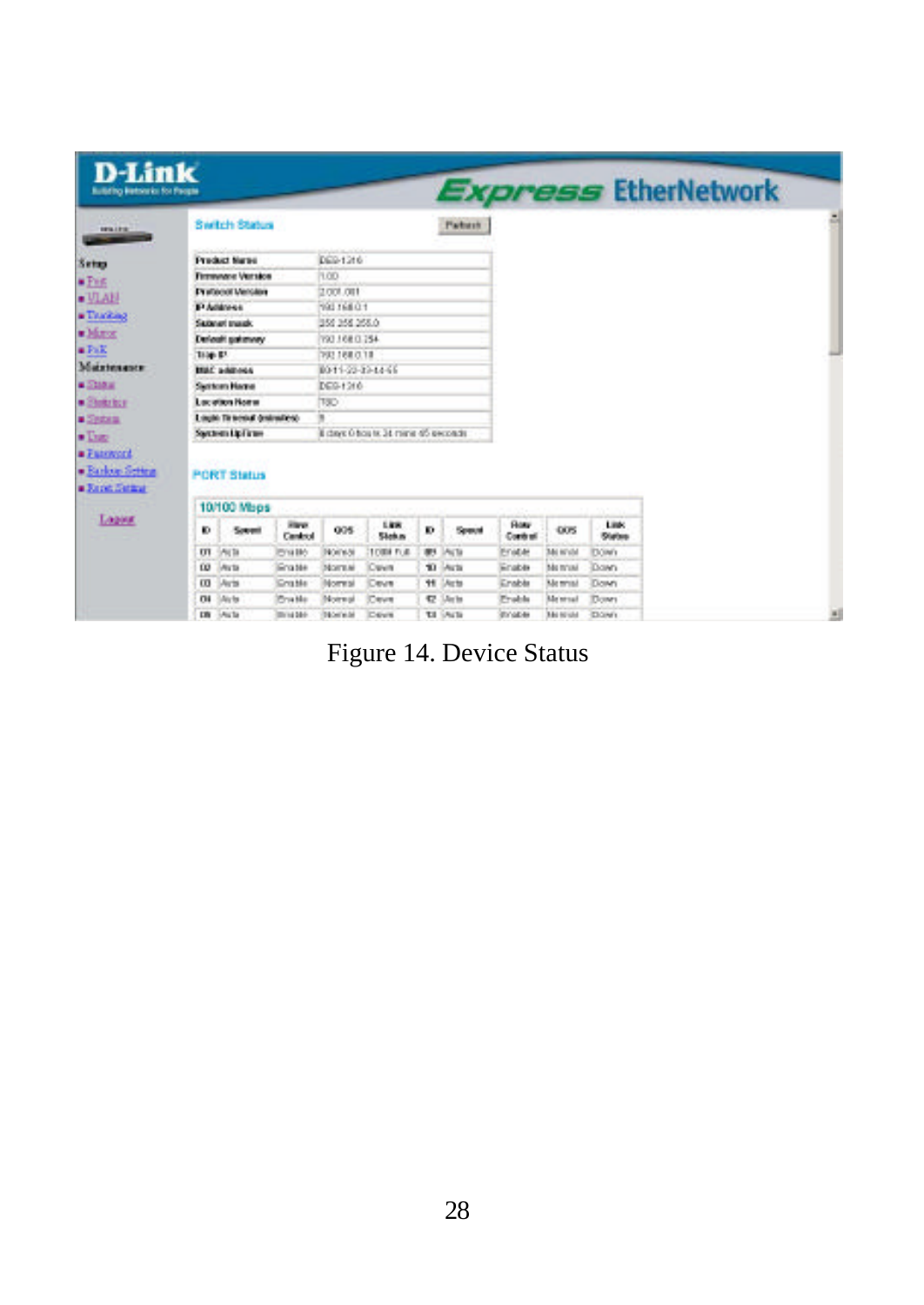# Setup Menu

When the main page appears, find the *Setup menu* on the left side of the screen (Figure 15). Click on the setup item that you want to configure. There are 12 options: *Port Settings, VLAN Settings, Trunk Settings, Mirror Settings, PoE Settings, Device Status, Statistics, System Settings, Trap Settings, Password Settings, Backup Settings, and Reset Settings* as shown in the Main Menu screen.



Figure 15. Setup menu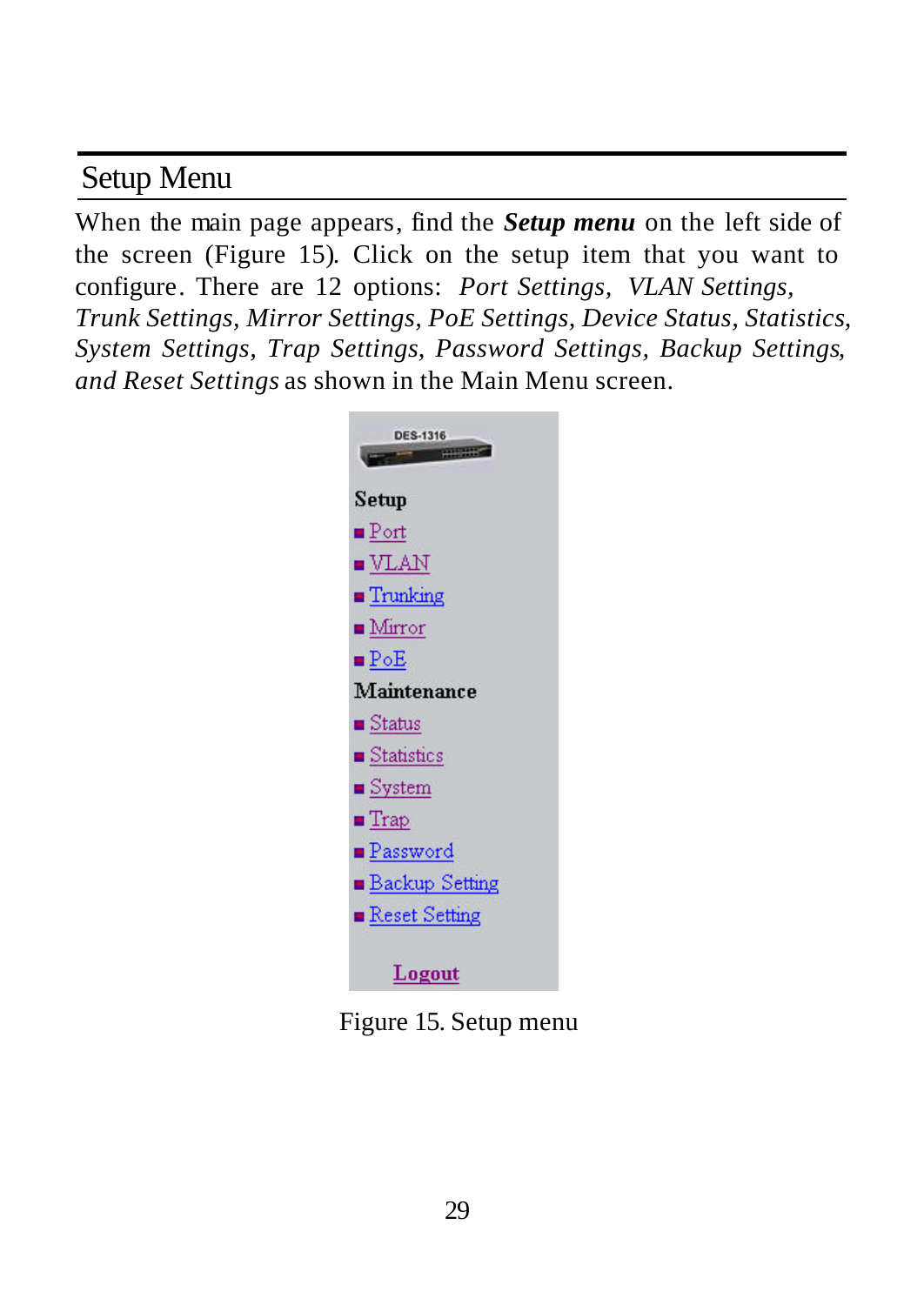## Configuring Setup Settings

There are six items, including *Port Settings, VLAN Settings, Trunk Settings, Mirror Settings, and PoE Settings*in Setup menu.

#### **Port Settings**

**PORT Setting** 

In the Port Settings menu (Figure 16), this page will display each port's status. Press the ID parameter to set each port's *Speed, Flow Control, and QoS settings*. When you need to renew the posted information, press the "Refresh" button.

The *Link Status* in the screen will display the connection speed and duplex mode; otherwise this dialog box will display *down* when the port is disconnected.

Refresh

|     | 10/100 Mbps |                        |        |                        |     |         |                 |        |                       |
|-----|-------------|------------------------|--------|------------------------|-----|---------|-----------------|--------|-----------------------|
| Ð   | Speed       | <b>Flow</b><br>Control | 005    | Link.<br><b>Status</b> | ю   | Speed   | Flow<br>Control | 005    | Link<br><b>Status</b> |
| 01  | Auto        | Enable                 | Normal | 100M Full              | 99. | Mutto:  | Enable          | Normal | Down                  |
| 02  | Auto        | Enable                 | Normal | Down                   | 10  | Auto    | Enable          | Normal | Down.                 |
| 03  | Auto        | Enable                 | Normal | Down                   |     | 11 A.M  | Enable          | Normal | Down                  |
| 04  | Auto        | Enable                 | Normal | Down                   |     | 12 Auto | Enable          | Normal | Down                  |
| 05  | Auto        | Enable                 | Normal | Down                   |     | 13 Auto | Enable          | Normal | Down-                 |
| 05  | Auto        | Enable                 | Normal | Down                   |     | 14 Auto | Enable          | Normal | Down                  |
| OZ. | Auto        | Enable                 | Normal | Down                   |     | 15 Auto | Enable          | Normal | <b>Down</b>           |
| 08  | Auto        | Enable                 | Normal | Down                   |     | 16 Auto | Enable          | Normal | Down                  |

Figure 16. Port Configuration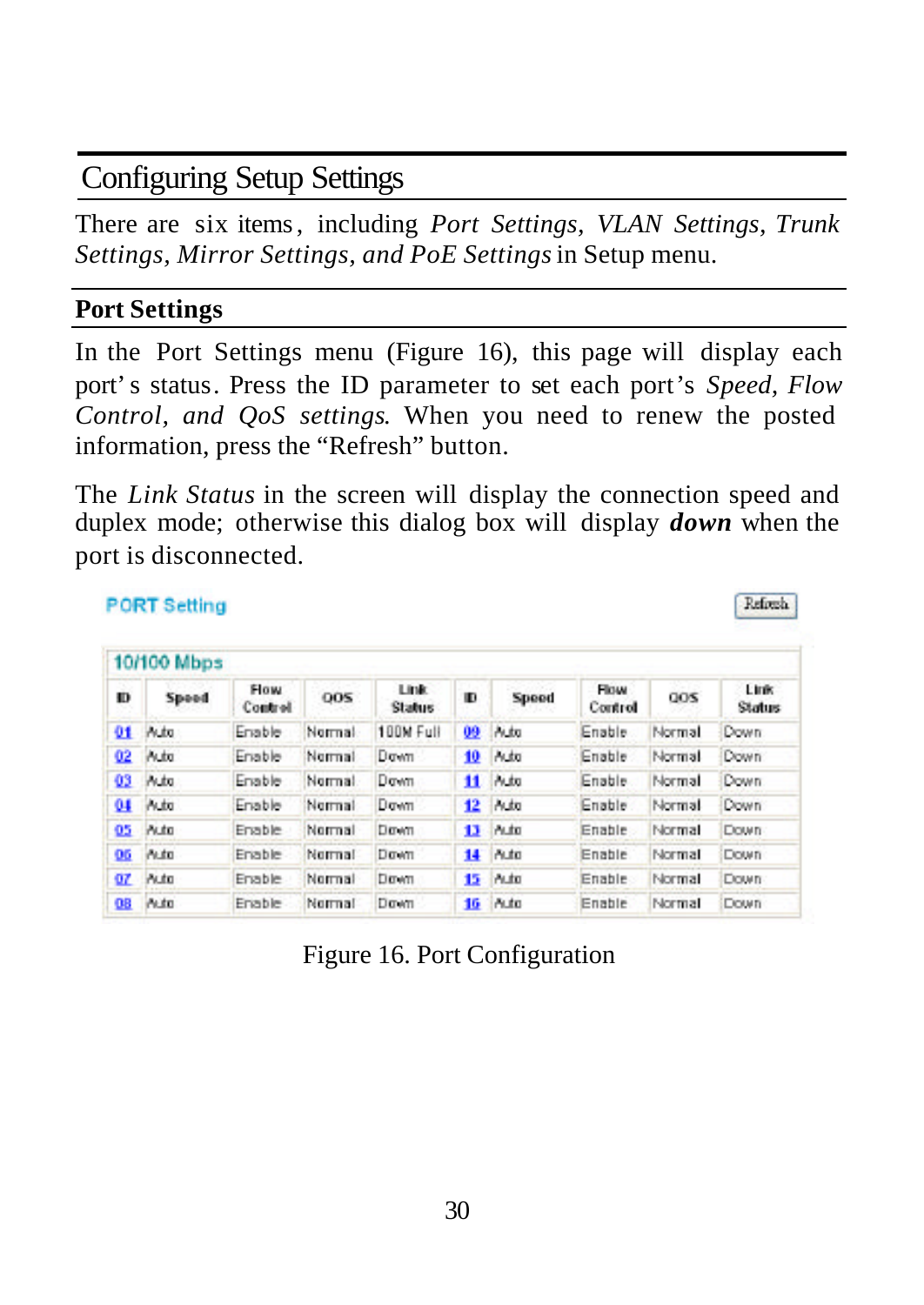To change the port settings, click on the ID parameter to enter the selected port to configure its Speed/Duplex and Flow control.

#### **PORT Settings** Please be aware that speed must set as same as link partner. Otherwise, packet loss or link error might occur. **How** ID Speed OeS Control  $0<sub>1</sub>$ Auto Enable v Nomal Apply



### **Speed/Duplex:**

This setting has six modes— *100M Full*, *100M Half*, *10M Full*, *10M Half*, *Auto*, *and Disable*— for speed/duplex or to disable the port.

### **Flow Control:**

This setting determines whether or not the Switch will be handling flow control. Set *FlowCtrl* to *Enable* for avoiding data transfer overflow. If it is set to *Disable*, there is either no flow control or other hardware/software management.

When the 10/100M port is set to *full-duplex mode*, then the flow control will be automatically set to *disable*; and if the 10/100M port is set to *half-duplex mode*, the flow control will be automatically set to *enable*.

### **QoS:**

In some ports that need to have a high priority to manage the data transfer, QoS should be changed. Set the port's QoS to high to determine the port will always transfer their data first.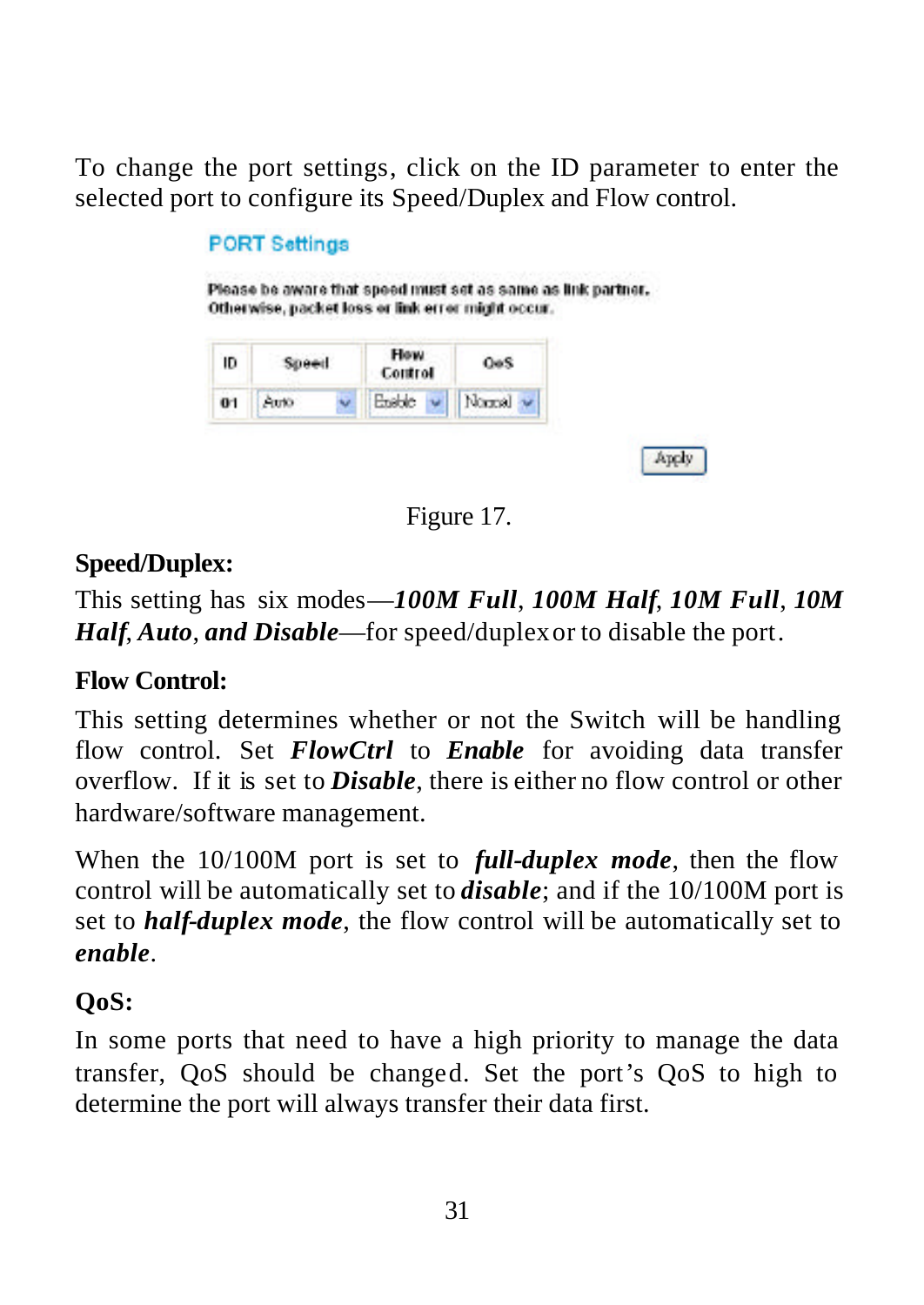#### **VLAN Settings (Virtual Local Area Network)**

A VLAN is a collection of switch ports that make up a single broadcast domain. You can configure a VLAN for a single switch, or for multiple switches. When you create a VLAN, you can control traffic flow and ease the administration of moves, adds, and changes on the network, by eliminating the need to change physical cabling.

On VLAN settings, there are two main settings, VID Table Setting and Port VLAN Setting.

**VID:** Select the VID group that you set.

When you select VID Table Setting, press "Add new VID" to create new VID group, from port  $01 \sim$  port 16, select Untag Port, Tag Port, or Not Member for each port. To save the VID group, press the "Apply" button. To remove the selected VID group, select the VID group and press "Remove the VID" button. To modify the VID group settings, select the VID group and change the settings, and press the "Apply" button to save the settings.

| <b>Egress Rule</b> | O1 | œ | 63 | 84      | 86      | 86                   | 00         | m | œ       | 18              | 11 | 设              | 13 | 84 | 15 | ú, |
|--------------------|----|---|----|---------|---------|----------------------|------------|---|---------|-----------------|----|----------------|----|----|----|----|
| <b>Datas Pert</b>  | ø  | Θ | ۰  | Θ       | ø       | B                    | Đ          | œ | 田       |                 | ø  |                | G  | Θ  | e  | ®  |
| TagPutt            | ۰  | o | ۰  | ۰       | $\circ$ | ٥                    | o          | ۰ | o       | ۰               | e  | ۰              | ۰  | ۰  | ۰  | o  |
| <b>Hot Marcher</b> | ۰  | o | O  | $\circ$ | Ŀo      | $\overline{\bullet}$ | $-10^{10}$ |   | $\circ$ | $\mathbb{R}$ on | 7Ò | $\ddot{\circ}$ | ó  | o  | ö  | Lο |

Figure 18.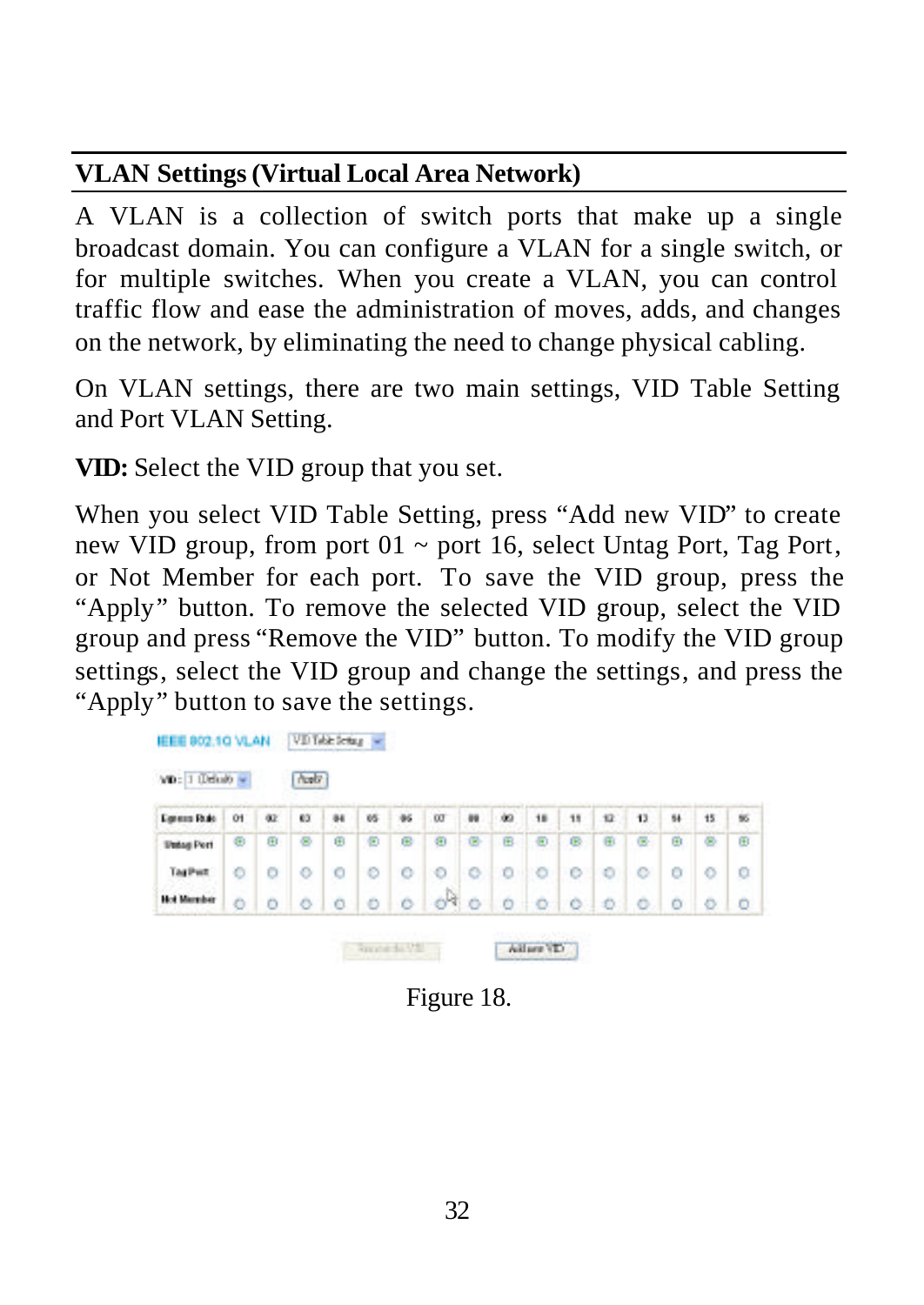When you select Port VLAN setting, fill in each port's PVID value between 1 and 4094, Priority value between 0 and 7.

|    | Port PVID | Priority Port PVD |    |   | Prierity Port PVID |    |     | Priority Port PVID |    |   | Priority    |
|----|-----------|-------------------|----|---|--------------------|----|-----|--------------------|----|---|-------------|
| 01 | ı         | 0                 | 02 |   | b                  | 03 |     | 0                  | 04 |   | 0           |
| 05 | I         | 0                 | 06 | n | o                  | 87 | п   | 0                  | 08 | ı | 0           |
| 09 | L.        | 0                 | 10 | 1 | ю                  | 11 | L   | 0                  | 12 | ı | O           |
| 13 | L.        | 0                 | 14 | ı | p                  | 15 | ч1. | 0                  | 16 | ı | $ 0\rangle$ |



#### **Trunk Setting**

The Trunk function enables the Switch to connect two devices using multiple ports, increasing the bandwidth up to 4 times that of a single port (800Mbps in full-duplex mode).

There are 3 selections for the trunk setting, ports "09,10", ports "09,10,11,12" or select "disable" for closing this function.

|    |         |               | The selected trunk port setting must set to the same VLAN Group. |
|----|---------|---------------|------------------------------------------------------------------|
| ю  |         | <b>Member</b> |                                                                  |
| 81 | Disable |               |                                                                  |
|    |         |               |                                                                  |
|    |         |               |                                                                  |



Be sure that the selected trunk ports are connected to a device with the same VLAN group.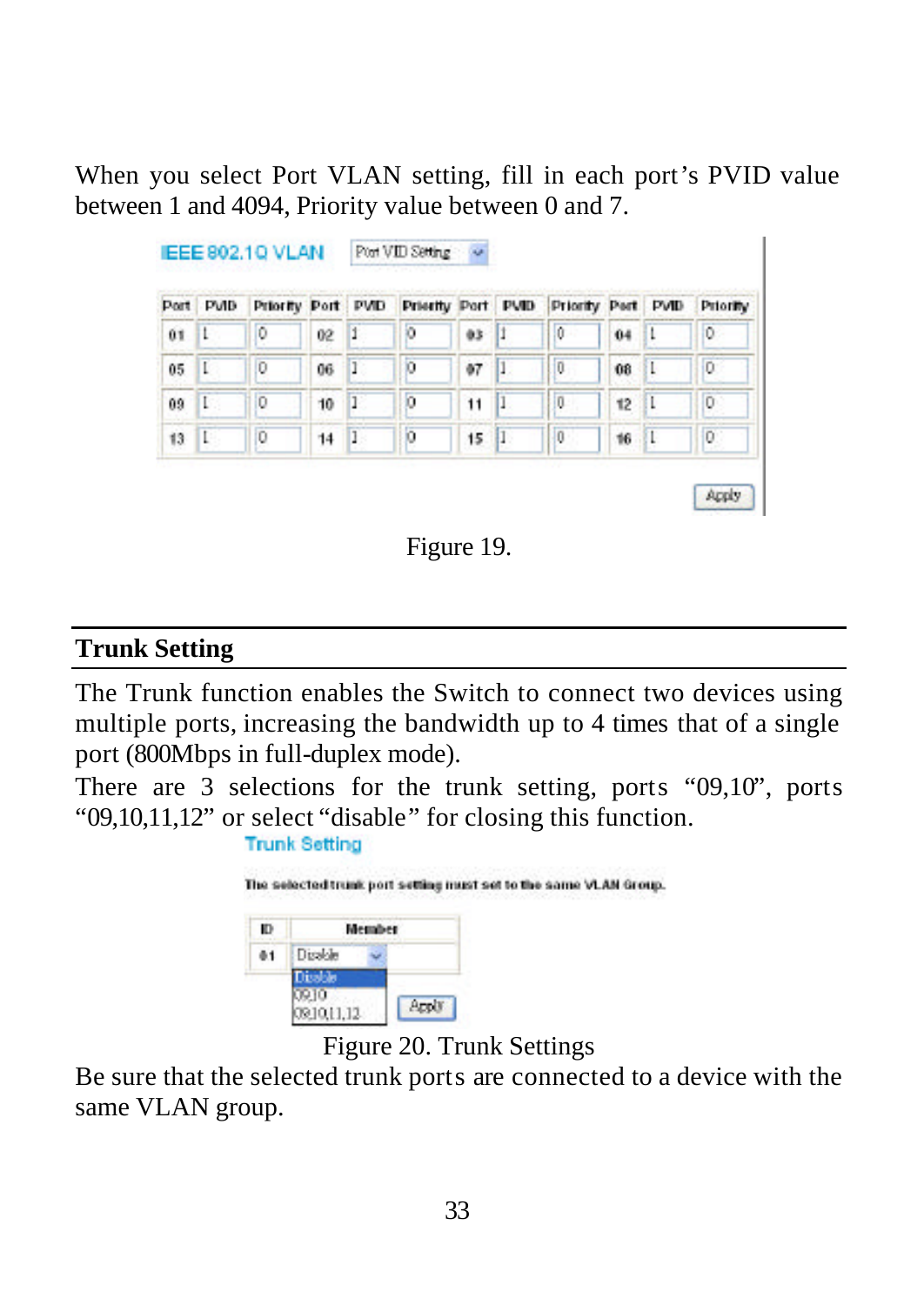#### **Mirror Settings**

Port Mirroring is a method of monitoring network traffic that forwards a copy of each incoming and/or outgoing packet from one port of a network switch to another port where the packet can be studied. It enables the manager to keep close track of switch performance and alter it if necessary.

Configuring the port mirroring by assigning a source port from which to copy all packets and a sniffer port where those packets will be sent.

The selections of the sniffer mode are as follows:

**TX (transmit) mode:** This mode will duplicate the data transmitted from the source port and forward it to the sniffer port.

**RX (receive) mode:** This mode will duplicate the data sent to the source and forward it to the sniffer port.

**Both (transmit and receive ) mode:** This mode will duplicate both the data transmitted from and data sent to the source port, then it will forward the data to the sniffer port.

**Mirror Setting** 

| Sniffer<br>Mode | Both           |                                     |  |  |  |  |   |
|-----------------|----------------|-------------------------------------|--|--|--|--|---|
| Sniffer<br>Port | $0 - \sqrt{2}$ |                                     |  |  |  |  |   |
|                 |                | 01 02 03 04 05 06 07 08 09 10 11 12 |  |  |  |  |   |
| Source          |                |                                     |  |  |  |  | 画 |
| Port            |                | 13 14 15 16                         |  |  |  |  |   |
|                 |                | ■ ● ■ ■ ■ ■                         |  |  |  |  |   |

Figure 21.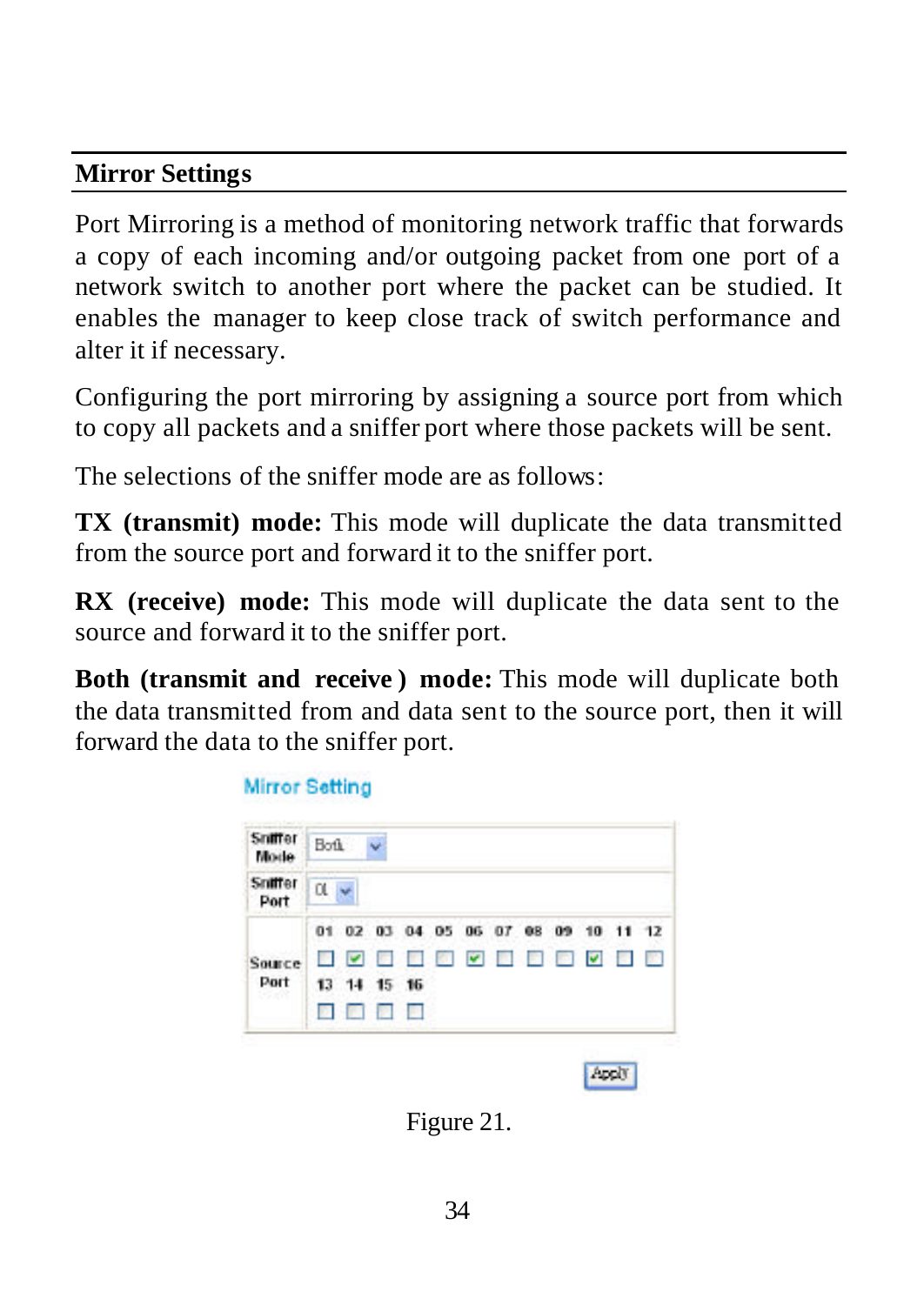#### **PoE Settings**

When you click on the PoE Settings, the status of the PoE will appear on the screen, it will display PoE Enable, Power (W), Voltage (V), Current (mA), classification, and Status.

| 10/100 Mbps |            |              |               |                 |                |               |
|-------------|------------|--------------|---------------|-----------------|----------------|---------------|
| ю           | Pae Enable | Power<br>(W) | Voltage<br>W. | Current<br>4Amb | Classification | <b>Status</b> |
| Df.         | Enable     | 0.00         | 0.00          | 0.00            | o              | Normal        |
| D2          | Enable     | 0.00         | 0.00          | 0.00            | ű              | Normal        |
| 83          | Enable     | 0.00         | <b>D.DO</b>   | 0.0D            | ū              | Normal        |
| D4          | Enable     | 0.00         | 0.00          | 0.00            | O              | Normal        |
| 05          | Enable     | 0.00         | 0.00          | 0.00            | $0^{\circ}$    | Normal        |
| 06          | Enable     | 0.00         | <b>D.DO</b>   | 0.0D            | Ū              | Normal        |
| D7          | Enable     | 0.00         | 0.00          | 0.00            | O              | Normal        |
| DG.         | Enable     | 0.00         | 0.00          | 0.00            | $0^{\circ}$    | Normal        |

Refeeth SetPoE

Figure 22.

Press the "Refresh" button to refresh the status of the PoE settings. Press "SetPoE" button to configure the PoE Port settings, select enable to activate the PoE function from port 1 to port 8, and disable to deactivate the PoE function. Click the "Apply" button to save the settings.

#### **POE Port Setting**

| ID | Poe Enable | ID | Poe Fnable    |
|----|------------|----|---------------|
| 1  | Enable     | 2  | Enable        |
| 3  | Enable     | 4  | Enable        |
| 5  | Enable     | 6  | <b>Enable</b> |
|    | Enable     | 8  | Enable        |

Apply

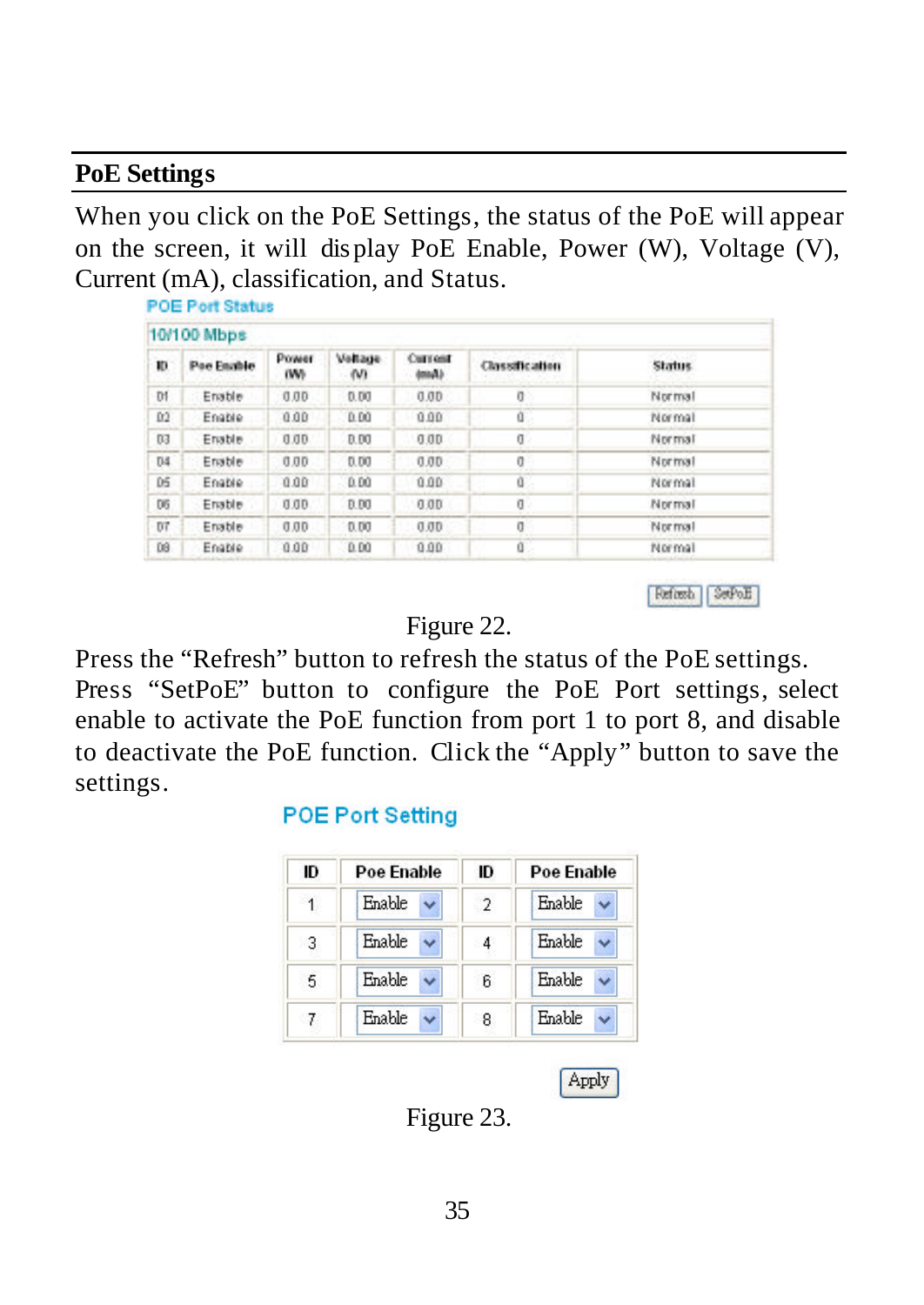#### **Device Status**

Click on the *"Status"* button to display the device status on this screen. It will display the System Status, Port Status, VLAN Status, Trunk Status, Mirror Status, QoS Status, and PoE Status.

Press *"Refresh"* when you need to renew the posted information.

#### **Switch Status**

Referib.

| <b>Product Name</b>     | DEG-1316                           |
|-------------------------|------------------------------------|
| <b>Firmware Version</b> | 1.00                               |
| <b>Protocol Version</b> | 1,001,001                          |
| IP Address              | 172162126                          |
| Subnet mask             | 265 255 0.0                        |
| Default gateway         | 172.16.0.254                       |
| Trap IP                 | 0.000                              |
| MAC address             | 00-00-89-40-69-99                  |
| System Name             |                                    |
| <b>Location Name</b>    |                                    |
| Login Timesut (minutes) | 5                                  |
| <b>System Up Time</b>   | 0 days 14 hours 26 mins 12 seconds |

#### **PORT Status**

|    | 10/100 Mbps |                        |        |                 |     |       |                        |                  |                       |
|----|-------------|------------------------|--------|-----------------|-----|-------|------------------------|------------------|-----------------------|
| ID | Spood       | <b>Flow</b><br>Control | OOS    | Link.<br>Status | Ю   | Spood | <b>Flow</b><br>Control | O <sub>O</sub> S | Link<br><b>Status</b> |
| 01 | Auto.       | Enable                 | Normal | 100M Full       | Û9. | Auto. | Enable                 | Normal           | Down                  |
| 02 | Auto        | Enable                 | Normal | Down            | 10  | Wuto: | Enable                 | Normal           | <b>Down</b>           |
| 03 | Auto        | Enable                 | Normal | Down            | 11  | Auto  | Enable                 | Normal           | Down                  |
| 04 | <b>Auto</b> | Enable                 | Normal | Down            | 12  | Auto  | Enable                 | Normal           | Down                  |
| 05 | Auto:       | Enable                 | Normal | <b>DOWN</b>     | 43  | Auto. | Enable                 | Normal           | Down                  |
|    |             |                        |        |                 |     |       |                        |                  |                       |

### Figure 24. Status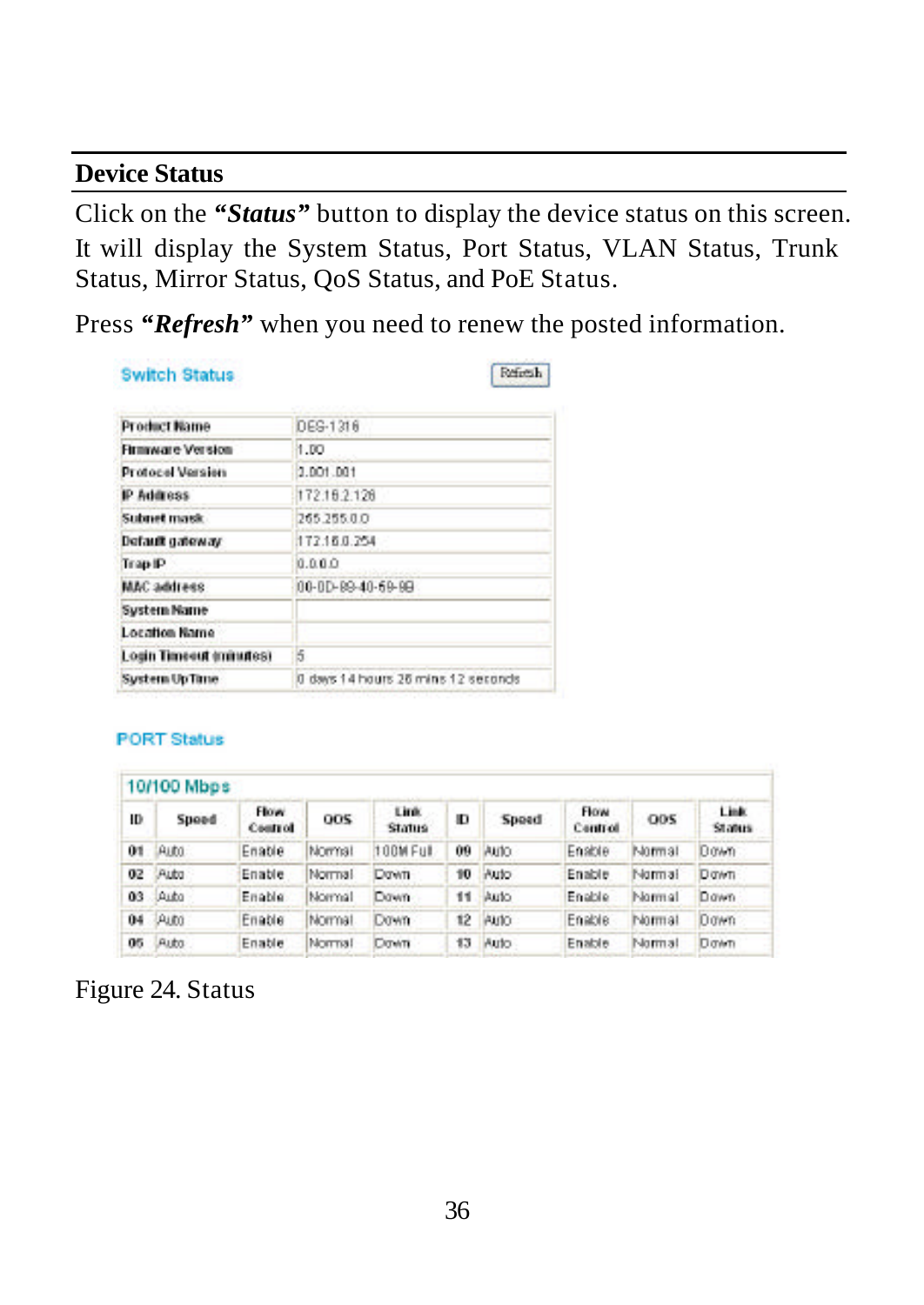#### **Statistics**

The Statistics Menu screen will display the status of each port packet count.

#### **Statistics**

| Ю    | <b>Tx Ok</b>   | Rx Ok   | <b>Tx Errer</b> | <b>Rx Errer</b> | ю  | Tx Ok   | Rx Ok | <b>Tx Error</b> | <b>Rx Error</b> |
|------|----------------|---------|-----------------|-----------------|----|---------|-------|-----------------|-----------------|
|      | 10/100 Mbps    |         |                 |                 |    |         |       |                 |                 |
|      | 01 138082      | 1237983 | 'n              | 982             | 09 | $\pm 0$ | lū    |                 | ١ū              |
| 02   | $\overline{0}$ |         | Ū               |                 | 10 | 10.     | D     |                 | In              |
| 03   | $\overline{0}$ |         | n               | п               | 11 | l a     | ID.   | n               | ١D              |
| 04   | ю              | f.      |                 |                 | 12 | 10      | D     |                 | 'n              |
| 050  |                |         |                 |                 | 13 | O       | D     |                 |                 |
| 06 0 |                | n       | о               |                 | 14 | l a     | D     |                 | In              |
| 07   | Ю              |         | п               |                 | 15 | 0       | n     |                 |                 |
| 080  |                |         |                 |                 | 16 | 10      | n     |                 | ١ū              |

Figure 25. Statistics

Refresh |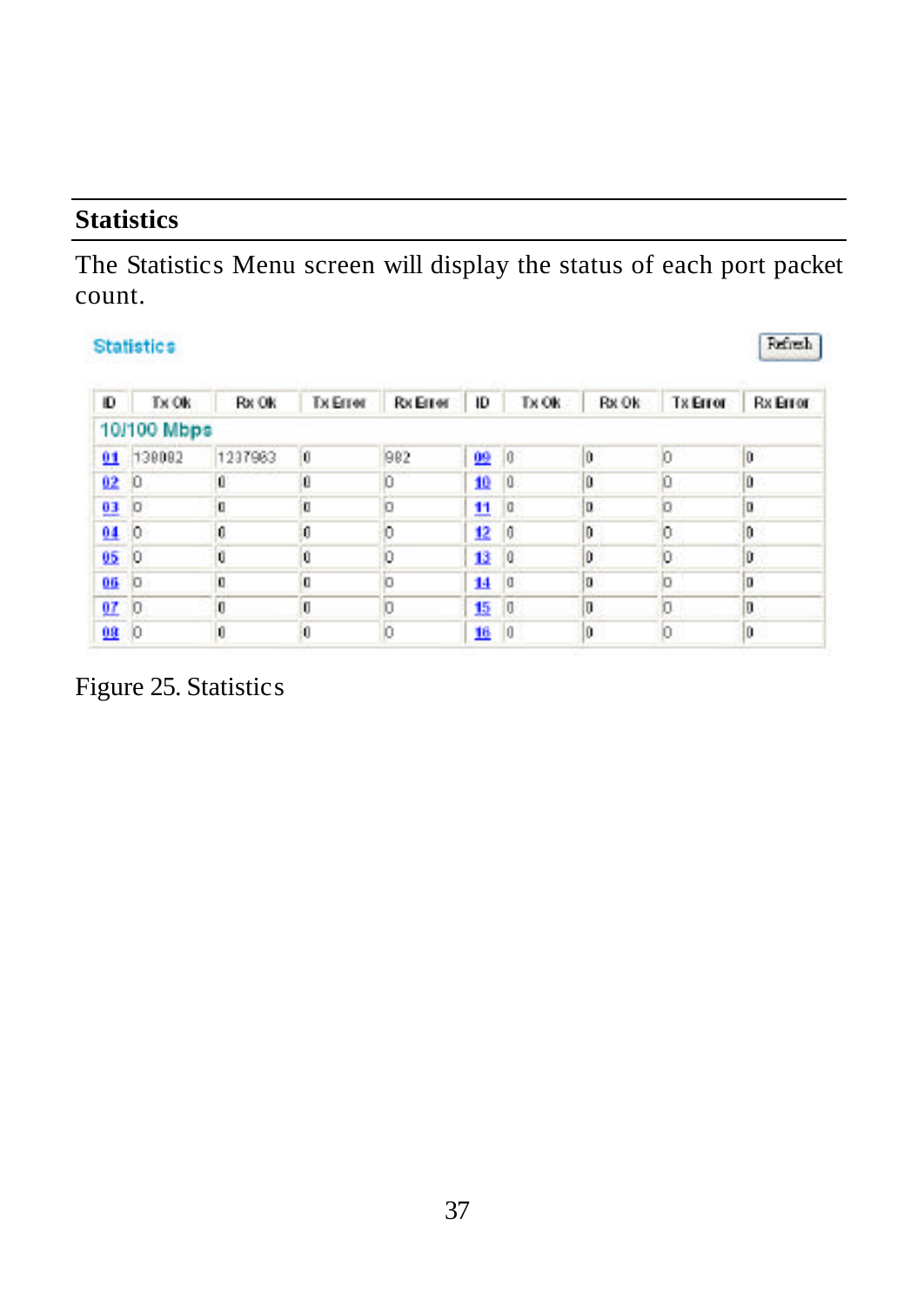For detailed packet information, click on the ID parameter as Figure 26.

| Port                    | 41           |                                 |                |
|-------------------------|--------------|---------------------------------|----------------|
|                         |              | <b>TX</b>                       |                |
| <b>Bytes</b>            | 59734564     |                                 |                |
| <b>UnicastPids</b>      | 786          | <b>DrepPkts</b>                 | ū              |
| MulticastPlots          | 137828       | <b>PausePlas</b>                | O              |
| <b>BroadcastPids</b>    | b            | FramelnDisc                     | ű              |
| <b>DeferredTransmit</b> | D.           | Collision                       | ŭ              |
| LateCollisien           | $\ddot{0}$   | <b>ExcessiveCollision</b>       | Ŭ              |
|                         |              | RX                              |                |
| <b>Bytes</b>            | 278434777    |                                 |                |
| <b>UnicastPids</b>      | 2054         | <b>DrepPkts</b>                 | O              |
| <b>MulticastPids</b>    | 546251       | <b>DanisoDkts</b>               | O              |
| <b>BroadcastDids</b>    | 688537       | <b>ExcessStrefilsc</b>          | $\overline{0}$ |
| UnderSizePkts           | D.           | <b>Over SizePlets</b>           | 982            |
| Jabbers                 | D            | <b>Fragments</b>                | ű              |
| <b>FCSErrors</b>        | D            | <b>SAChanges</b>                | 670031         |
| 64 BytePlots            | $\mathbf{0}$ | 651e 127 BMePkts                | 751084         |
| 128 to 255 BytePkts     | 176970       | 256 to 511 BytePkis             | 187457         |
| 512 to 1023 BytePids    | 101398       | 1024 to 1522<br><b>BytePkts</b> | 41760          |

Figure 26.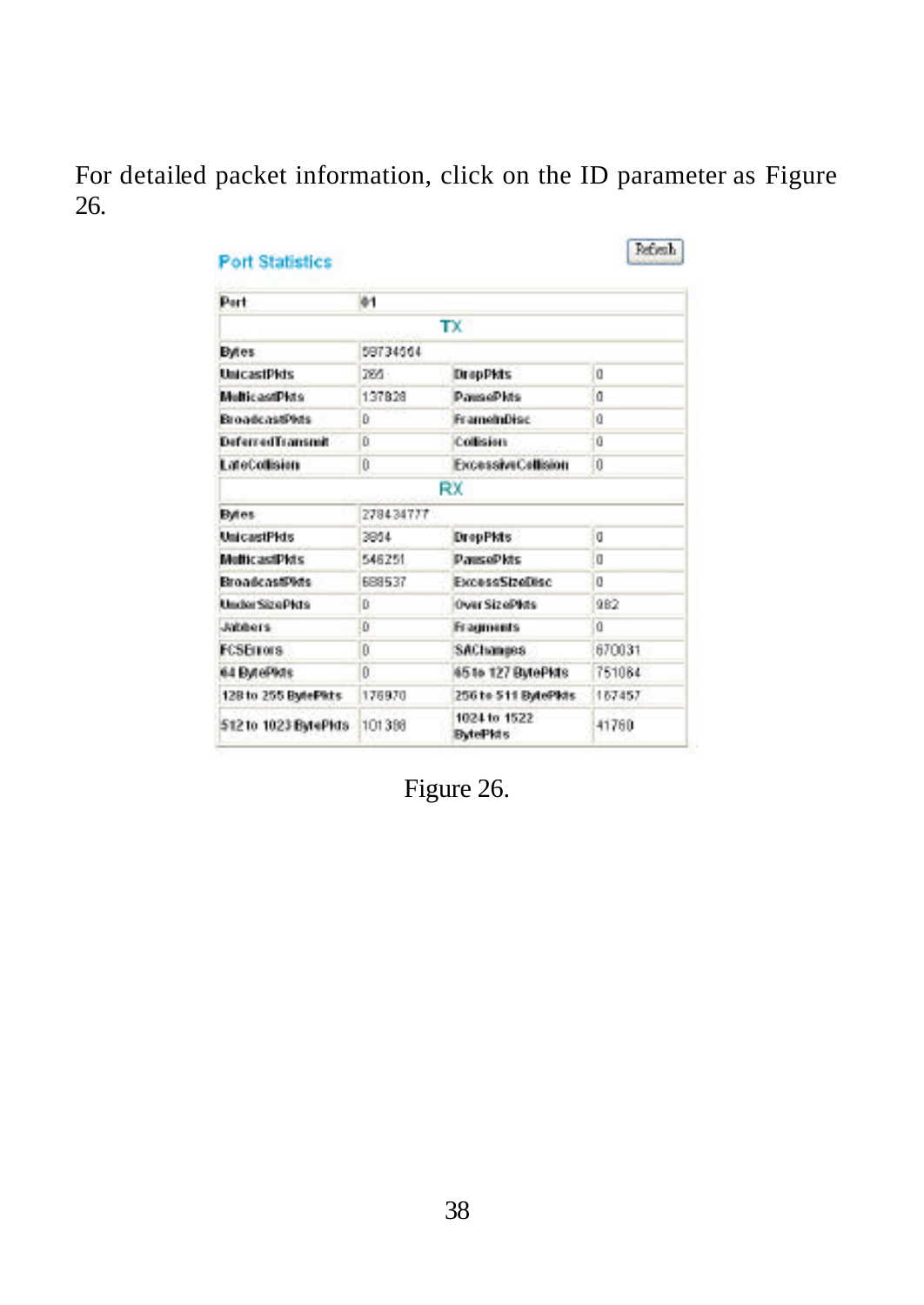#### **System Settings**

The System Settings include the Web Server Port, System name, Location name, Login Timeout, IP Address, Subnet Mask, and Gateway. Through the Web Management Utility, you can easily recognize the device by using the System Name and the Location Name.

The Login Timeout is to set the idle time -out for security issues. When there is no action on the Web Smart Utility and it times out, you must re-login to Web Smart Utility before you set the Utility.

Fill in the IP Address, Subnet Mask, and Gateway for the device.

| Web Server Port                     | 30  |     |   |     |
|-------------------------------------|-----|-----|---|-----|
| <b>System Name</b>                  |     |     |   |     |
| Lecation Name                       |     |     |   |     |
| Login Timoott<br>$(3 - 30$ minutes) | 5   |     |   |     |
|                                     |     |     |   |     |
| P Address                           |     |     |   |     |
|                                     | 172 | 16  | 2 | 126 |
| IP address<br>Subnet mack           | 155 | 166 | o | o   |

#### **System Setting**

Figure 27.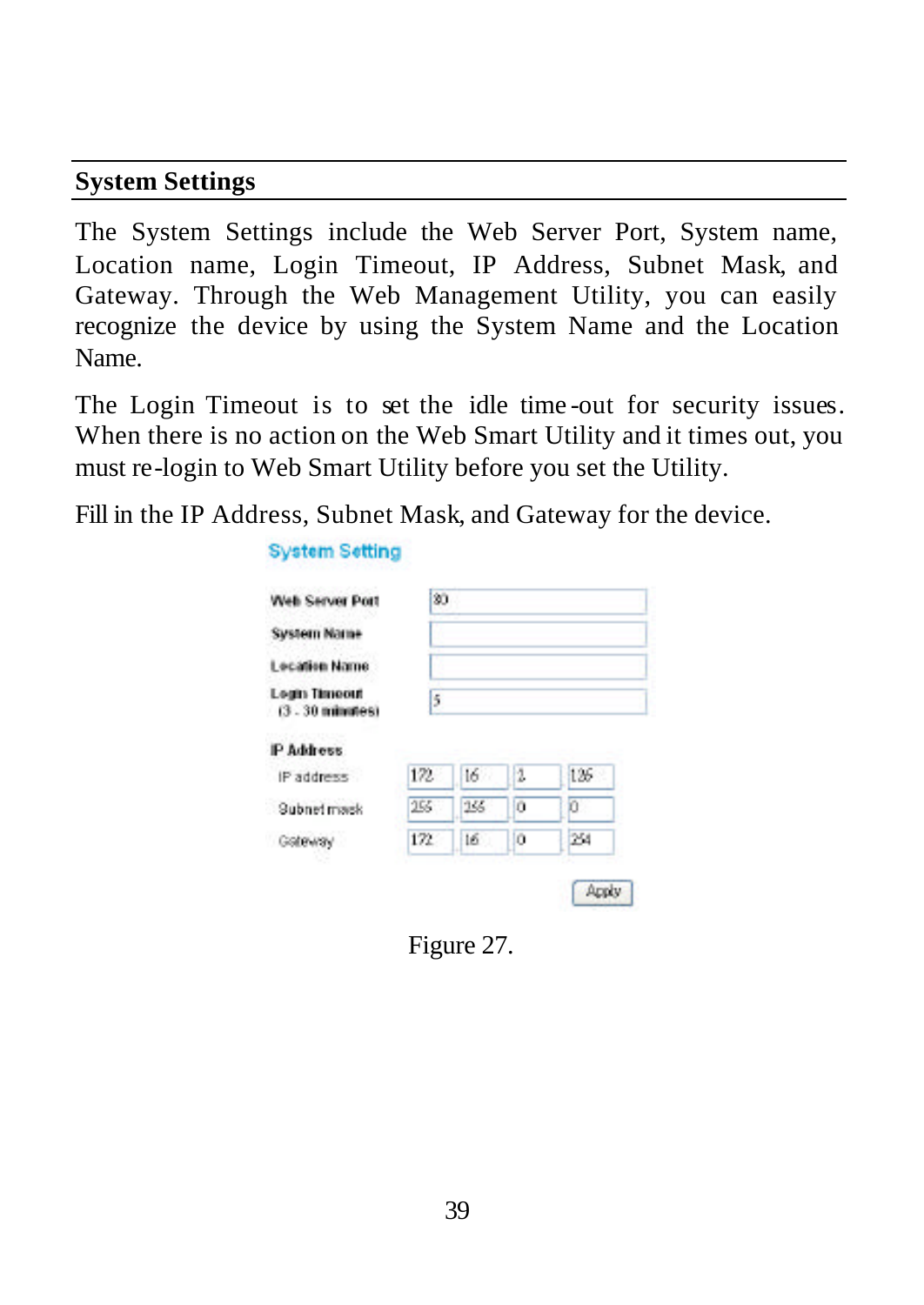#### **Trap Settings**

The Trap Settings enable the device to monitor the Trap through the Web Management Utility. Set the Trap IP Address of the manager where the trap is to be sent.

|                                    | $\overline{0}$<br>0<br>Ó<br>b                                               |
|------------------------------------|-----------------------------------------------------------------------------|
| Trap IP                            | 1 <sub>w</sub><br>VID:                                                      |
| <b>System Events</b>               | device bootup<br>illegal login                                              |
| <b>Twisted Pair</b><br>Port Events | abnormal receive error<br>abnormal transmit error                           |
| <b>PoE Events</b>                  | poe power fall<br>power on power down<br>over current<br>power shortcircuit |

Figure 28. Trap Setting

**System Events:** Monitoring the system's trap.

There is a second

**Device Bootup:** A trap when booting up the system.

**Illegal Login:** A trap when there is a wrong password login, and it will record the IP from where the login attempt was made.

**Twisted Pair Port Events:** Monitoring the copper port status.

**Abnormal\* Receive Error:**A trap when there is receive data error in copper port.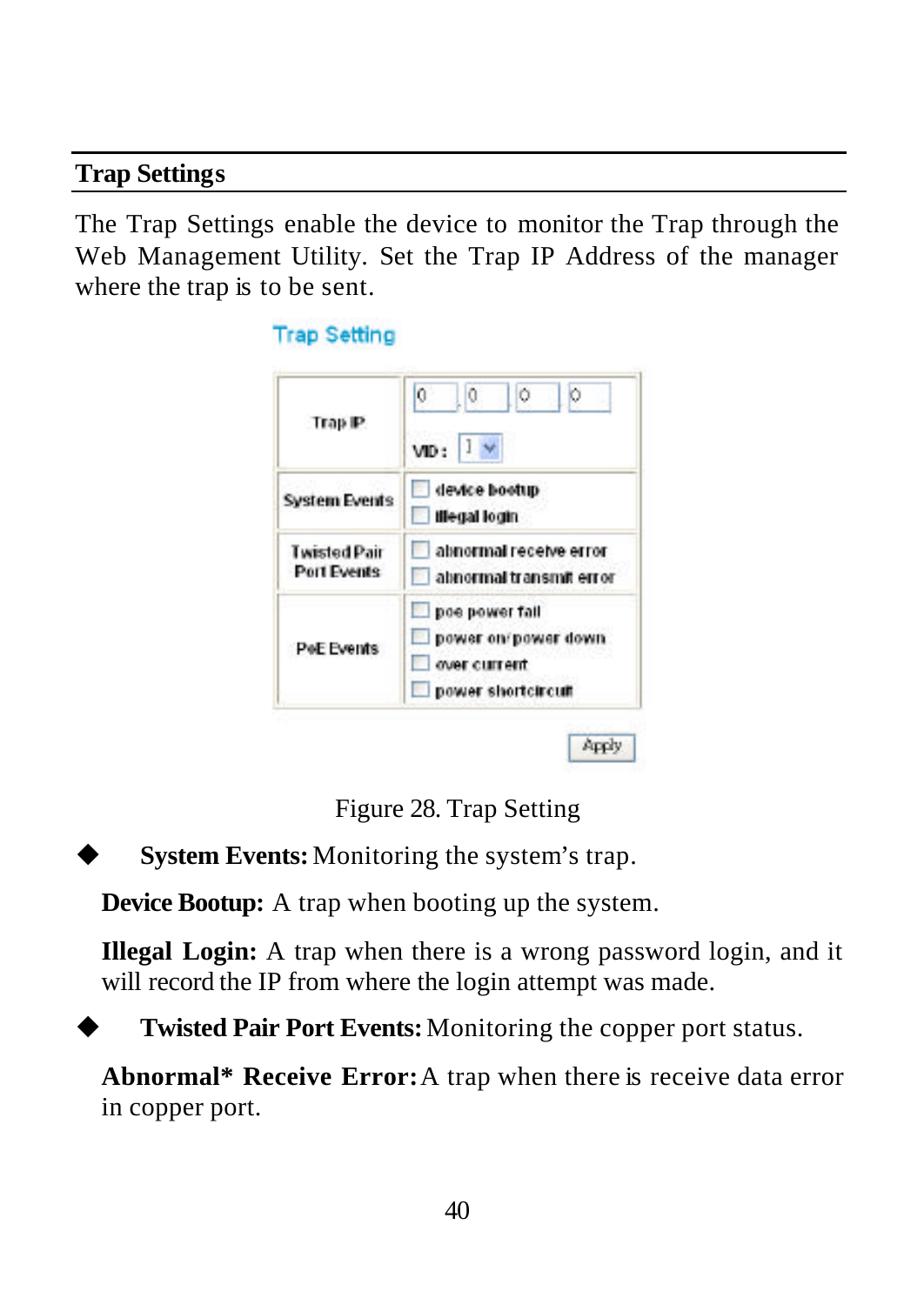**Abnormal\* Transmit Erro**r: A trap when there is transmit data error in copper port.

*Abnormal\*: 50 error packet count within 10 seconds.*

PoE Events: Monitoring the PoE ports status.

**PoE Power fail:** A trap when the port's power source fails or the PD64012 fails

**Power on/Power down:** A trap when the PoE port's power is on and down.

**Power over current:** A trap when the PoE port's power is over current.

**Power short circuit:** A trap when the PoE port's power circuit was short.

#### **Set Password**

Password is the invaluable tool for the manager to secure the Web Management Switch. You can use this function to change the password.

If you forget the password, press the "Reset" button in the rear panel of the Switch. The current settings including VLAN, Port Settings… etc. will be lost and the Switch will be restored to the default setting.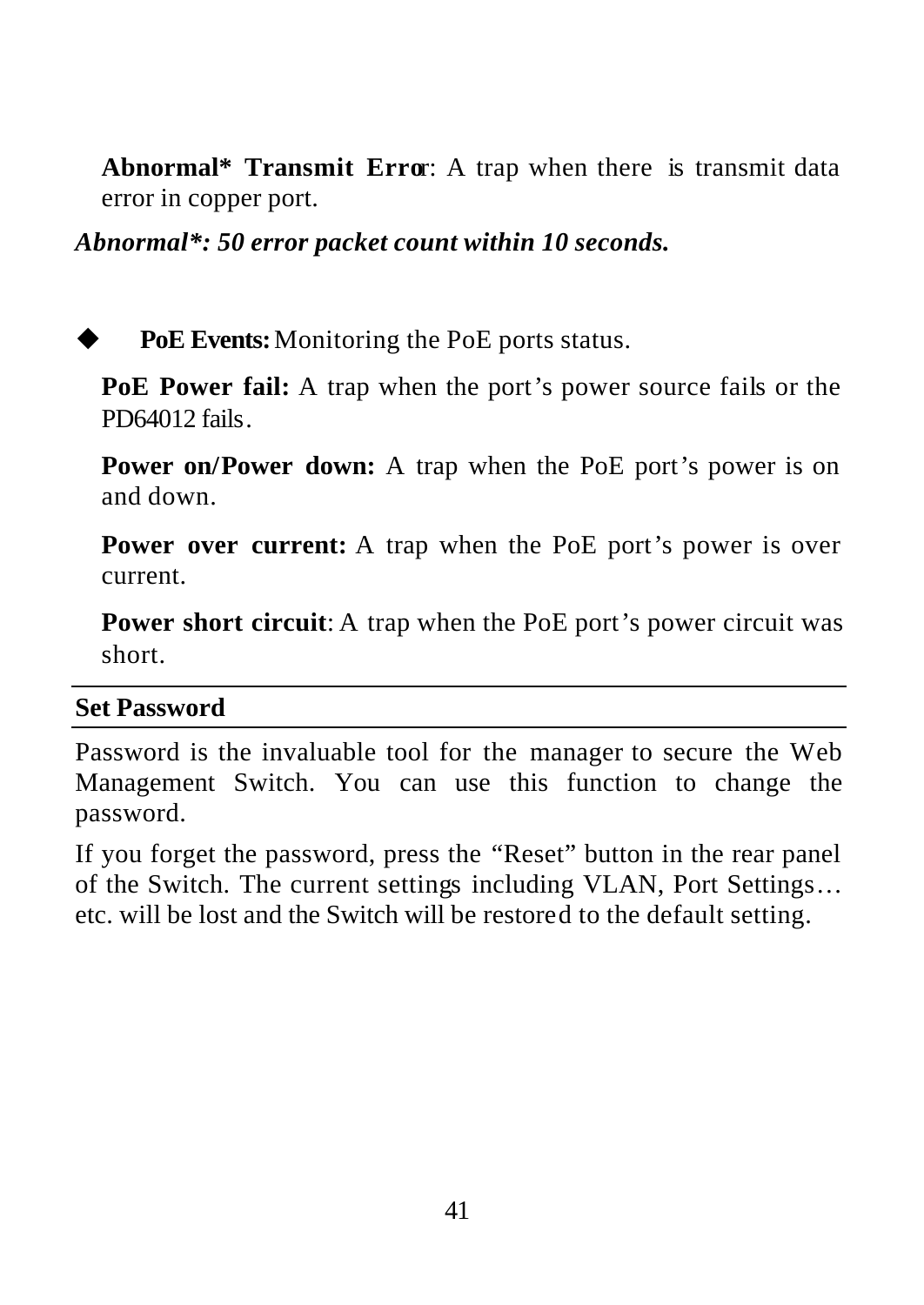#### **Password Setting**

The maximum length is 20 and is case, sensitive.

| Old Password         |  |
|----------------------|--|
| New Password         |  |
| Re type New Password |  |
|                      |  |

Figure 29. Set Password

#### **Backup Settings**

The backup tools help you to backup the current setting of the Switch. Once you need to backup the settings, press the *"Backup"* button to save the settings.

To restore a current settings file to the device, you must specify the backup file and press the *"Restore"* button to process the settings of the recorded file.



Figure 30. Backup Setting

*Note: When restoring a recorded file, the current password will not be erased.*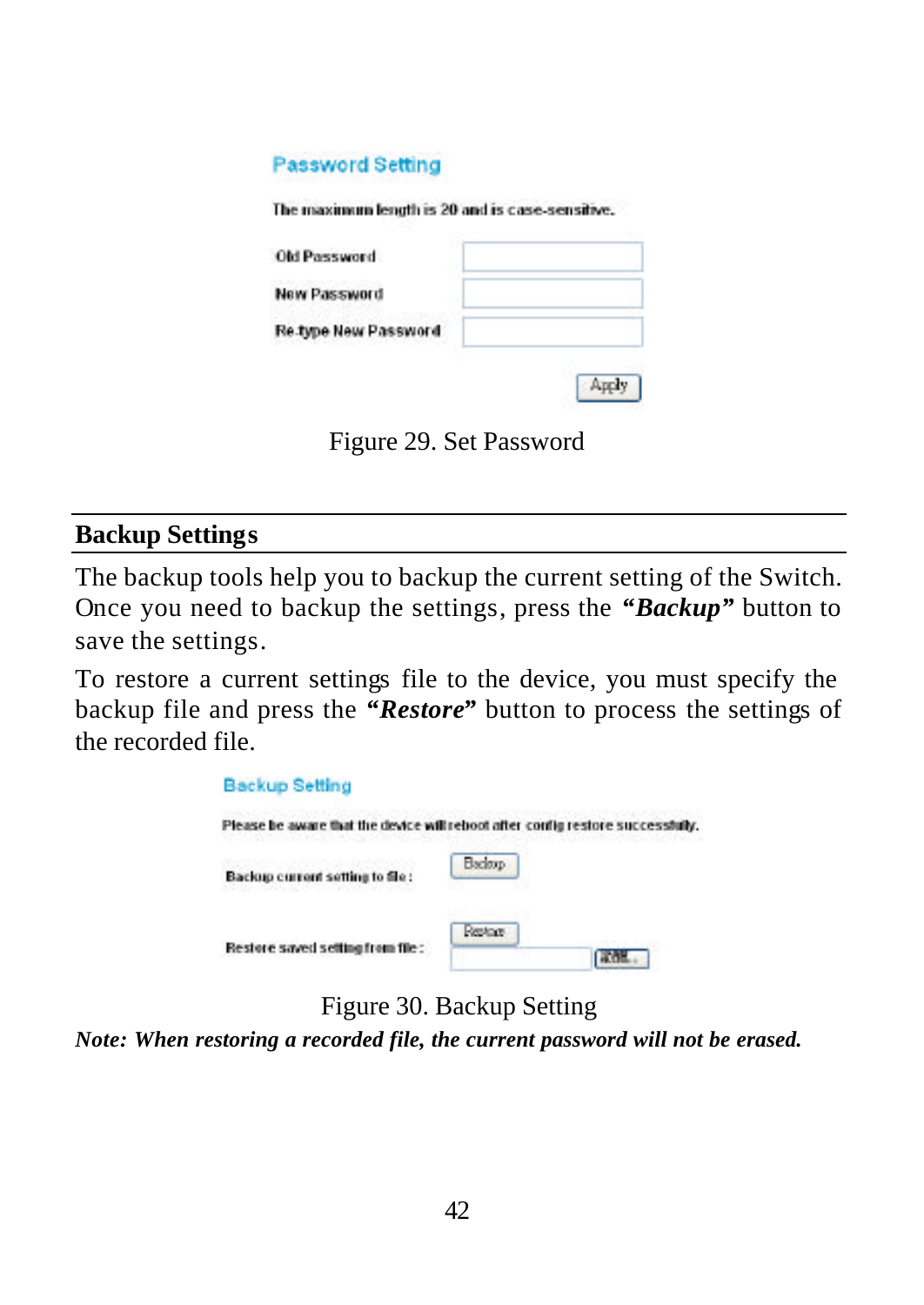#### **Reset Setting**

The Factory Reset button helps you to reset the device back to the default settings from the factory. Be aware that the entire configuration will be reset; the IP address of the device will be set to the default setting of 192.168.0.1.

| <b>Factory Reset</b>                   |                                                                     |
|----------------------------------------|---------------------------------------------------------------------|
| the state of the second control of the | Please be aware that all configuration will reset to default value. |
|                                        | <b>Factory Reset</b>                                                |
| Figure 31. Reset Setting               |                                                                     |

Logout

When you select this function, the Web configuration will log out and return to the first Login page.

|                                                            | Login                              |  |
|------------------------------------------------------------|------------------------------------|--|
| System Name<br>Location Name:<br>IP Address<br>MAC Address | :172.18.2126<br>:00-00-88-40-59-98 |  |
| Password                                                   |                                    |  |

Figure 32. Logout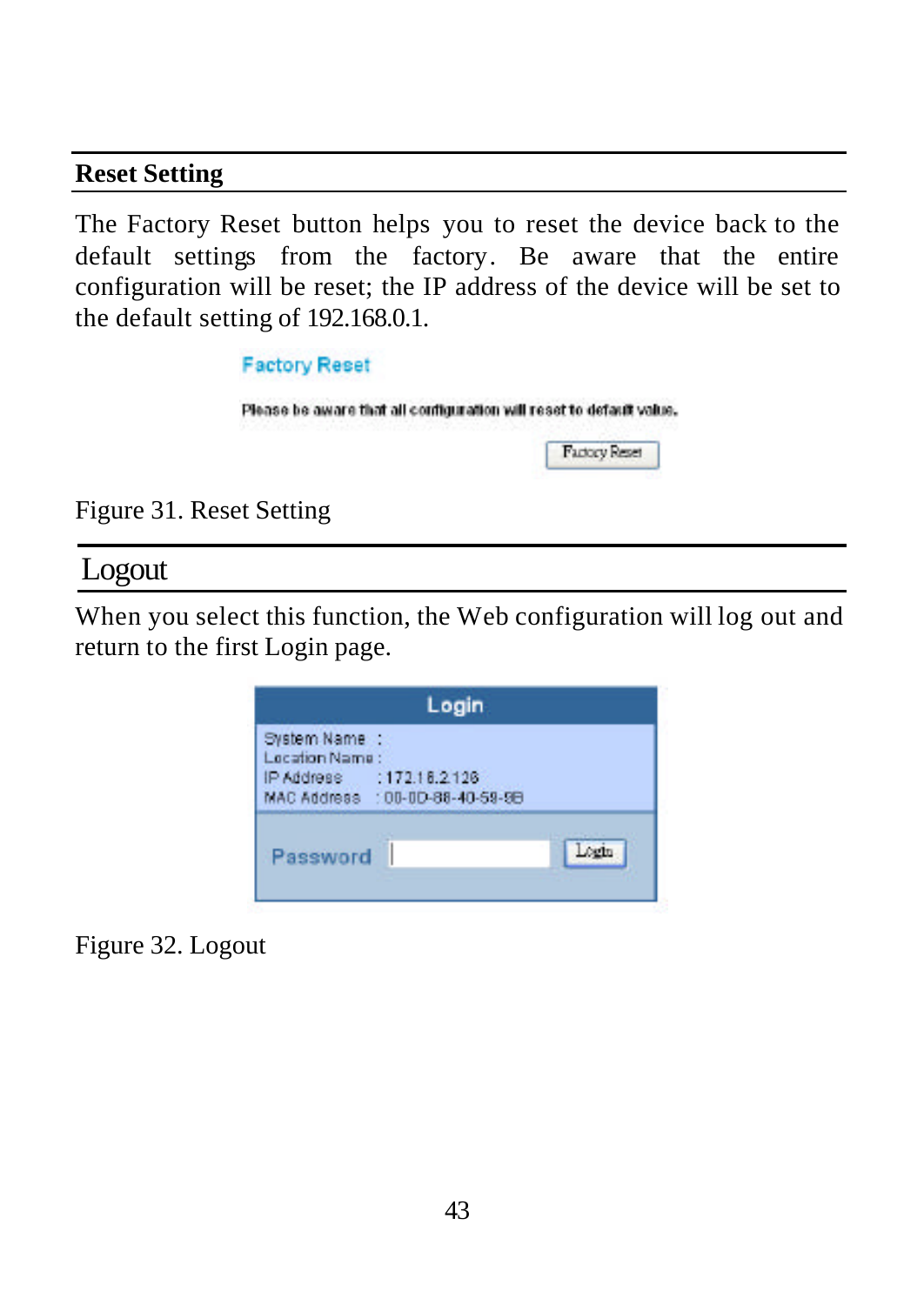# *TECHNICAL SPECIFICATIONS*

|                    | General                                                                                                                                                    |
|--------------------|------------------------------------------------------------------------------------------------------------------------------------------------------------|
| <b>Standards</b>   | IEEE 802.3 10BASE-T Ethernet<br>IEEE 802.3u 100BASE-TX Fast Ethernet<br>IEEE 802.3x Full Duplex Flow Control<br>IEEE 802.3af compliant<br>IEEE 802.1Q VLAN |
| Protocol           | <b>CSMA/CD</b>                                                                                                                                             |
| Data Transfer Rate | Ethernet: 10Mbps (half-duplex), 20Mbps (full-duplex)<br>Fast Ethernet: 100Mbps (half-duplex), 200Mbps (full-duplex)                                        |
| Topology           | Star                                                                                                                                                       |
| Network Cables     | 10BASET: 2-pair UTP Cat. 3, 4, 5; up to 100m<br>100BASE-TX: 2-pair UTP Cat. 5; up to 100m                                                                  |
| Number of Ports    | $8 \times 10/100M$ PoE Ethernet ports (port $1 \sim$ port 8)<br>$8 \times 10/100M$ Ethernet ports (port $9 \sim$ port 10)                                  |
|                    | <b>Power over Ethernet</b>                                                                                                                                 |
| Standard           | <b>IEEE 802.3af</b>                                                                                                                                        |
| Power current      | Up to 15.4W per port                                                                                                                                       |
| PD Classification  | Auto PD classification identify                                                                                                                            |
| PoE pin assignment | Power $(+)$ : pin 3 & pin 6 in RJ45<br>Power(-): pin $1 \&$ pin $2$ in RJ-45                                                                               |
| Safety protection  | Over current protect<br>Circuit shortage protect                                                                                                           |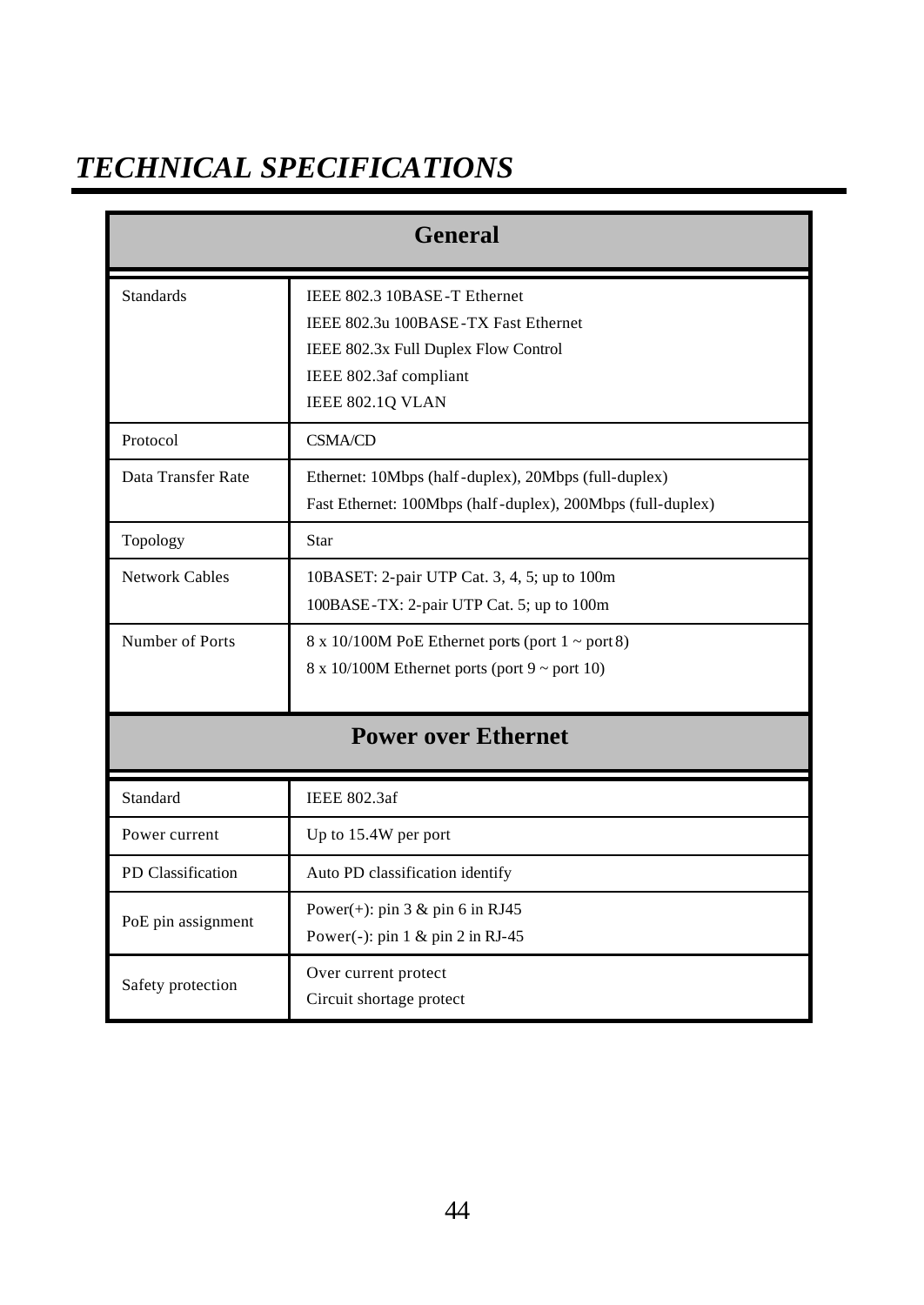|                   | <b>Physical and Environmental</b>                                                             |
|-------------------|-----------------------------------------------------------------------------------------------|
| AC inputs         | 100-240V AC, 50-60 Hz internal universal power supply                                         |
| Power Consumption | 9Watts (max. no PD Device connected)<br>130Watts (max. with 8 x 15.4 w PoE Device connected)  |
| Temperature       | Operating: $0^{\circ} \sim 40^{\circ}$ C (32° ~ 104° F), Storage: -10° ~ 70° C (14° ~ 158° F) |
| Humidity          | Operating: $10\% \sim 90\%$ , Storage: $5\% \sim 90\%$                                        |
| <b>Dimensions</b> | 440 x 140 x 44 mm (W x H x D) (17.3 x 5.5 x 1.7 in.)                                          |
| EMI:              | FCC Class A, CE Mark Class A, VCCI Class A                                                    |
| Safety:           | cUL(UL60950), CB(IEC60950)                                                                    |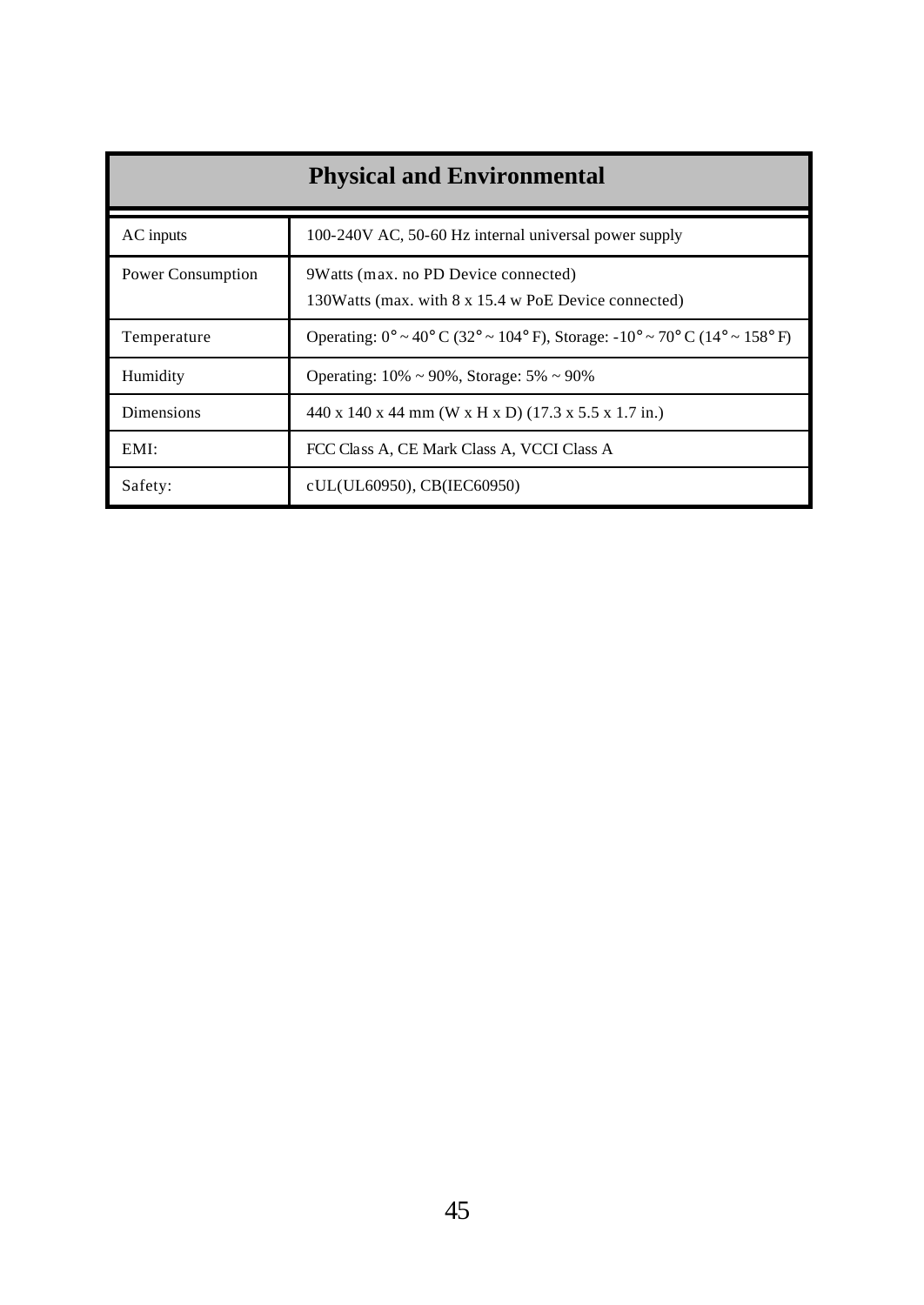| <b>Performance</b>                      |                                                                   |
|-----------------------------------------|-------------------------------------------------------------------|
| Transmits Method:                       | Store-and-forward                                                 |
| <b>Address</b><br>Filtering<br>Table:   | 4K entries per device                                             |
| Packet<br>Filtering/Forwarding<br>Rate: | 10Mbps Ethernet: 14,880/pps<br>100Mbps Fast Ethernet: 148,800/pps |
| <b>MAC</b><br>Address<br>Learning:      | Automatic update                                                  |
| Transmits Method:                       | Store-and-forward                                                 |
| <b>RAM Buffer:</b>                      | 512K bytes per device                                             |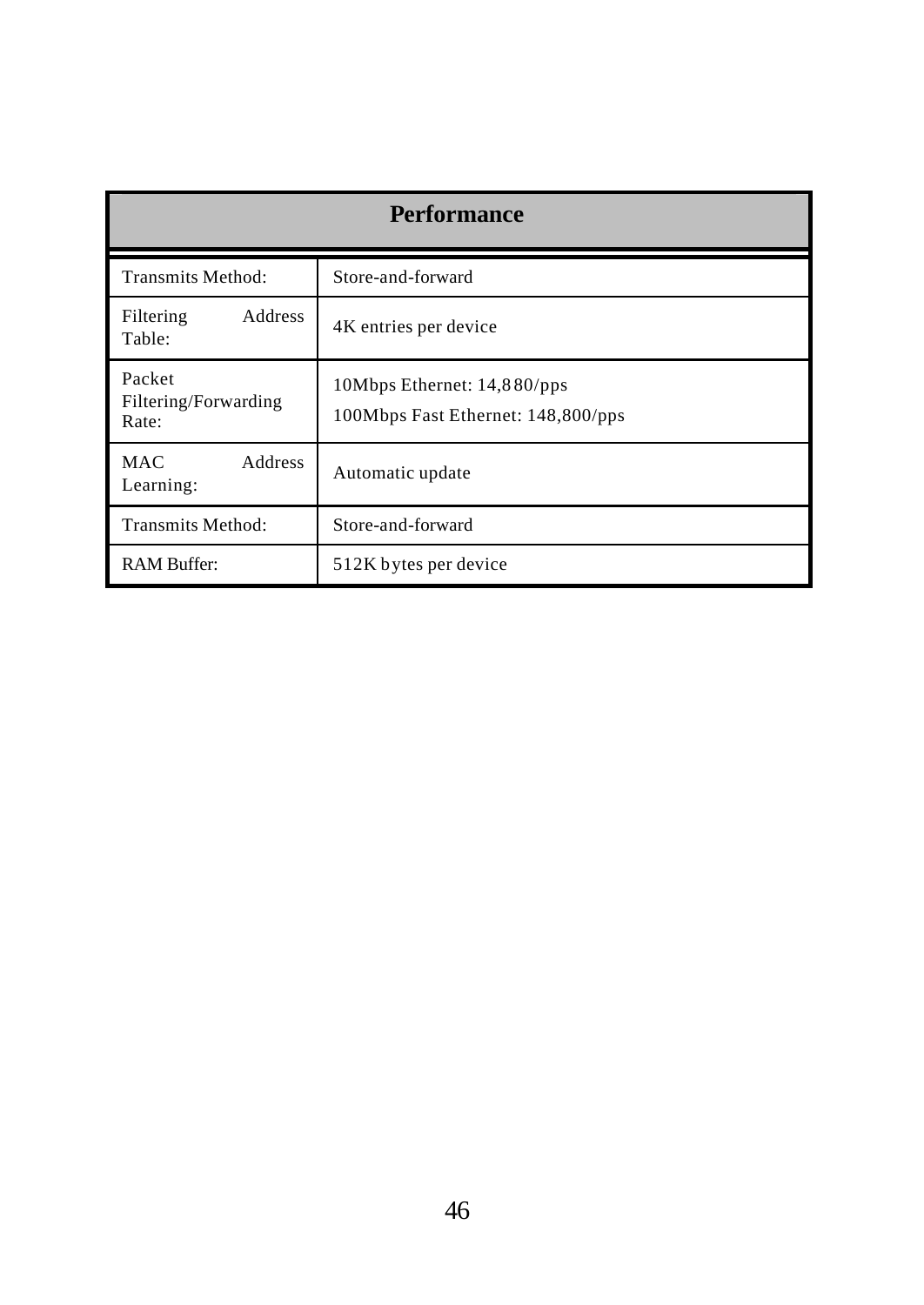# **Warranty and Registration Information (All countries and regions excluding USA)**

#### **Wichtige Sicherheitshinweise**

- 1. Bitte lesen Sie sich diese Hinweise sorgfältig durch.
- 2. Heben Sie diese Anleitung für den spätern Gebrauch auf.
- 3. Vor jedem Reinigen ist das Gerät vom Stromnetz zu trennen. Vervenden Sie keine Flüssig- oder Aerosolreiniger. Am besten dient ein angefeuchtetes Tuch zur Reinigung.
- 4. Um eine Beschädigung des Gerätes zu vermeiden sollten Sie nur Zubehörteile verwenden, die vom Hersteller zugelassen sind.
- 5. Das Gerät is vor Feuchtigkeit zu schützen.
- 6. Bei der Aufstellung des Gerätes ist auf sichern Stand zu achten. Ein Kippen oder Fallen könnte Verletzungen hervorrufen. Verwenden Sie nur sichere Standorte und beachten Sie die Aufstellhinweise des Herstellers.
- 7. Die Belüftungsöffnungen dienen zur Luftzirkulation die das Gerät vor Überhitzung schützt. Sorgen Sie dafür, daß diese Öffnungen nicht abgedeckt werden.
- 8. Beachten Sie beim Anschluß an das Stromnetz die Anschlußwerte.
- 9. Die Netzanschlußsteckdose muß aus Gründen der elektrischen Sicherheit einen Schutzleiterkontakt haben.
- 10. Verlegen Sie die Netzanschlußleitung so, daß niemand darüber fallen kann. Es sollete auch nichts auf der Leitung abgestellt werden.
- 11. Alle Hinweise und Warnungen die sich am Geräten befinden sind zu beachten.
- 12. Wird das Gerät über einen längeren Zeitraum nicht benutzt, sollten Sie es vom Stromnetz trennen. Somit wird im Falle einer Überspannung eine Beschädigung vermieden.
- 13. Durch die Lüftungsöffnungen dürfen niemals Gegenstände oder Flüssigkeiten in das Gerät gelangen. Dies könnte einen Brand bzw. Elektrischen Schlag auslösen.
- 14. Öffnen Sie niemals das Gerät. Das Gerät darf aus Gründen der elektrischen Sicherheit nur von authorisiertem Servicepersonal geöffnet werden.
- 15. Wenn folgende Situationen auftreten ist das Gerät vom Stromnetz zu trennen und von einer qualifizierten Servicestelle zu überprüfen:
	- a. Netzkabel oder Netzstecker sint beschädigt.
	- b. Flüssigkeit ist in das Gerät eingedrungen.
	- c. Das Gerät war Feuchtigkeit ausgesetzt.
	- d. Wenn das Gerät nicht der Bedienungsanleitung ensprechend funktioniert oder Sie mit Hilfe dieser Anleitung keine Verbesserung erzielen.
	- e. Das Gerät ist gefallen und/oder das Gehäuse ist beschädigt.
	- f. Wenn das Gerät deutliche Anzeichen eines Defektes aufweist.
- 16. Bei Reparaturen dürfen nur Orginalersatzteile bzw. den Orginalteilen entsprechende Teile verwendet werden. Der Einsatz von ungeeigneten Ersatzteilen kann eine weitere Beschädigung hervorrufen.
- 17. Wenden Sie sich mit allen Fragen die Service und Repartur betreffen an Ihren Servicepartner. Somit stellen Sie die Betriebssicherheit des Gerätes sicher.
- 18. Zum Netzanschluß dieses Gerätes ist eine geprüfte Leitung zu verwenden, Für einen Nennstrom bis 6A und einem Gerätegewicht großer 3kg ist eine Leitung nicht leichter als H05VV-F, 3G, 0.75mm2 einzusetzen.

#### **WARRANTIES EXCLUSIVE**

IF THE D-LINK PRODUCT DOES NOT OPERATE AS WARRANTED ABOVE, THE CUSTOMER'S SOLE REMEDY SHALL BE, AT D-LINK'S OPTION, REPAIR OR REPLACEMENT. THE FOREGOING WARRANTIES AND REMEDIES ARE EXCLUSIVE AND ARE IN LIEU OF ALL OTHER WARRANTIES, EXPRESSED OR IMPLIED, EITHER IN FACT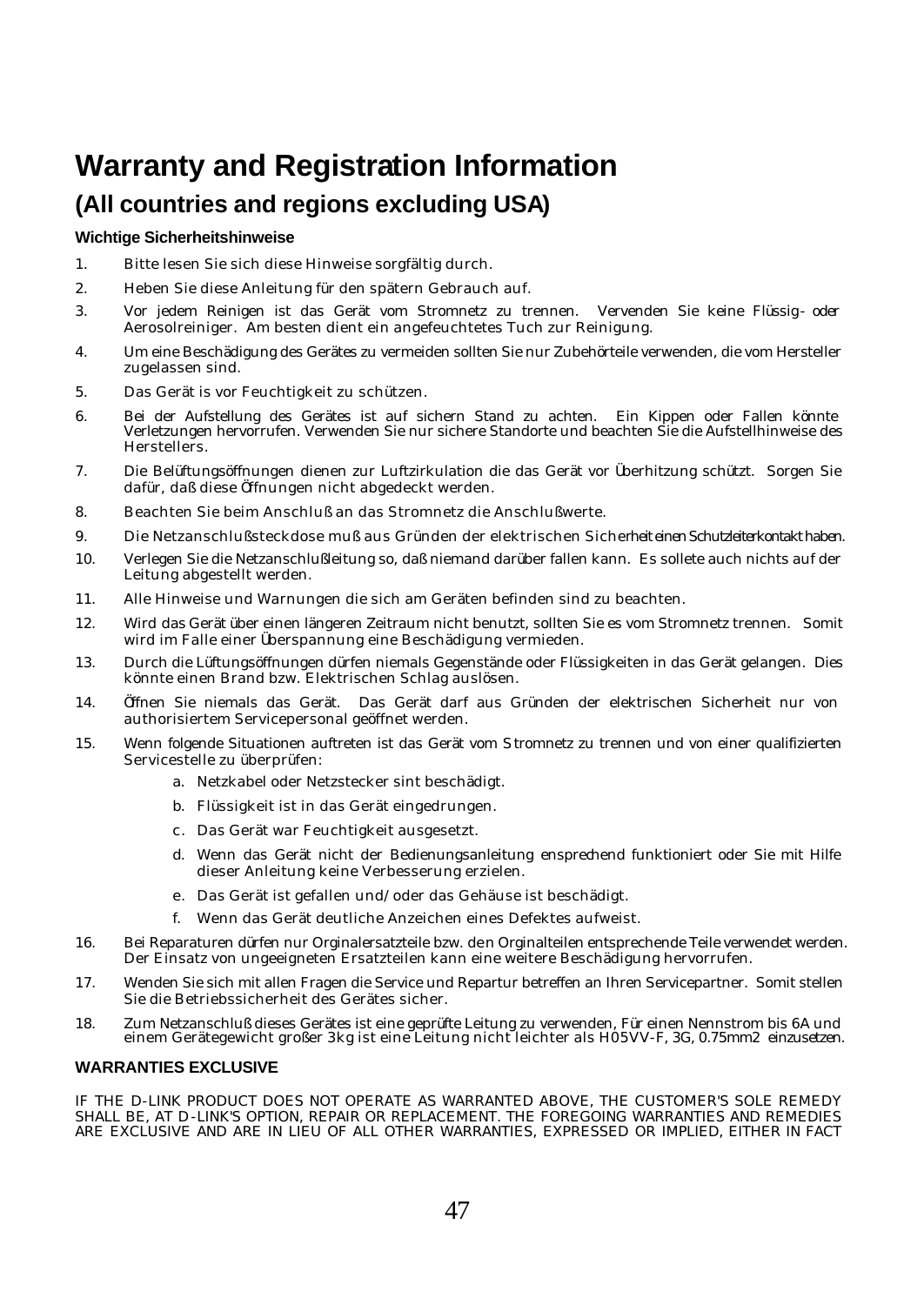OR BY OPERATION OF LAW, STATUTORY OR OTHERWISE, INCLUDING WARRANTIES OF MERCHANTABILITY AND FITNESS FOR A PARTICULAR PURPOSE. D-LINK NEITHER ASSUMES NOR AUTHORIZES ANY OTHER PERSON TO ASSUME FOR IT ANY OTHER LIABILITY IN CONNECTION WITH THE SALE, INSTALLATION MAINTENANCE OR USE OF D-LINK'S PRODUCTS.

D-LINK SHALL NOT BE LIABLE UNDER THIS WARRANTY IF ITS TESTING AND EXAMINATION DISCLOSE THAT THE ALLEGED DEFECT IN THE PRODUCT DOES NOT EXIST OR WAS CAUSED BY THE CUSTOMER'S OR ANY THIRD PERSON'S MISUSE, NEGLECT, IMPROPER INSTALLATION OR TESTING, UNAUTHORIZED ATTEMPTS TO REPAIR, OR ANY OTHER CAUSE BEYOND THE RANGE OF THE INTENDED USE, OR BY ACCIDENT, FIRE, LIGHTNING OR OTHER HAZARD.

#### **LIMITATION OF LIABILITY**

IN NO EVENT WILL D-LINK BE LIABLE FOR ANY DAMAGES, INCLUDING LOSS OF DATA, LOSS OF PROFITS, COST OF COVER OR OTHER INCIDENTAL, CONSEQUENTIAL OR INDIRECT DAMAGES ARISING OUT THE INSTALLATION, MAINTENANCE, USE, PERFORMANCE, FAILURE OR INTERRUPTION OF A D- LINK PRODUCT, HOWEVER CAUSED AND ON ANY THEORY OF LIABILITY. THIS LIMITATION WILL APPLY EVEN IF D-LINK HAS BEEN ADVISED OF THE POSSIBILITY OF SUCH DAMAGE.

IF YOU PURCHASED A DLINK PRODUCT IN THE UNITED STATES, SOME STATES DO NOT ALLOW THE LIMITATION OR EXCLUSION OF LIABILITY FOR INCIDENTAL OR CONSEQUENTIAL DAMAGES, SO THE ABOVE LIMITATION MAY NOT APPLY TO YOU.

#### **Limited Warranty**

#### **Hardware:**

D-Link warrants each of its hardware products to be free from defects in workmanship and materials under normal use and service for a period commencing on the date of purchase from D-Link or its Authorized Reseller and extending for the length of time stipulated by the Authorized Reseller or D-Link Branch Office nearest to the place of purchase.

This Warranty applies on the condition that the product Registration Card is filled out and returned to a D-Link office within ninety (90) days of purchase. A list of D -Link offices is provided at the back of this manual, together with a copy of the Registration Card.

If the product proves defective within the applicable warranty period, D-Link will provide repair or replacement of the product. D-Link shall have the sole discretion whether to repair or replace, and replacement product may be new or reconditioned. Replacement product shall be of equivalent or better specifications, relative to the defective product, but need not be identical. Any product or part repaired by D-Link pursuant to this warranty shall have a warranty period of not less than 90 days, from date of such repair, irrespective of any earlier expiration of original warranty period. When D-Link provides replacement, then the defective product becomes the property of D-Link.

Warranty service may be obtained by contacting a D-Link office within the applicable warranty period, and requesting a Return Material Authorization (RMA) number. If a Registration Card for the product in question has not been returned to D-Link, then a proof of purchase (such as a copy of the dated purchase invoice) must be provided. If Purchaser's circumstances require special handling of warranty correction, then at the time of requesting RMA number, Purchaser may also propose special procedure as may be suitable to the case.

After an RMA number is issued, the defective product must be packaged securely in the original or other suitable shipping package to ensure that it will not be damaged in transit, and the RMA number must be prominently marked on the outside of the package. The package must be mailed or otherwise shipped to D-Link with all costs of mailing/shipping/insurance prepaid. D-Link shall never be responsible for any software, firmware, information, or memory data of Purchaser contained in, stored on, or integrated with any product returned to D-Link pursuant to this warranty.

Any package returned to D-Link without an RMA number will be rejected and shipped back to Purchaser at Purchaser's expense, and D-Link reserves the right in such a case to levy a reasonable handling charge in addition mailing or shipping costs.

#### **Software:**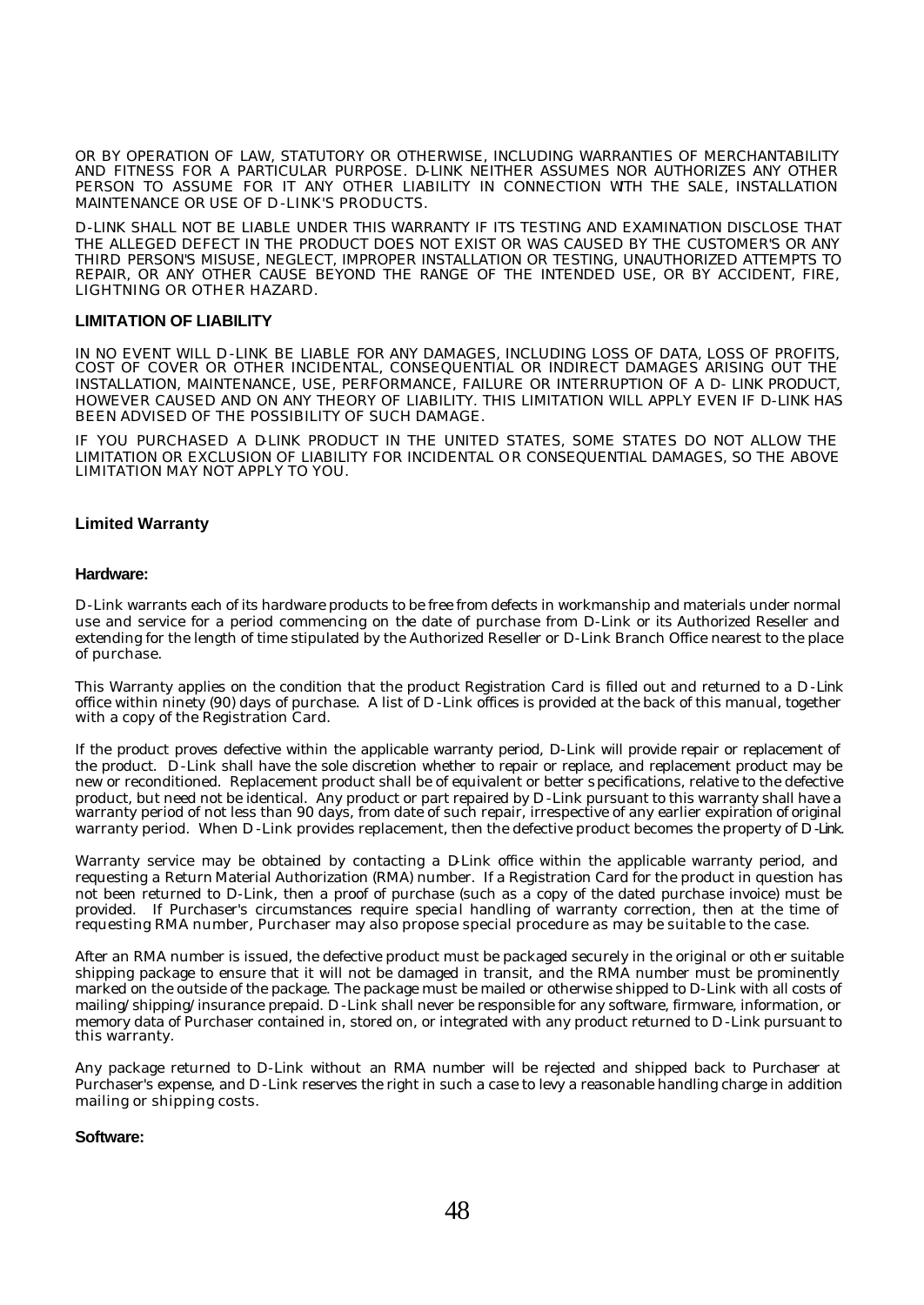Warranty service for software products may be obtained by contacting a D-Link office within the applicable warranty period. A list of D-Link offices is provided at the back of this manual, together with a copy of the Registration Card. If a Registration Card for the product in question has not been returned to a D-Link office, then a proof of purchase (such as a copy of the dated purchase invoice) must be provided when requesting warranty service. The term "purchase" in this software warranty refers to the purchase transaction and resulting license to use such software.

D-Link warrants that its software products will perform in substantial conformance with the applicable product documentation provided by D-Link with such software product, for a period of ninety (90) days from the date of purchase from D-Link or its Authorized Reseller. D-Link warrants the magnetic media, on which D-Link provides its software product, against failure during the same warranty period. This warranty applies to purchased software, and to replacement software provided by D-Link pursuant to this warranty, but shall not apply to any update or replacement which may be provided for download via the Internet, or to any update which may otherwise be provided free of charge.

D-Link's sole obligation under this software warranty shall be to replace any defective software product with product which substantially conforms to D-Link's applicable product documentation. Purchaser assumes responsibility for the selection of appropriate application and system/platform software and associated reference materials. D-Link makes no warranty that its software products will work in combination with any hardware, or any application or system/platform software product provided by any third party, excepting only such products as are expressly represented, in D-Link's applicable product documentation as being compatible. D-Link's obligation under this warranty shall be a reasonable effort to provide compatibility, but D-Link shall have no obligation to provide compatibility when there is fault in the third -party hardware or software. D-Link makes no warranty that operation of its software products will be uninterrupted or absolutely error-free, and no warranty that all defects in the software product, within or without the scope of D-Link's applicable product documentation, will be corrected.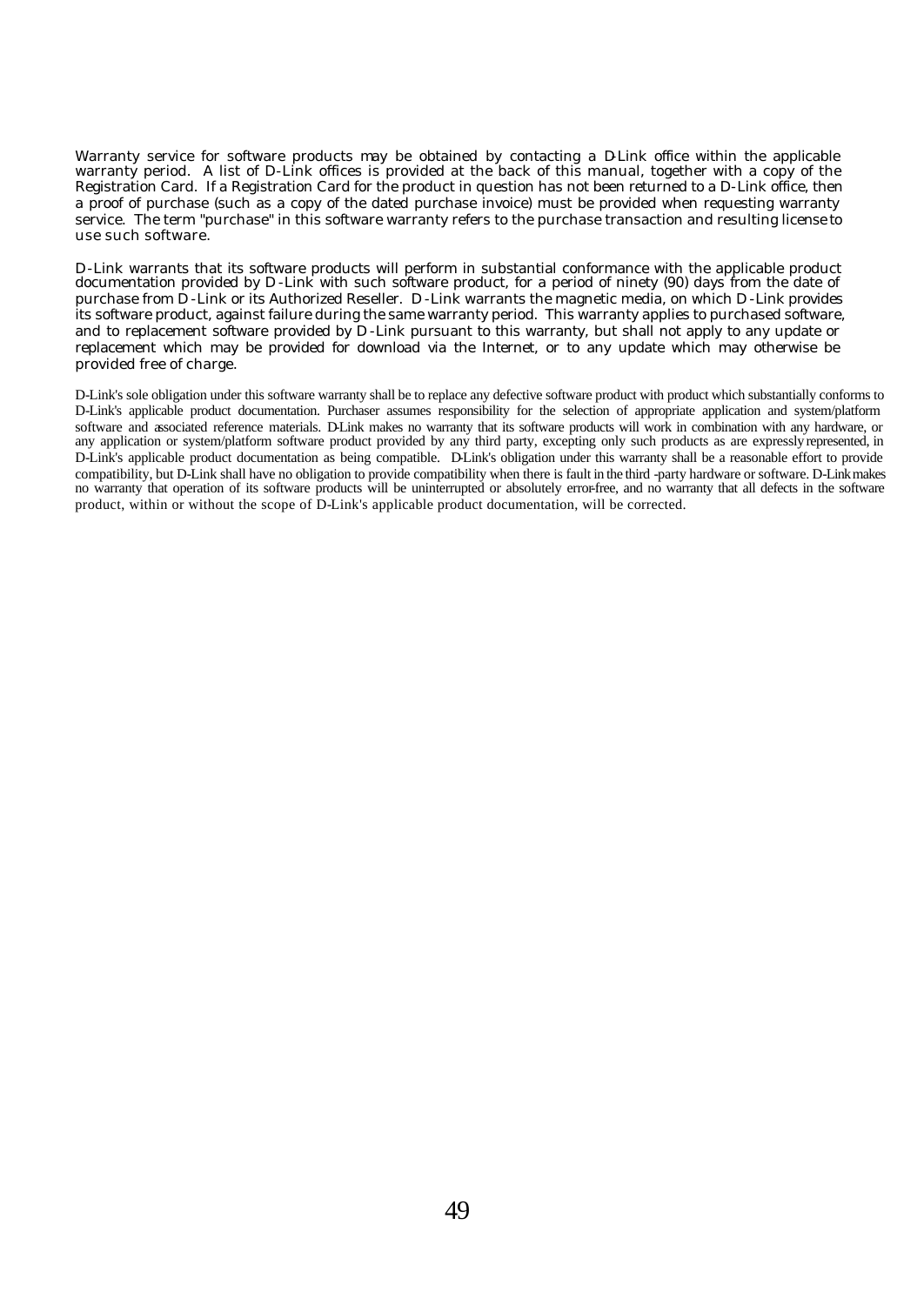

Subject to the terms and conditions set forth herein, D-Link Systems, Inc. ("D-Link") provides this Limited warranty for its product only to the person or entity that originally purchased the product from:

- D-Link or its authorized reseller or distributor and
- Products purchased and delivered within the fifty states of the United States, the District of Columbia, U.S. Possessions or Protectorates, U.S. Military Installations, addresses with an APO or FPO.

*Limited Warranty:*D-Link warrants that the hardware portion of the D-Link products described below will be free from material defects in workmanship and materials from the date of original retail purchase of the product, for the period set forth below applicable to the product type ("Warranty Period"), except as otherwise stated herein.

Limited Lifetime Warranty for the Product(s) is defined as follows:

- Hardware for as long as the original customer/end user owns the product, or five years after product discontinuance, whichever occurs first (excluding power supplies and fans)
- Power Supplies and Fans Three (3) Year
- Spare parts and spare kits Ninety (90) days

D-Link's sole obligation shall be to repair or replace the defective Hardware during the Warranty Period at no charge to the original owner or to refund at D-Link's sole discretion. Such repair or replacement will be rendered by D-Link at an Authorized D-Link Service Office. The replacement Hardware need not be new or have an identical make, model or part. D-Link may in its sole discretion replace the defective Hardware (or any part thereof) with any reconditioned product that D-Link reasonably determines is substantially equivalent (or superior) in all material respects to the defective Hardware. Repaired or replacement Hardware will be warranted for the remainder of the original Warranty Period from the date of original retail purchase. If a material defect is incapable of correction, or if D-Link determines in its sole discretion that it is not practical to repair or replace the defective Hardware, the price paid by the original purchaser for the defective Hardware will be refunded by D-Link upon return to D-Link of the defective Hardware. All Hardware (or part thereof) that is replaced by D-Link, or for which the purchase price is refunded, shall become the property of D-Link upon replacement or refund.

*Limited Software Warranty:* D-Link warrants that the software portion of the product ("Software") will substantially conform to D-Link's then current functional specifications for the Software, as set forth in the applicable documentation, from the date of original retail purchase of the Software for a period of ninety (90) days ("Warranty Period"), provided that the Software is properly installed on approved hardware and operated as contemplated in its documentation. D-Link further warrants that, during the Warranty Period, the magnetic media on which D-Link delivers the Software will be free of physical defects. D-Link's sole obligation shall be to replace the non-conforming Software (or defective media) with software that substantially conforms to D-Link's functional specifications for the Software or to refund at D-Link's sole discretion. Except as otherwise agreed by D-Link in writing, the replacement Software is provided only to the original licensee, and is subject to the terms and conditions of the license granted by D-Link for the Software. Software will be warranted for the remainder of the original Warranty Period from the date or original retail purchase. If a material non-conformance is incapable of correction, or if D-Link determines in its sole discretion that it is not practical to replace the non-conforming Software, the price paid by the original licensee for the nonconforming Software will be refunded by D-Link; provided that the non-conforming Software (and all copies thereof) is first returned to D-Link. The license granted respecting any Software for which a refund is given automatically terminates.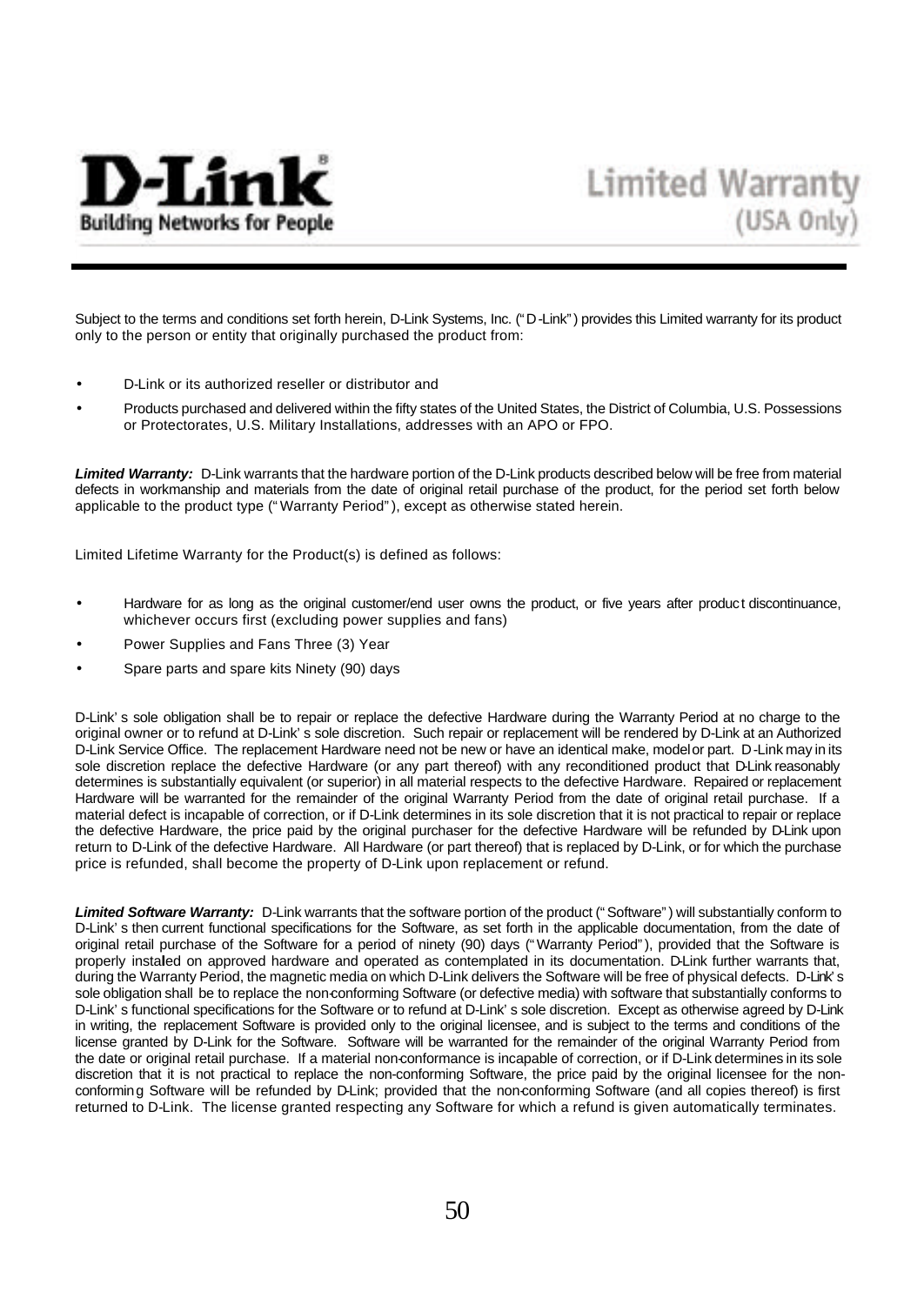*Non-Applicability of Warranty:* The Limited Warranty provided hereunder for hardware and software of D-Link's products will not be applied to and does not cover any refurbished product and any product purchased through the inventory clearance or liquidation sale or other sales in which DLink, the sellers, or the liquidators expressly disclaim their warranty obligation pertaining to the product and in that case, the product is being sold "As -Is" without any warranty whatsoever including, without limitation, the Limited Warranty as described herein, notwithstanding anything stated herein to the contrary.

*Submitting A Claim:* The customer shall return the product to the original purchase point based on its return policy. In case the return policy period has expired and the product is within warranty, the customer shall submit a claim to D-Link as outlined below:

- The customer must submit with the product as part of the claim a written description of the Hardware defect or Software nonconformance in sufficient detail to allow D-Link to confirm the same.
- The original product owner must obtain a Return Material Authorization ("RMA") number from the Authorized D-Link Service Office and, if requested, provide written proof of purchase of the product (such as a copy of the dated purchase invoice for the product) before the warranty service is provided.
- After an RMA number is issued, the defective product must be packaged securely in the original or other suitable shipping package to ensure that it will not be damaged in transit, and the RMA number must be prominently marked on the outside of the package. Do not include any manuals or accessories in the shipping package. D-Link will only replace the defective portion of the Product and will not ship back any accessories.
- The customer is responsible for all in-bound shipping charges to D-Link. No Cash on Delivery ("COD") is allowed. Products sent COD will either be rejected by D-Link or become the property of D-Link. Products shall be fully insured by the customer and shipped to **D-Link Systems, Inc., 17595 Mt. Herrmann, Fountain Valley, CA 92708**. D-Link will not be held responsible for any packages that are lost in transit to D-Link. The repaired or replaced packages will be shipped to the customer via UPS Ground or any common carrier selected by D-Link, with shipping charges prepaid. Expedited shipping is available if shipping charges are prepaid by the customer and upon request.

D-Link may reject or return any product that is not packaged and shipped in strict compliance with the foregoing requirements, or for which an RMA number is not visible from the outside of the package. The product owner agrees to pay DLink's reasonable handling and return shipping charges for any product that is not packaged and shipped in accordance with the foregoing requirements, or that is determined by D-Link not to be defective or non-conforming.

*What Is Not Covered:* This limited warranty provided by D-Link does not cover: Products, if in D-Link's judgment, have been subjected to abuse, accident, alteration, modification, tampering, negligence, misuse, faulty installation, lack of reasonable care, repair or service in any way that is not contemplated in the documentation for the product, or if the model or serial number has been altered, tampered with, defaced or removed; Initial installation, installation and removal of the product for repair, and shipping costs; Operational adjustments covered in the operating manual for the product, and normal maintenance; Damage that occurs in shipment, due to act of God, failures due to power surge, and cosmetic damage; Any hardware, software, firmware or other products or services provided by anyone other than D-Link; Products that have been purchased from inventory clearance or liquidation sales or other sales in which D-Link, the sellers, or the liquidators expressly disclaim their warranty obligation pertaining to the product. Repair by anyone other than D-Link or an Authorized D-Link Service Office will void this Warranty.

*Disclaimer of Other Warranties:* EXCEPT FOR THE LIMITED WARRANTY SPECIFIED HEREIN, THE PRODUCT IS PROVIDED "AS-IS" WITHOUT ANY WARRANTY OF ANY KIND WHATSOEVER INCLUDING, WITHOUT LIMITATION, ANY WARRANTY OF MERCHANTABILITY, FITNESS FOR A PARTICULAR PURPOSE AND NON-INFRINGEMENT. IF ANY IMPLIED WARRANTY CANNOT BE DISCLAIMED IN ANY TERRITORY WHERE A PRODUCT IS SOLD, THE DURATION OF SUCH IMPLIED WARRANTY SHALL BE LIMITED TO NINETY (90) DAYS. EXCEPT AS EXPRESSLY COVERED UNDER THE LIMITED WARRANTY PROVIDED HEREIN, THE ENTIRE RISK AS TO THE QUALITY, SELECTION AND PERFORMANCE OF THE PRODUCT IS WITH THE PURCHASER OF THE PRODUCT.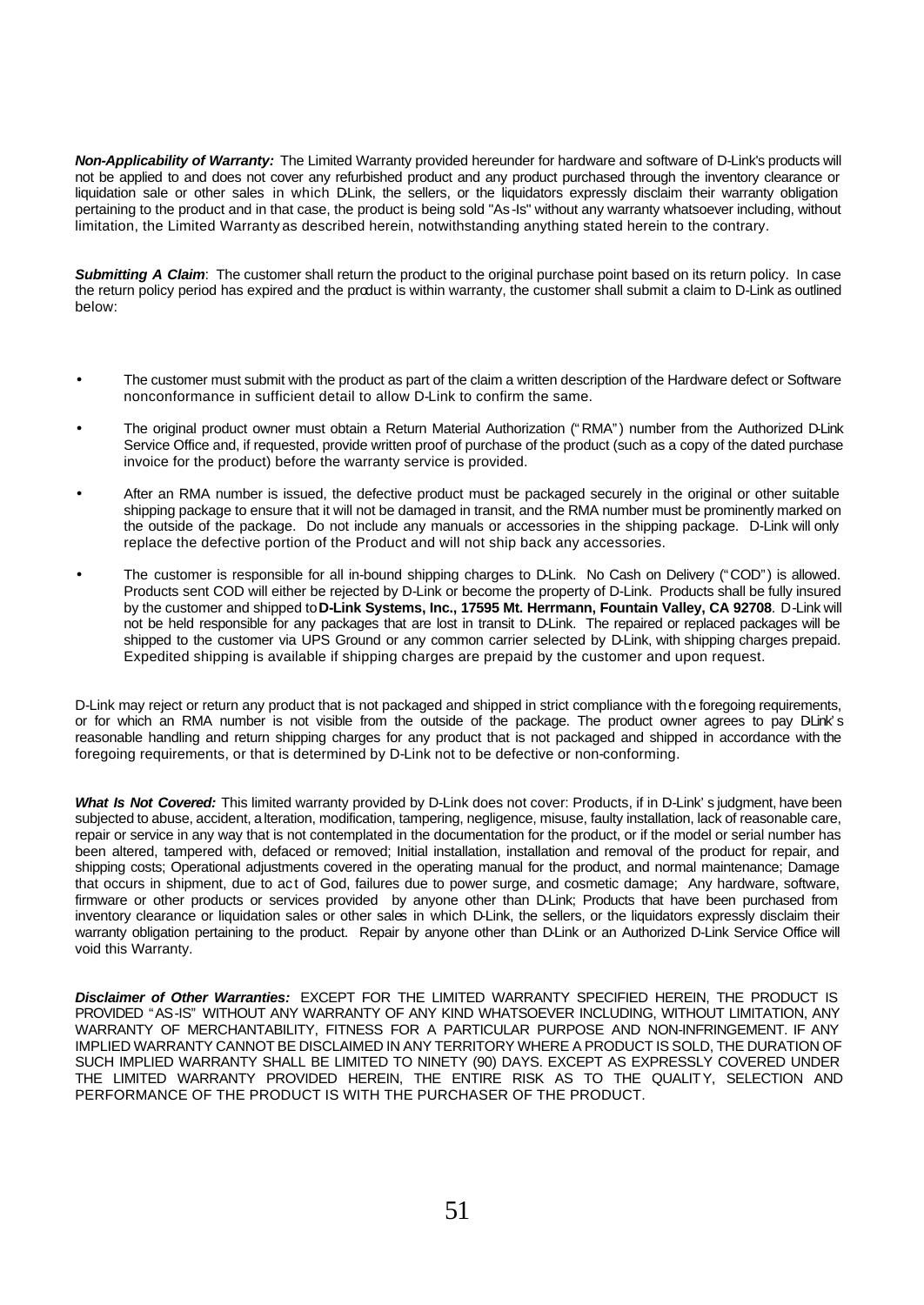Limitation of Liability: TO THE MAXIMUM EXTENT PERMITTED BY LAW, DLINK IS NOT LIABLE UNDER ANY CONTRACT, NEGLIGENCE, STRICT LIABILITY OR OTHER LEGAL OR EQUITABLE THEORY FOR ANY LOSS OF USE OF THE PRODUCT, INCONVENIENCE OR DAMAGES OF ANY CHARACTER, WHETHER DIRECT, SPECIAL, INCIDENTAL OR CONSEQUENTIAL (INCLUDING, BUT NOT LIMITED TO, DAMAGES FOR LOSS OF GOODWILL, LOSS OF REVENUE OR PROFIT, WORK STOPPAGE, COMPUTER FAILURE OR MALFUNCTION, FAILURE OF OTHER EQUIPMENT OR COMPUTER PROGRAMS TO WHICH D-LINK'S PRODUCT IS CONNECTED WITH, LOSS OF INFORMATION OR DATA CONTAINED IN, STORED ON, OR INTEGRATED WITH ANY PRODUCT RETURNED TO DLINK FOR WARRANTY SERVICE) RESULTING FROM THE USE OF THE PRODUCT, RELATING TO WARRANTY SERVICE, OR ARISING OUT OF ANY BREACH OF THIS LIMITED WARRANTY, EVEN IF D-LINK HAS BEEN ADVISED OF THE POSSIBILITY OF SUCH DAMAGES. THE SOLE REMEDY FOR A BREACH OF THE FOREGOING LIMITED WARRANTY IS REPAIR, REPLACEMENT OR REFUND OF THE DEFECTIVE OR NON-CONFORMING PRODUCT. THE MAXIMUM LIABILITY OF D-LINK UNDER THIS WARRANTY IS LIMITED TO THE PURCHASE PRICE OF THE PRODUCT COVERED BY THE WARRANTY. THE FOREGOING EXPRESS WRITTEN WARRANTIES AND REMEDIES ARE EXCLUSIVE AND ARE IN LIEU OF ANY OTHER WARRANTIES OR REMEDIES, EXPRESS, IMPLIED OR STATUTORY

*Governing Law*: This Limited Warranty shall be governed by the laws of the State of California. Some states do not allow exclusion or limitation of incidental or consequential damages, or limitations on how long an implied warranty lasts, so the foregoing limitations and exclusions may not apply. This limited warranty provides specific legal rights and the product owner may also have other rights which vary from state to state.

Trademarks: D-Link is a registered trademark of D-Link Systems, Inc. Other trademarks or registered trademarks are the property of their respective manufacturers or owners.

Copyright Statement: **No part of this publication or documentation accompanying this Product may be reproduced in any form or by any means or used to make any derivative such as translation, transformation, or adaptation without permission from D-Link Corporation/D-Link Systems, Inc., as stipulated by the United States Copyright Act of 1976. Contents are subject to change without prior notice. Copyright© 2002 by D-Link Corporation/D-Link Systems, Inc. All rights reserved.**

**CE Mark Warning:** This is a Class A product. In a domestic environment, this product may cause radio interference, in which case the user may be required to take adequate measures.

**FCC Statement:** This equipment has been tested and found to comply with the limits for a Class A digital device, pursuant to part 15 of the FCC Rules. These limits are designed to provide reasonable protection against harmful interference in a residential installation. This equipment generates, uses, and can radiate radio frequency energy and, if not installed and used in accordance with the instructions, may cause harmful interference to radio communication. However, there is no guarantee that interference will not occur in a particular installation. If this equipment does cause harmful interference to radio or television reception, which can be determined by turning the equipment off and on, the user is encouraged to try to correct the interference by one or more of the following measures**:**

- Reorient or relocate the receiving antenna.
- Increase the separation between the equipment and receiver.
- Connect the equipment into an outlet on a circuit different from that to which the receiver is connected.
- Consult the dealer or an experienced radio/TV technician for help.

**For detailed warranty outside the United States, please contact corresponding local D-Link office.**